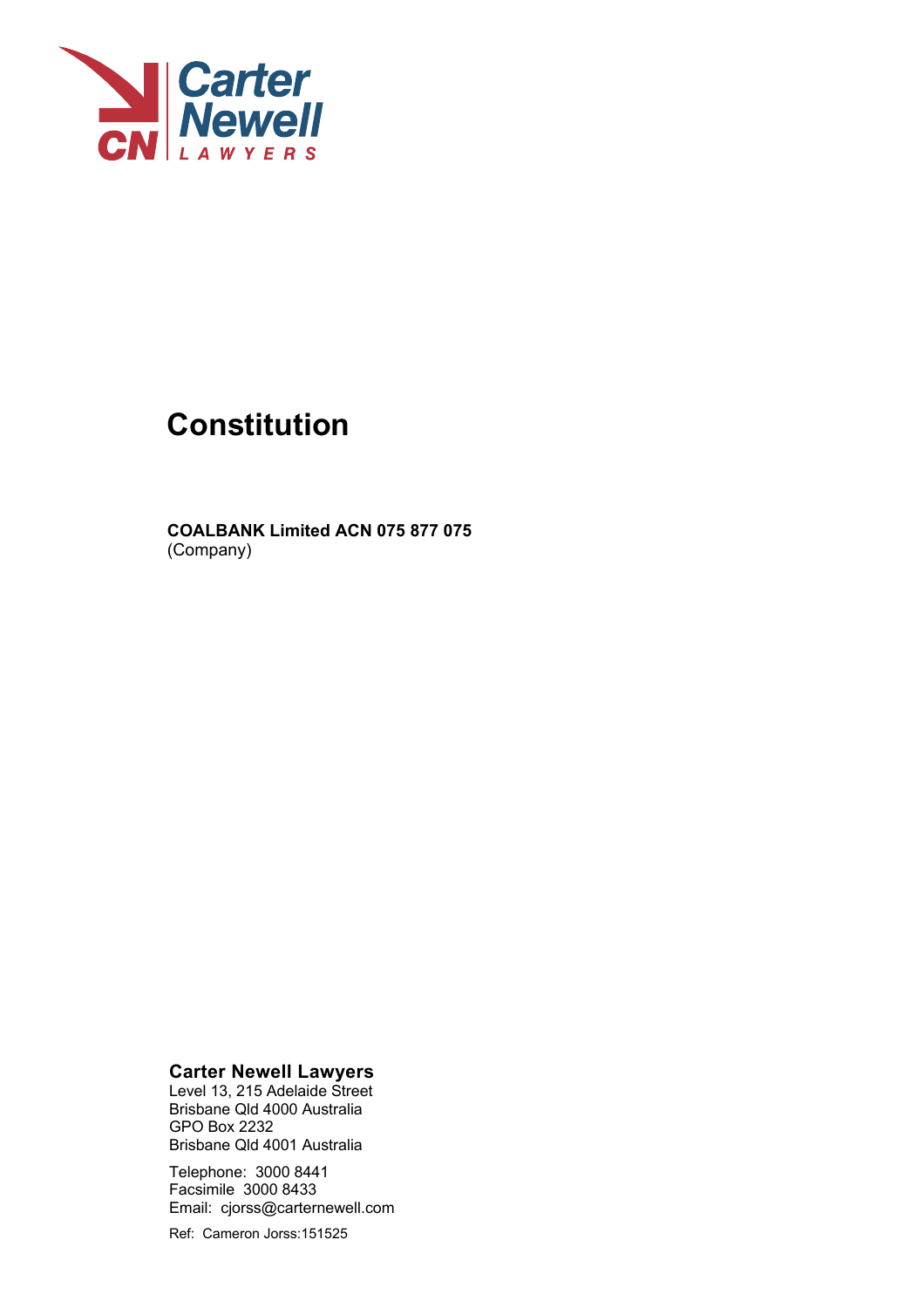## **Table of contents**

| 1           | <b>Defined terms</b>                                                                                                                                                                                         |                                    |  |  |  |
|-------------|--------------------------------------------------------------------------------------------------------------------------------------------------------------------------------------------------------------|------------------------------------|--|--|--|
| $\mathbf 2$ | Interpretation                                                                                                                                                                                               |                                    |  |  |  |
| 3           | <b>Replaceable rules</b>                                                                                                                                                                                     |                                    |  |  |  |
| 4           | <b>Listing Rules</b>                                                                                                                                                                                         | $\mathbf{2}$                       |  |  |  |
| 5           | <b>Shares</b>                                                                                                                                                                                                |                                    |  |  |  |
|             | 5.1<br><b>Rights</b><br>5.2<br><b>Issue of Shares</b>                                                                                                                                                        | 3<br>3                             |  |  |  |
| 6           | <b>Commission and brokerage</b>                                                                                                                                                                              | $\overline{4}$                     |  |  |  |
| 7           | <b>Trusts not recognised</b>                                                                                                                                                                                 |                                    |  |  |  |
| 8           | <b>Joint holders</b>                                                                                                                                                                                         |                                    |  |  |  |
| 9           | <b>Share certificates</b>                                                                                                                                                                                    | 4                                  |  |  |  |
| 10          | <b>Conversion or reclassification of Shares</b>                                                                                                                                                              | 5                                  |  |  |  |
| 11          | Variation of rights                                                                                                                                                                                          | 5                                  |  |  |  |
| 12          | <b>Changes to Share capital</b>                                                                                                                                                                              |                                    |  |  |  |
| 13          | <b>Small parcels</b>                                                                                                                                                                                         | 5                                  |  |  |  |
| 14          | Calls                                                                                                                                                                                                        |                                    |  |  |  |
|             | 14.1<br>General<br>14.2<br>Instalments and amounts that become payable<br>14.3<br>Interest and expenses<br>Recovery of amounts due<br>14.4<br>14.5<br>Differentiation<br>14.6<br>Payment of calls in advance | 7<br>7<br>7<br>7<br>8<br>8         |  |  |  |
| 15          | <b>Lien and forfeiture</b>                                                                                                                                                                                   | 8                                  |  |  |  |
|             | 15.1<br>Lien<br>15.2<br>Lien sale<br>15.3<br>Forfeiture notice<br>15.4<br>Forfeiture<br>15.5<br>Surrender of Shares<br>15.6<br>Liability of former Member<br>15.7<br>Disposal of Shares                      | 8<br>9<br>9<br>9<br>10<br>10<br>10 |  |  |  |
| 16          | <b>Transfer of Shares</b>                                                                                                                                                                                    | 11                                 |  |  |  |
|             | 16.1<br>General<br>16.2<br>Transfer procedure<br>16.3<br>Right to refuse registration<br>16.4<br>Takeover approval provisions                                                                                | 11<br>12<br>12<br>13               |  |  |  |
| 17          | <b>Transmission of Shares</b>                                                                                                                                                                                | 13                                 |  |  |  |
|             | 17.1<br>Title on death<br>17.2<br>Entitlement to transmission                                                                                                                                                | 13<br>14                           |  |  |  |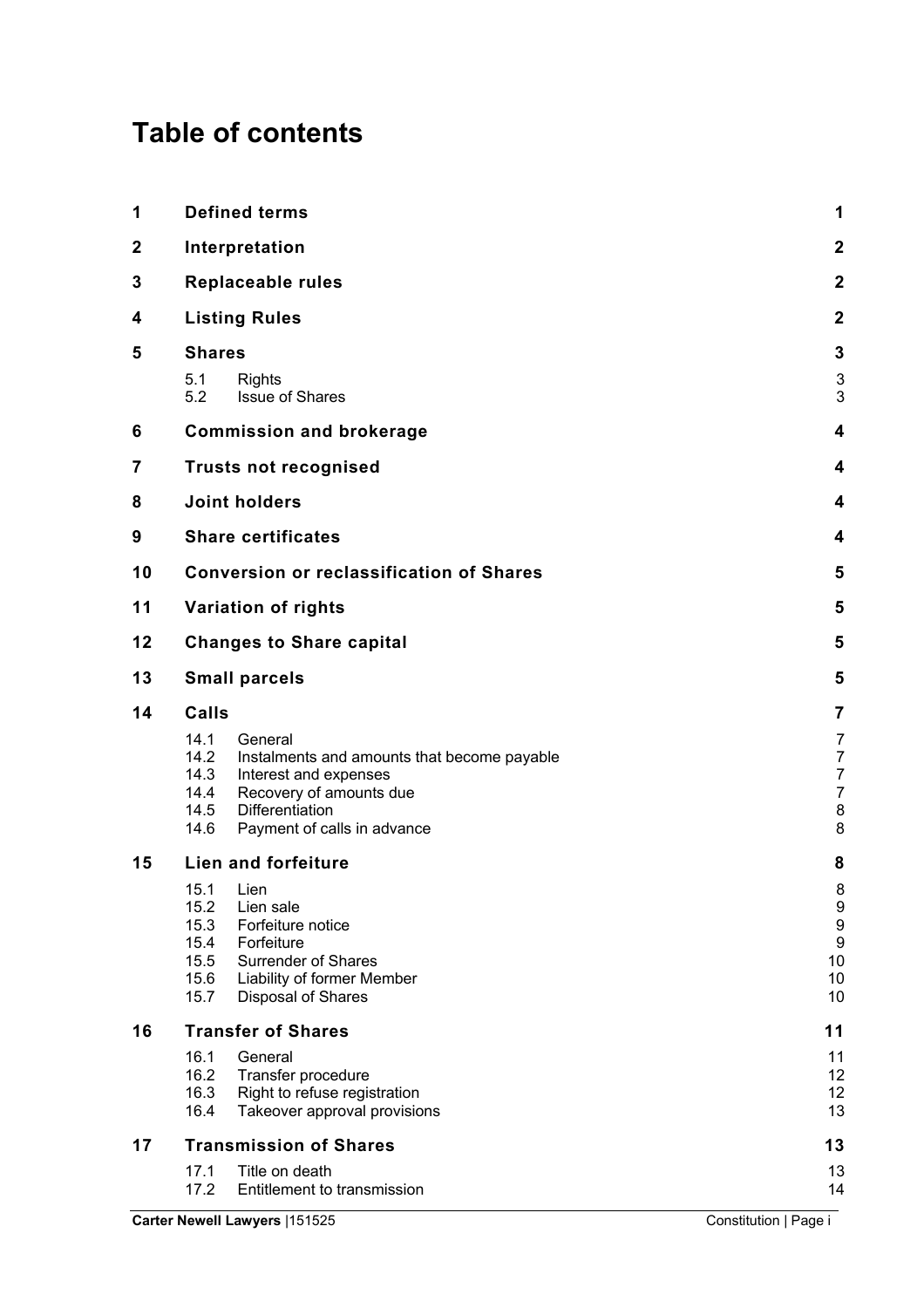| 18 |                                             | <b>Powers of attorney</b>                                                                                                            | 14                   |
|----|---------------------------------------------|--------------------------------------------------------------------------------------------------------------------------------------|----------------------|
| 19 | <b>General meetings</b>                     |                                                                                                                                      | 15                   |
|    | 19.1                                        | Calling general meeting                                                                                                              | 15                   |
|    | 19.2                                        | <b>Notice</b>                                                                                                                        | 15                   |
|    | 19.3                                        | Business at annual general meeting                                                                                                   | 16                   |
|    | 19.4                                        | Quorum                                                                                                                               | 16                   |
|    | 19.5                                        | Chairperson                                                                                                                          | 17                   |
|    | 19.6                                        | General conduct                                                                                                                      | 17                   |
|    | 19.7                                        | Adjournment                                                                                                                          | 18                   |
|    | 19.8                                        | Decisions                                                                                                                            | 18                   |
|    | 19.9                                        | Taking a poll                                                                                                                        | 19                   |
|    |                                             | 19.10 Casting vote of chairperson<br>19.11 Auditor's right to be heard<br>19.12 Director's right to be heard<br>19.13 Class meetings | 19<br>19<br>19<br>20 |
| 20 | <b>Votes of Members</b>                     |                                                                                                                                      | 20                   |
|    | 20.1                                        | Entitlement to vote                                                                                                                  | 20                   |
|    | 20.2                                        | Unpaid calls                                                                                                                         | 21                   |
|    | 20.3                                        | Joint holders                                                                                                                        | 21                   |
|    | 20.4                                        | Objections                                                                                                                           | 21                   |
|    | 20.5                                        | Votes by proxy                                                                                                                       | 21                   |
|    | 20.6                                        | Document appointing proxy                                                                                                            | 22                   |
|    | 20.7                                        | Proxy in blank                                                                                                                       | 22                   |
|    | 20.8                                        | Lodgment of proxy                                                                                                                    | 23                   |
|    | 20.9                                        | Validity                                                                                                                             | 23                   |
|    | 20.10                                       | Representatives of bodies corporate                                                                                                  | 23                   |
| 21 | <b>Appointment and removal of Directors</b> |                                                                                                                                      | 24                   |
|    | 21.1                                        | <b>Number of Directors</b>                                                                                                           | 24                   |
|    | 21.2                                        | Qualification                                                                                                                        | 24                   |
|    | 21.3                                        | Power to remove and appoint                                                                                                          | 24                   |
|    | 21.4                                        | Additional and casual Directors                                                                                                      | 24                   |
|    | 21.5                                        | Retirement by rotation                                                                                                               | 25                   |
|    | 21.6                                        | Nomination of Director                                                                                                               | 25                   |
|    | 21.7                                        | Vacation of office                                                                                                                   | 25                   |
| 22 | <b>Remuneration of Directors</b>            | 26                                                                                                                                   |                      |
|    | 22.1                                        | <b>Remuneration of Non-Executive Directors</b>                                                                                       | 26                   |
|    | 22.2                                        | <b>Remuneration of Executive Directors</b>                                                                                           | 27                   |
|    | 22.3                                        | <b>Retirement benefits</b>                                                                                                           | 27                   |
| 23 | <b>Powers of Directors</b>                  | 27                                                                                                                                   |                      |
|    | 23.1                                        | Directors to manage Company                                                                                                          | 27                   |
|    | 23.2                                        | Appointment of attorneys and agents                                                                                                  | 27                   |
| 24 |                                             | <b>Proceedings of Directors</b>                                                                                                      | 28                   |
|    | 24.1                                        | Directors' meetings                                                                                                                  | 28                   |
|    | 24.2                                        | Decisions                                                                                                                            | 29                   |
|    | 24.3                                        | Written resolutions                                                                                                                  | 29                   |
|    | 24.4                                        | Directors' interests                                                                                                                 | 29                   |
|    | 24.5                                        | <b>Alternate Directors</b>                                                                                                           | 30                   |
|    | 24.6                                        | <b>Remaining Directors</b>                                                                                                           | 31                   |
|    | 24.7                                        | Chairperson                                                                                                                          | 31                   |
|    | 24.8                                        | Delegation                                                                                                                           | 31                   |
|    | 24.9                                        | Validity of acts of Directors                                                                                                        | 32                   |
|    | 24.10                                       | <b>Minutes</b>                                                                                                                       | 32                   |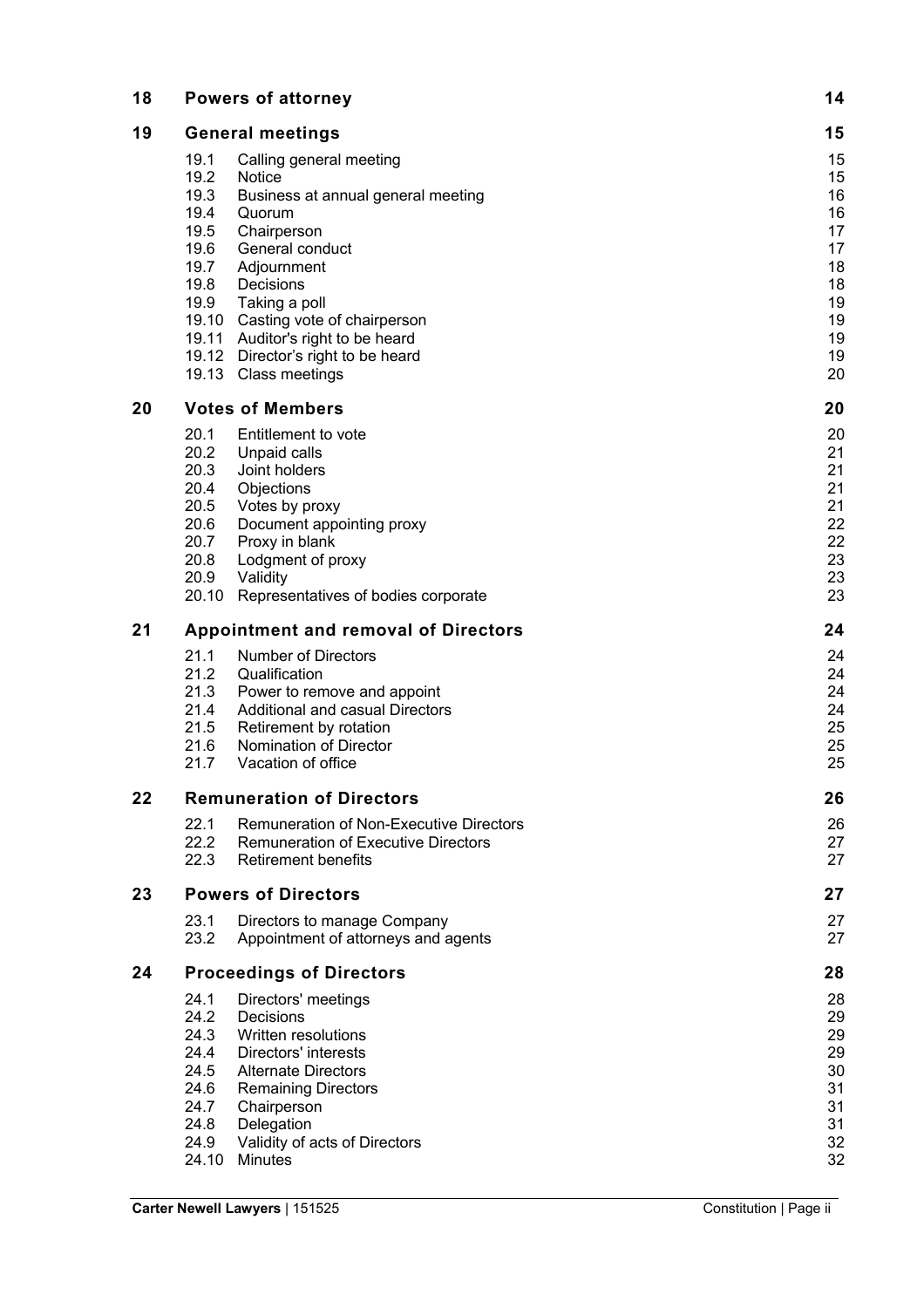| 25 | <b>Executive Directors</b>                                           | 32                                                                                                                                                                                                                                                                                                                                                                      |                                                                            |
|----|----------------------------------------------------------------------|-------------------------------------------------------------------------------------------------------------------------------------------------------------------------------------------------------------------------------------------------------------------------------------------------------------------------------------------------------------------------|----------------------------------------------------------------------------|
|    | 25.1<br>25.2                                                         | Appointment<br><b>Powers of Executive Directors</b>                                                                                                                                                                                                                                                                                                                     | 32<br>33                                                                   |
| 26 |                                                                      | Indemnity                                                                                                                                                                                                                                                                                                                                                               | 33                                                                         |
| 27 |                                                                      | <b>Secretary</b>                                                                                                                                                                                                                                                                                                                                                        | 33                                                                         |
| 28 | <b>Seals</b>                                                         | 34                                                                                                                                                                                                                                                                                                                                                                      |                                                                            |
|    | 28.1<br>28.2<br>28.3                                                 | Common Seal<br><b>Duplicate Seal</b><br><b>Share Seal</b>                                                                                                                                                                                                                                                                                                               | 34<br>34<br>34                                                             |
| 29 |                                                                      | <b>Audit and financial records</b>                                                                                                                                                                                                                                                                                                                                      | 34                                                                         |
| 30 |                                                                      | <b>Inspection of records</b>                                                                                                                                                                                                                                                                                                                                            | 34                                                                         |
| 31 | <b>Dividends and reserves</b>                                        | 35                                                                                                                                                                                                                                                                                                                                                                      |                                                                            |
|    | 31.1<br>31.2<br>31.3<br>31.4<br>31.5<br>31.6<br>31.7<br>31.8<br>31.9 | <b>Dividends</b><br>Amend resolution to pay dividend<br>No interest<br>Reserves<br>Dividend entitlement<br><b>Restricted securities</b><br>Deductions from dividends<br>Distribution of assets<br>Payment<br>31.10 Election to reinvest dividend<br>31.11 Election to accept Shares in lieu of dividend<br>31.12 Unclaimed dividends<br>31.13 Capitalisation of profits | 35<br>35<br>35<br>35<br>35<br>36<br>36<br>36<br>36<br>37<br>37<br>38<br>38 |
| 32 | <b>Winding up</b>                                                    |                                                                                                                                                                                                                                                                                                                                                                         |                                                                            |
|    | 32.1<br>32.2                                                         | <b>Distributing surplus</b><br>Dividing property                                                                                                                                                                                                                                                                                                                        | 39<br>39                                                                   |
| 33 | <b>Notices</b>                                                       | 39                                                                                                                                                                                                                                                                                                                                                                      |                                                                            |
|    | 33.1<br>33.2                                                         | Service of notices<br>Persons entitled to notice                                                                                                                                                                                                                                                                                                                        | 39<br>41                                                                   |
| 34 | General                                                              | 41                                                                                                                                                                                                                                                                                                                                                                      |                                                                            |
|    | 34.1<br>34.2<br>34.3                                                 | Shareholder disclosure<br>Submission of jurisdiction<br>Prohibition and enforceability                                                                                                                                                                                                                                                                                  | 41<br>41<br>41                                                             |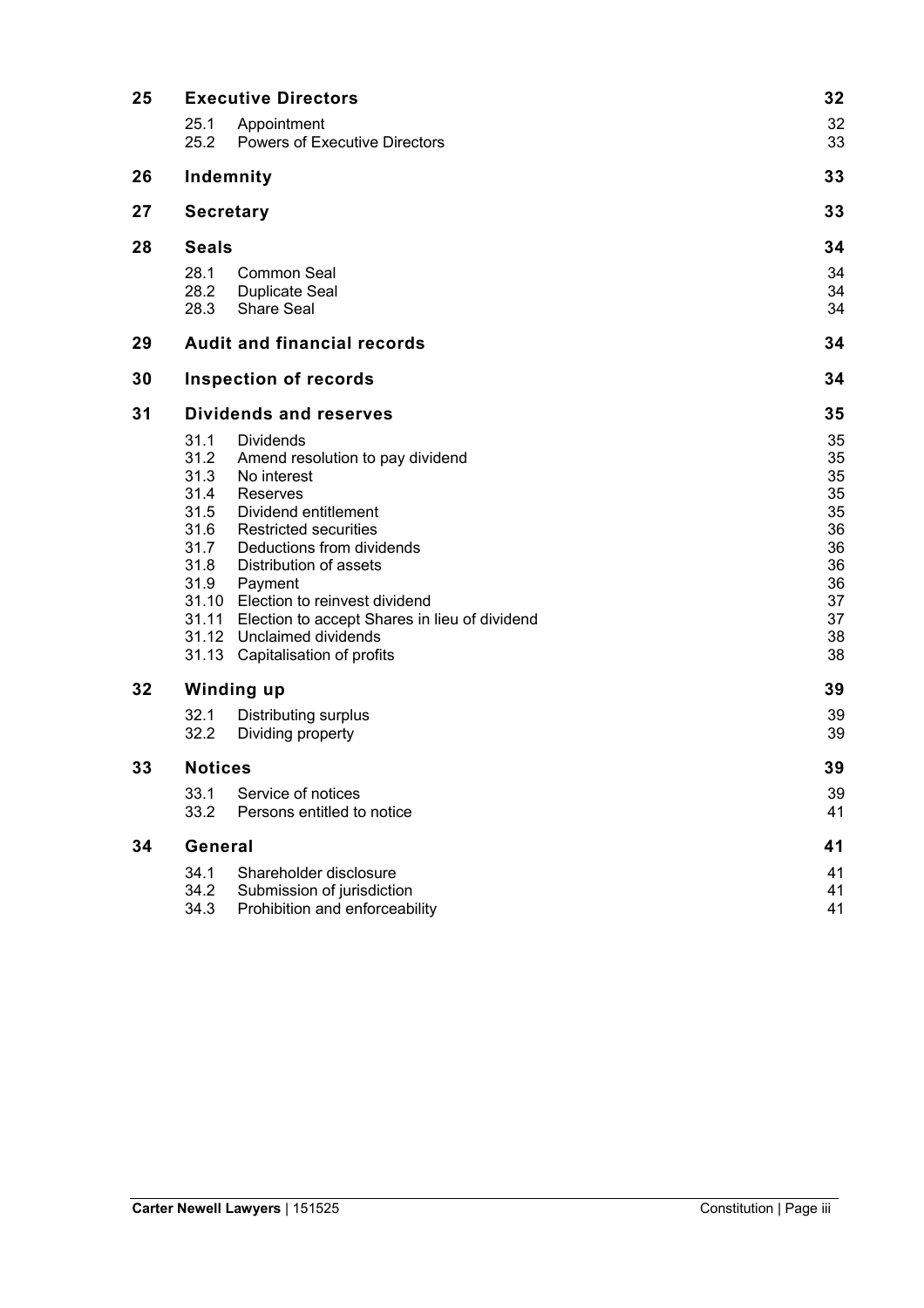## **Constitution**

## **Operative provisions**

## **1 Defined terms**

In this Constitution:

**Alternate Director** means a person appointed as an alternate director under clause 24.5.

**ASTC** means ASX Settlement Pty Ltd ACN 008 504 532.

**ASTC Settlement Rules** means the ASX Settlement Operating Rules of ASTC.

**ASX** means ASX Limited ACN 008 624 691.

**Auditor** means the Company's auditor.

**Business Day** has the same meaning as in the Listing Rules.

**CHESS Holding** has the same meaning as in the ASTC Settlement Rules.

**Company** means COALBANK Limited ACN 075 877 075.

**Constitution** means the constitution of the Company as amended from time to time.

**Corporations Act** means the *Corporations Act 2001* (Cth) as amended or replaced from time to time and includes any regulations made under that Act and any exemption or modification to that Act applying to the Company.

**CS Facility Rules** means the operating rules of an applicable CS facility licensee.

**Director** means a person appointed to the position of a director of the Company and where appropriate, includes an Alternate Director.

**Directors** means all or some of the Directors acting as a board.

**Executive Director** has the meaning given by clause 25.1(c).

**Issuer Sponsored Holding** has the same meaning as in the ASTC Settlement Rules.

**Listing Rules** means the Listing Rules of ASX and any other rules of ASX that are applicable while the Company is admitted to the Official List of ASX, each as amended or replaced from time to time, except to the extent of any express written waiver by ASX.

**Managing Director** means a Director appointed as managing director under clause 25.1(a)**.**

**Marketable Parcel** has the same meaning as in the operating rules of ASX in force from time to time.

**Member** means a person who is a member of the Company under the Corporations Act.

**Non-Executive Director** means a Director who is not an Executive Director.

**Non-Marketable Parcel** means a parcel of securities that is less than a Marketable Parcel.

**Official List** has the meaning given to that term in the Listing Rules.

**Register** means the register of Members of the Company.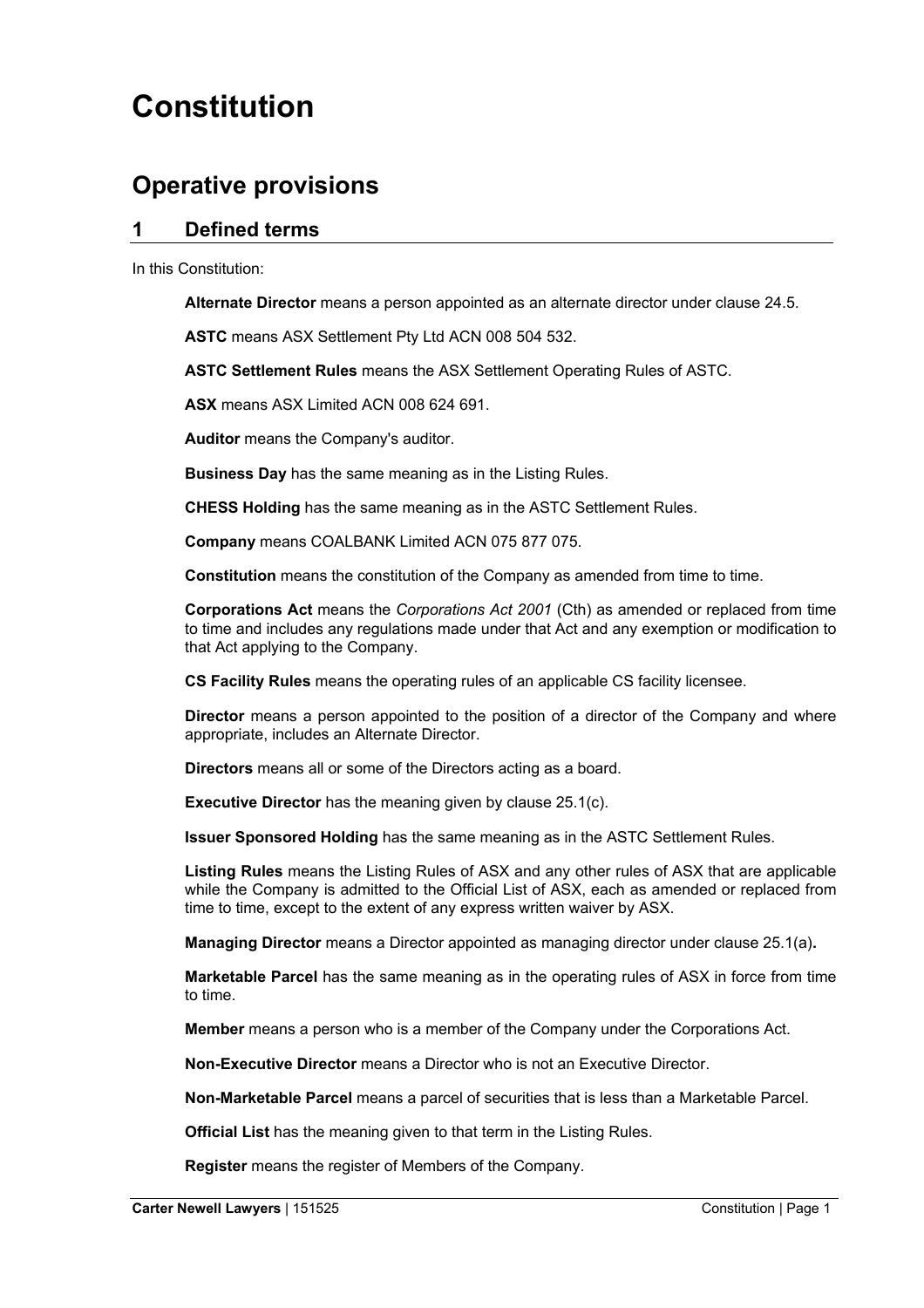**Representative** means a person appointed by a Member to act as its representative under clause 20.10.

**Restricted Secur**i**ties** has the same meaning as in the Listing Rules.

**Seal** means the Company's common seal.

**Secretary** means any person appointed by the Directors to perform any of the duties of a secretary of the Company and if more than one person is appointed, any one or more of such persons.

**Shares** means shares in the share capital of the Company.

In this Constitution, except where the context otherwise requires, an expression in a clause of this Constitution has the same meaning as in the Corporations Act. Where the expression has more than one meaning in the Corporations Act and a provision of the Corporations Act deals with the same matter as a clause of this Constitution, that expression has the same meaning as in that provision.

## **2 Interpretation**

- (a) In this Constitution, except where the context otherwise requires:
	- (i) the singular includes the plural and vice versa, and a gender includes other genders;
	- (ii) another grammatical form of a defined word or expression has a corresponding meaning;
	- (iii) a reference to a clause, paragraph, schedule or annexure is to a clause or paragraph of, or schedule or annexure to, this Constitution, and a reference to this Constitution includes any schedule or annexure;
	- (iv) a reference to a document or instrument includes the document or instrument as novated, altered, supplemented or replaced from time to time;
	- (v) a reference to dollar or \$ is to Australian currency; and
	- (vi) the meaning of general words is not limited by specific examples introduced by including, for example or similar expressions.
- (b) Headings are for ease of reference only and do not affect interpretation.
- (c) Before the Company is Listed, a provision of this constitution subject to or in any way restricted by the Listing Rules or the CS Facility Rules is construed as if it were not subject to or restricted by the Listing Rules or the CS Facility Rules.

## **3 Replaceable rules**

The provisions of the Corporations Act that apply to certain companies as replaceable rules are displaced by this Constitution in their entirety and do not apply to the Company.

## **4 Listing Rules**

- (a) If the Company is admitted to the Official List of ASX, the following clauses apply:
	- (i) notwithstanding anything contained in this Constitution, if the Listing Rules prohibit an act being done, the act must not be done;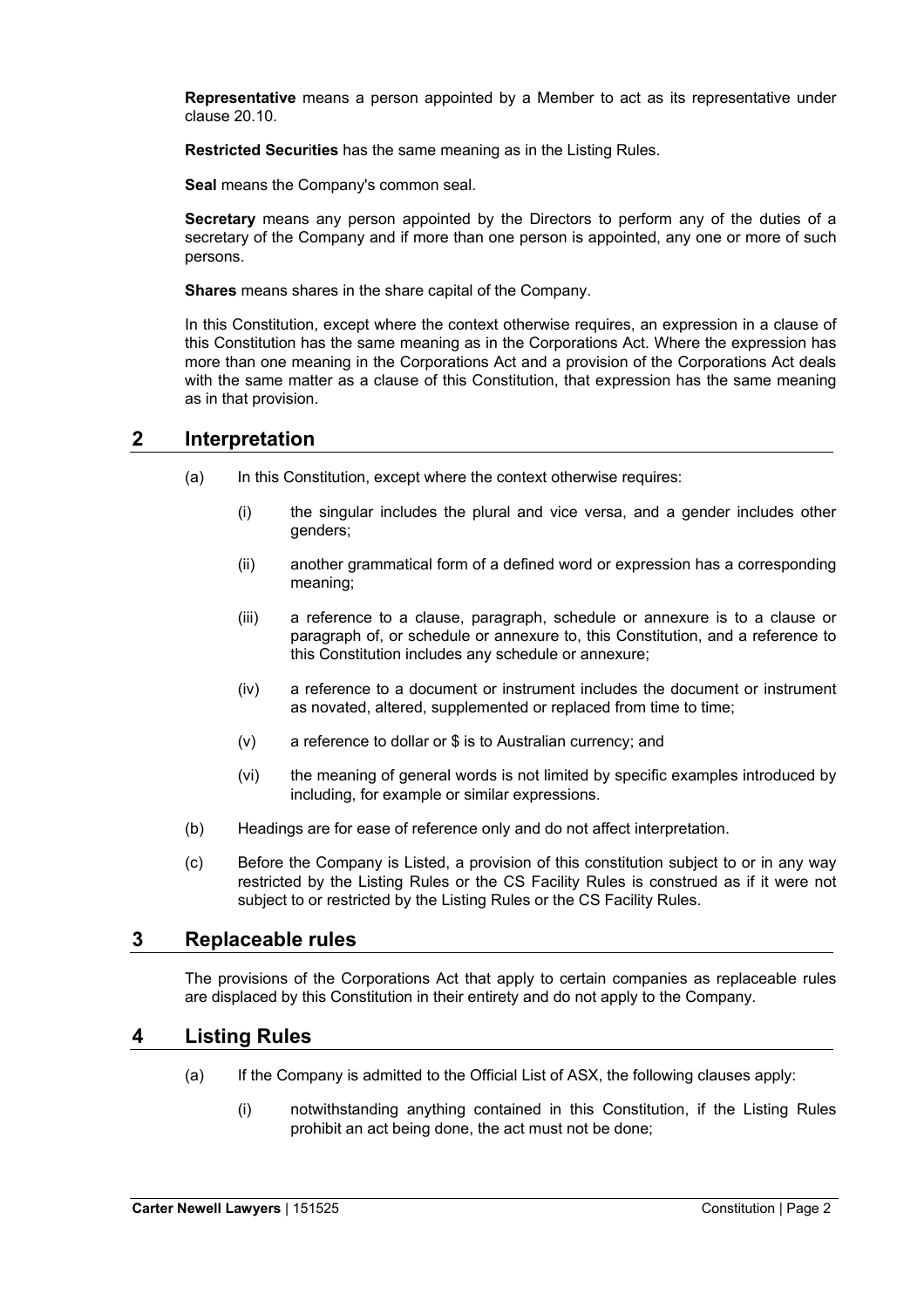- (ii) nothing contained in this Constitution prevents an act being done that the Listing Rules require to be done;
- (iii) if the Listing Rules require an act to be done or not to be done, authority is given for that act to be done or not to be done (as the case may be);
- (iv) if the Listing Rules require this Constitution to contain a provision and it does not contain such a provision, this Constitution is deemed to contain that provision;
- (v) if the Listing Rules require this Constitution not to contain a provision and it contains such a provision, this Constitution is deemed not to contain that provision;
- (vi) if any provision of this Constitution is or becomes inconsistent with the Listing Rules, this Constitution is deemed not to contain that provision to the extent of the inconsistency.

## **5 Shares**

#### **5.1 Rights**

Subject to this Constitution and to the terms of issue of Shares, all Shares attract the following rights:

- (a) the right to receive notice of and to attend and vote at all general meetings of the Company;
- (b) the right to receive dividends; and
- (c) in a winding up or a reduction of capital, the right to participate equally in the distribution of the assets of the Company (both capital and surplus), subject to any amounts unpaid on the Share and, in the case of a reduction, to the terms of the reduction.

#### **5.2 Issue of Shares**

- (a) Subject to the Corporations Act, the Listing Rules and this Constitution, the Directors may allot and issue or dispose of Shares:
	- (i) on terms determined by the Directors;
	- (ii) at the issue price that the Directors determine; and
	- (iii) to Members whether in proportion to their existing shareholdings or otherwise, and to such other persons as the Directors may determine.
- (b) The Directors' power under clause 5.1 includes the power to:
	- (i) grant options over unissued Shares;
	- (ii) allot and issue Shares:
		- (A) with any preferential, deferred or special rights, privileges or conditions;
		- (B) with any restrictions in regard to dividend, voting, return of capital or otherwise;
		- (C) that are liable to be redeemed; or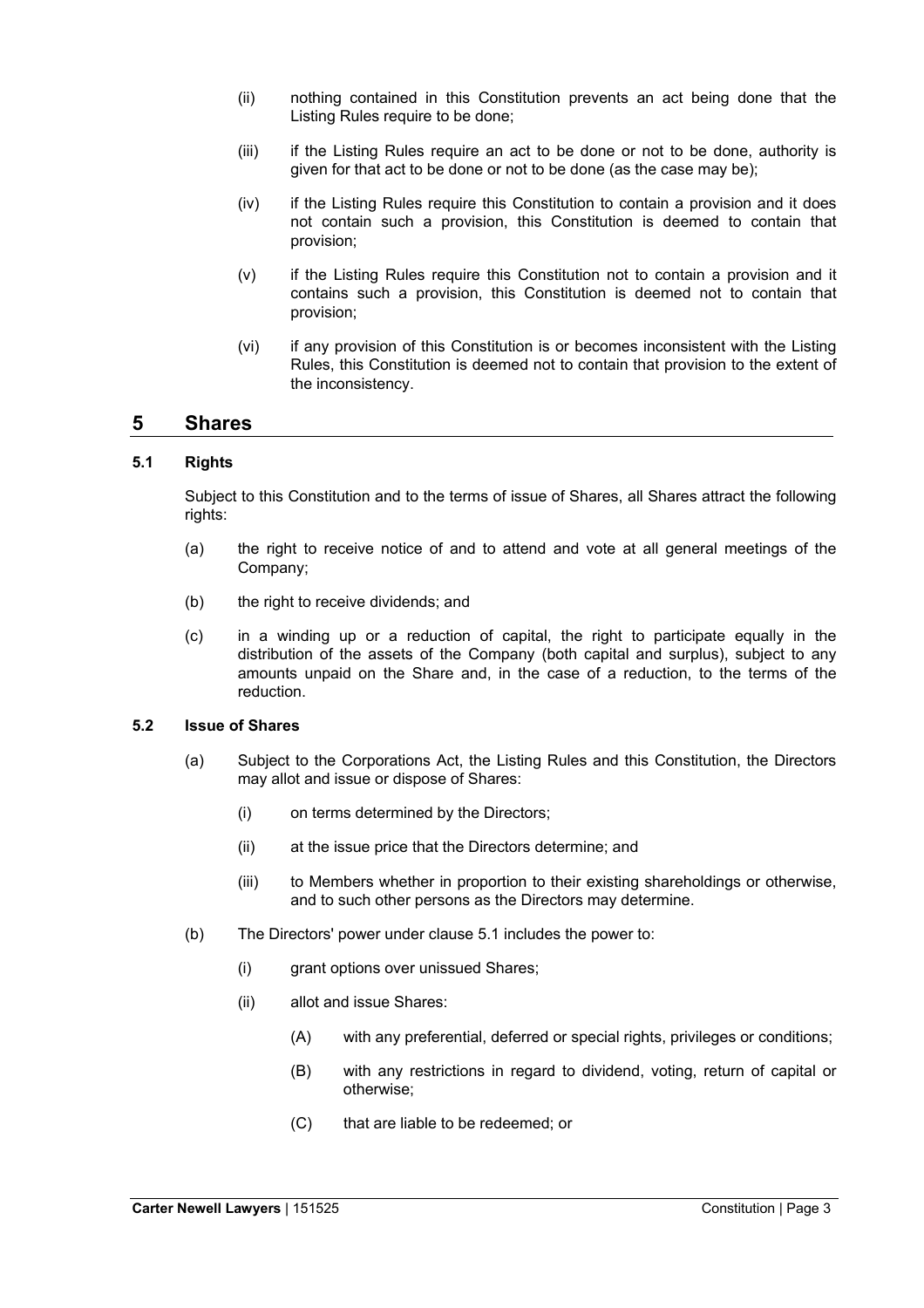- (D) that are bonus Shares for whose issue no consideration is payable to the Company; or
- (E) that have any combination of the characteristics described in clauses  $5.2(b)(ii)(A)$  to  $5.2(b)(ii)(D)$  inclusive.

## **6 Commission and brokerage**

Any brokerage or commission that may be paid by the Company may be made in cash, by the allotment and issue of Shares, or the issue of debentures, or by a combination of any of those methods.

## **7 Trusts not recognised**

- (a) Except as required by law, the CS Facility Rules or as otherwise provided by this Constitution, the Company will not recognise any person as holding a Share on trust and the Company will not be bound to recognise any equitable, contingent, future or partial interest or any other right in respect of a Share except the registered holder's absolute right of ownership.
- (b) This clause 7 applies even if the Company has notice of the relevant trust, interest or right.

## **8 Joint holders**

- (a) If two or more persons are registered as the holders of a Share, they are taken to hold the Share as joint tenants with benefit of survivorship and the person whose name appears first on the Register is the only joint holder entitled to receive notices from the Company.
- (b) Any one of the joint holders of a Share may give an effective receipt for any dividend or return of capital payable to the joint holders.
- (c) The Company is entitled to and in respect of CHESS Holdings, must:
	- (i) record the names of only the first three joint holders of a Share on the Register;
	- (ii) regard the three joint holders of a Share appearing first on the Register as the registered holders of that Share to the exclusion of any other holders; and
	- (iii) disregard the entitlement of any person to be registered on the Register as a holder if the name of the person would appear on the Register after the first three holders for that Share.

## **9 Share certificates**

- (a) The Directors will not, unless they determine otherwise or the Listing Rules require, issue a certificate to a Member for any Shares registered in the Member's name or record any holding as held on a certificated subregister.
- (b) Any certificate for Shares must be issued and despatched in accordance with the Corporations Act, the Listing Rules and the CS Facility Rules.
- (c) Subject to the Listing Rules, the Directors may in their absolute discretion elect whether to maintain a certificated subregister for any class of Shares.
- (d) Subject to the Listing Rules and the CS Facility Rules, Shares may be held on any subregister maintained by or on behalf of the Company or on any branch register kept by the Company.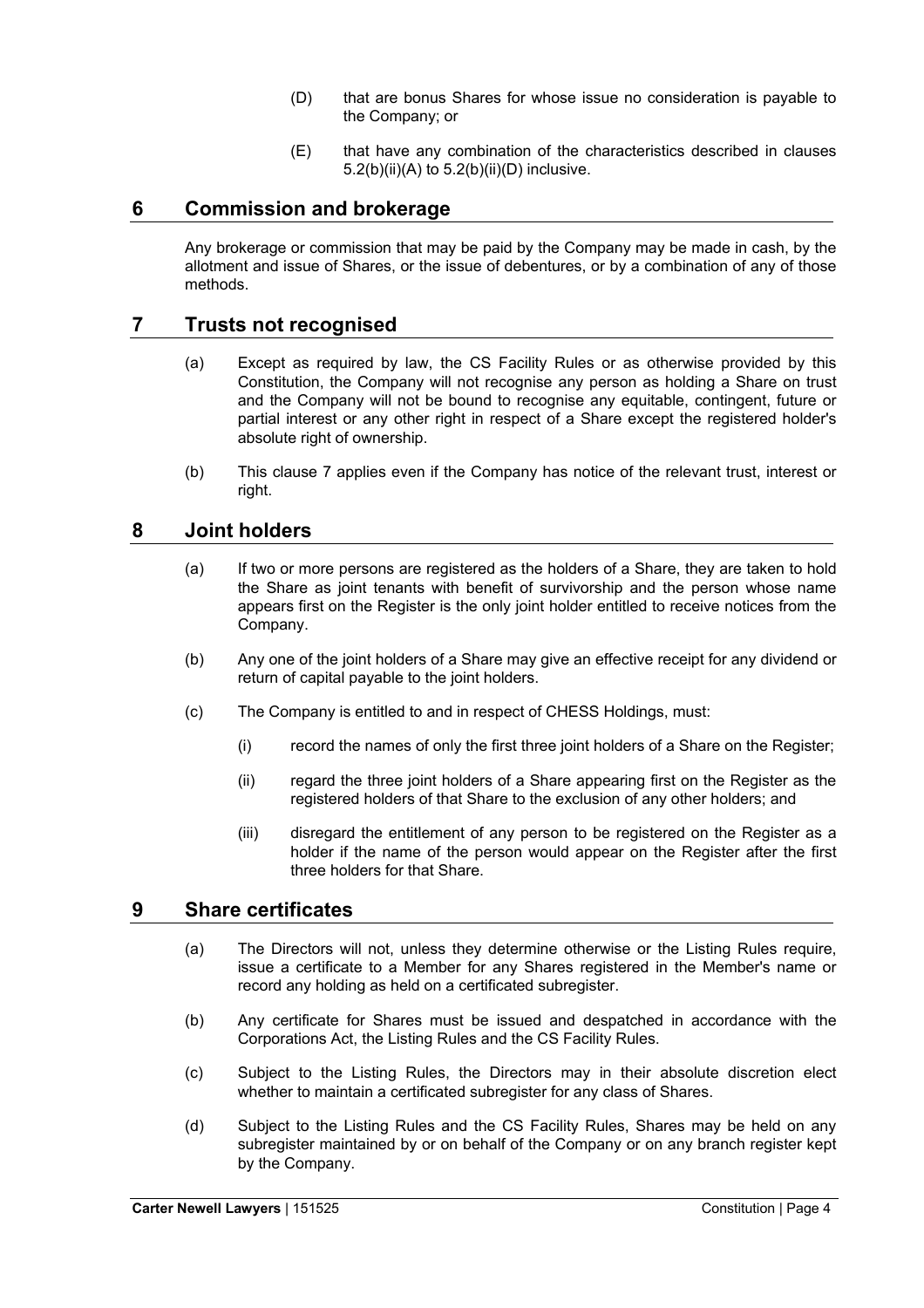(e) The Directors may order worn out or defaced certificates to be cancelled and, if necessary, replaced by new certificates.

## **10 Conversion or reclassification of Shares**

Subject to clause 10, the Company may by resolution convert or reclassify Shares from one class to another.

## **11 Variation of rights**

- (a) The rights attached to any class of Shares may be varied in accordance with the Corporations Act.
- (b) The rights conferred on the holders of any class of Shares are to be taken as not having been varied by the creation or issue of further Shares ranking equally with them.

## **12 Changes to Share capital**

For the purpose of giving effect to any consolidation or division of Shares, the Directors may, subject to the CS Facility Rules, settle any difficulty that arises with respect to fractions of Shares in any manner that they think expedient.

## **13 Small parcels**

- (a) If one or more Members hold less than a Marketable Parcel of Shares, the Directors may invoke the procedure for the sale of Shares under this clause 13 (**Procedure**).
- (b) To invoke the Procedure, the Directors must give each Member (or each Member whose Shares are not held in a CHESS Holding) who holds less than a Marketable Parcel of Shares (**Eligible Member**) written notice (**Notice of Divestiture**) that complies with this clause 13.
- (c) A Notice of Divestiture given to a Member must:
	- (i) state that the Shares referred to in the Notice of Divestiture are liable to be sold in accordance with the Procedure if the Member does not advise the Company before a specified date (**Relevant Date**) that the Member wishes to keep those Shares; and
	- (ii) if the Member holds Shares in a CHESS Holding, contain a statement to the effect that if those Shares remain in a CHESS Holding after the Relevant Date, the Company may, without further notice, move those Shares from the CHESS Holding to an Issuer Sponsored Holding or a Certificated Holding for the purposes of divestment by the Company in accordance with the Procedure.
- (d) The Relevant Date must be six weeks or more after the date that the Notice of Divestiture is sent.
- (e) A copy of a Notice of Divestiture must be given to any other person required by the CS Facility Rules.
- (f) If an Eligible Member on whom a Notice of Divestiture has been served, wants to keep the Shares referred to in the Notice of Divesture, the Eligible Member must give the Company written notice before the Relevant Date, advising the Company that the Member wants to keep those Shares, in which event the Company will not sell the Shares.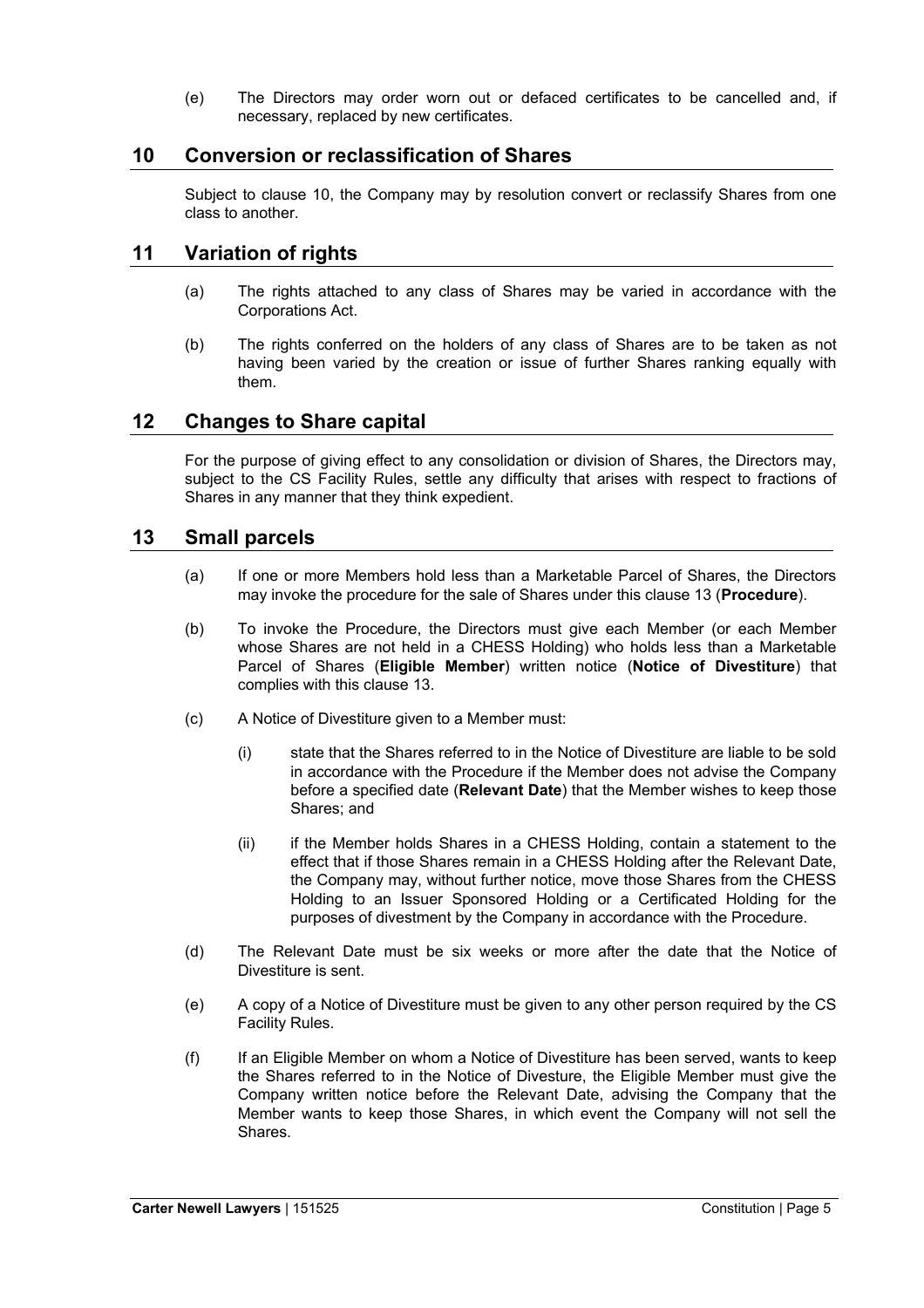- (g) If an Eligible Member on whom a Notice of Divestiture has been served does not give the Company written notice before the Relevant Date advising the Company that the Eligible Member wants to keep the Shares referred in the Notice of Divestiture, the Company may:
	- (i) if the Member holds those Shares in a CHESS Holding, move those Shares from the CHESS Holding to an Issuer Sponsored Holding or a certificated sub register; and
	- (ii) in any case, sell those Shares in accordance with the Procedure,

but only if the Shares held by the Eligible Member on the Relevant Date is less than a Marketable Parcel.

- (h) Any Shares that may be sold under this clause 13 may be sold on the terms, in the manner (whether on-market, by private treaty, through a share sale facility established by, on behalf or, or at the request of the Company, or otherwise) and at the time or times determined by the Directors and, for the purposes of a sale under this clause 13, each Eligible Member:
	- (i) appoints the Company as the Eligible Member's agent for sale;
	- (ii) authorises the Company to effect on the Eligible Member's behalf a transfer of the Shares sold and to deal with the proceeds of the sale of the Shares in accordance with this clause 13; and
	- (iii) appoints the Company, its Directors and the Secretary jointly and severally as the Eligible Member's attorneys to execute an instrument or take other steps, in the Eligible Member's name and on the Eligible Member's behalf, as they or any of them may consider appropriate to transfer the Shares sold.
- (i) The title of the transferee to Shares acquired under this clause 13 is not affected by an irregularity or invalidity in connection with the sale of Shares to the Transferee.
- (j) The proceeds of any sale of Shares under this clause 13 less any unpaid calls and interest (**Sale Consideration**) will be paid to the relevant Member or as that Member may direct.
- (k) The Company will hold the Sale Consideration in trust for the Member whose Shares are sold under this clause and will promptly notify the Member in writing that the Sale Consideration in respect of the Member's Shares has been received by the Company and is being held by the Company pending instructions from the Member as to how it is to be dealt with. If the Member has been issued with a share certificate or certificates, the Member's instructions, to be effective, must be accompanied by the share certificate or certificates to which the Sale Consideration relates or, if the certificate or certificates has or have been lost or destroyed, by a statement and undertaking under subsection 1070D(5) of the Corporations Act.
- (l) The Company or the purchaser will bear all costs, including brokerage and stamp duty, associated with the sale of any Shares under this clause.
- (m) The Procedure may only be invoked once in any 12 month period after its adoption or renewal.
- (n) If the Procedure has been invoked and there is an announcement of a takeover bid for Shares, no more sales of Shares may be made under this clause 13 until after the close of the offers made under the takeover. The Procedure may then be invoked again.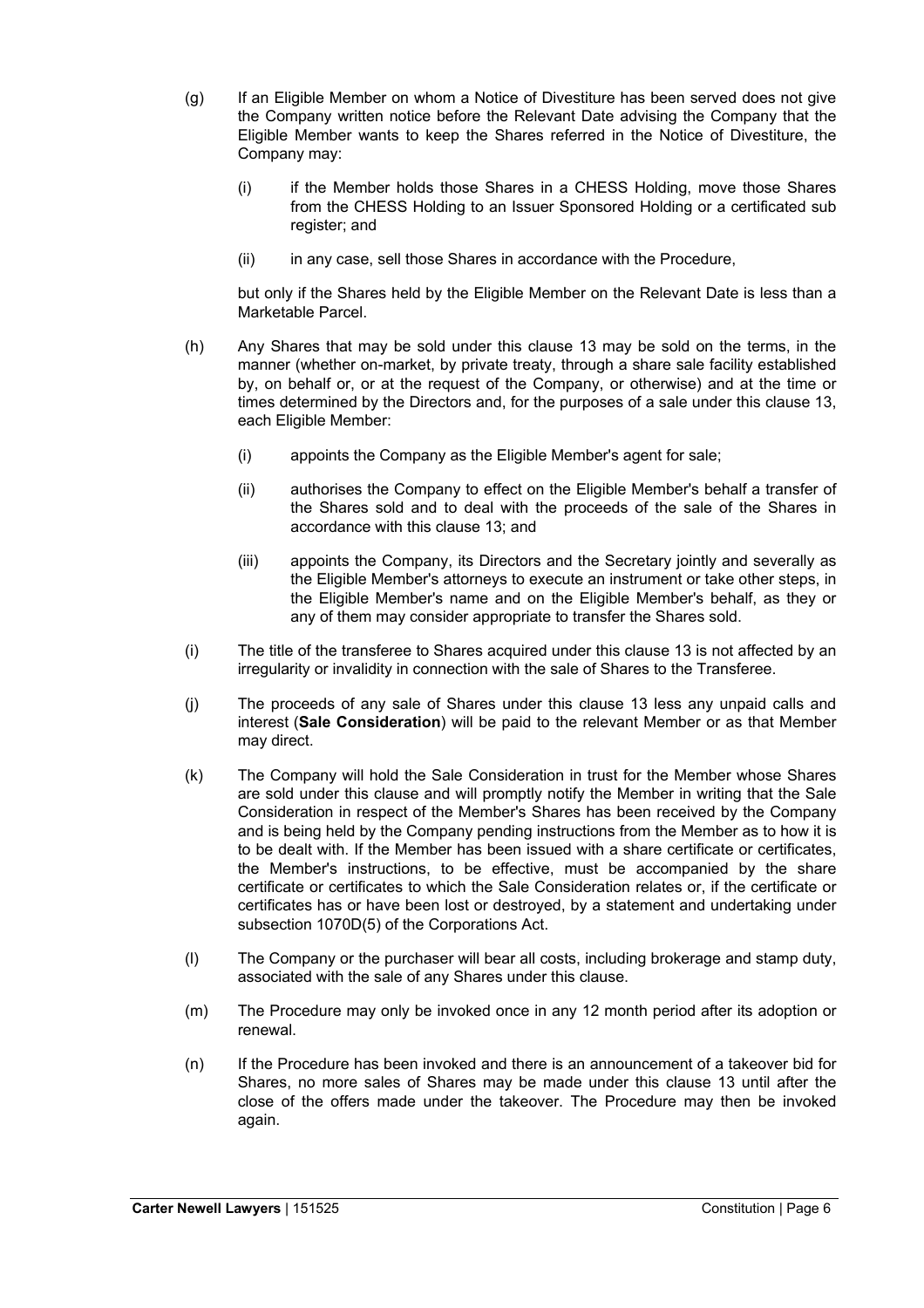## **14 Calls**

#### **14.1 General**

- (a) Subject to the Corporations Act and the terms on which partly paid Shares are issued, the Directors may make calls on the holders of the Shares for any money unpaid on them.
- (b) A call is made when the resolution of the Directors authorising it is passed.
- (c) The Directors may revoke or postpone a call before its due date for payment.
- (d) The Directors may require a call to be paid by instalments.
- (e) The Company must comply with the Corporations Act and the Listing Rules in relation to the dispatch and content of notices to Members on whom a call is made.
- (f) A Member to whom notice of a call is given in accordance with this clause 14 must pay to the Company the amount called in accordance with the notice.
- (g) Failure to send a notice of a call to any Member or the non-receipt of a notice by any Member does not invalidate the call.
- (h) Joint holders of Shares are jointly and severally liable to pay all calls in respect of their Shares.

#### **14.2 Instalments and amounts that become payable**

if:

- (a) the Directors require a call to be paid by instalments; or
- (b) an amount becomes payable by the terms of issue of Shares on allotment, or at a time or in circumstances specified in the terms of issue,

then:

- (c) every instalment or the amount payable under the terms of issue is payable as if it were a call made by the Directors and as if they had given notice of it; and
- (d) the consequences of late payment or non-payment of an instalment or the amount payable under the terms of issue are the same as the consequences of late payment or non-payment of a call.

#### **14.3 Interest and expenses**

If an amount called is not paid on or before the due date, the person liable to pay the amount must also pay:

- (a) interest on the amount from the due date to the time of actual payment at a rate determined by the Directors (not exceeding 20% per annum); and
- (b) all expenses incurred by the Company as a consequence of the non-payment,

but the Directors may waive payment of the interest and expenses in whole or in part.

#### **14.4 Recovery of amounts due**

On the hearing of any action for the recovery of money due for any call, proof that:

(a) the name of the person sued was, when the call was made, entered in the Register as a holder or the holder of Shares in respect of which the call was made;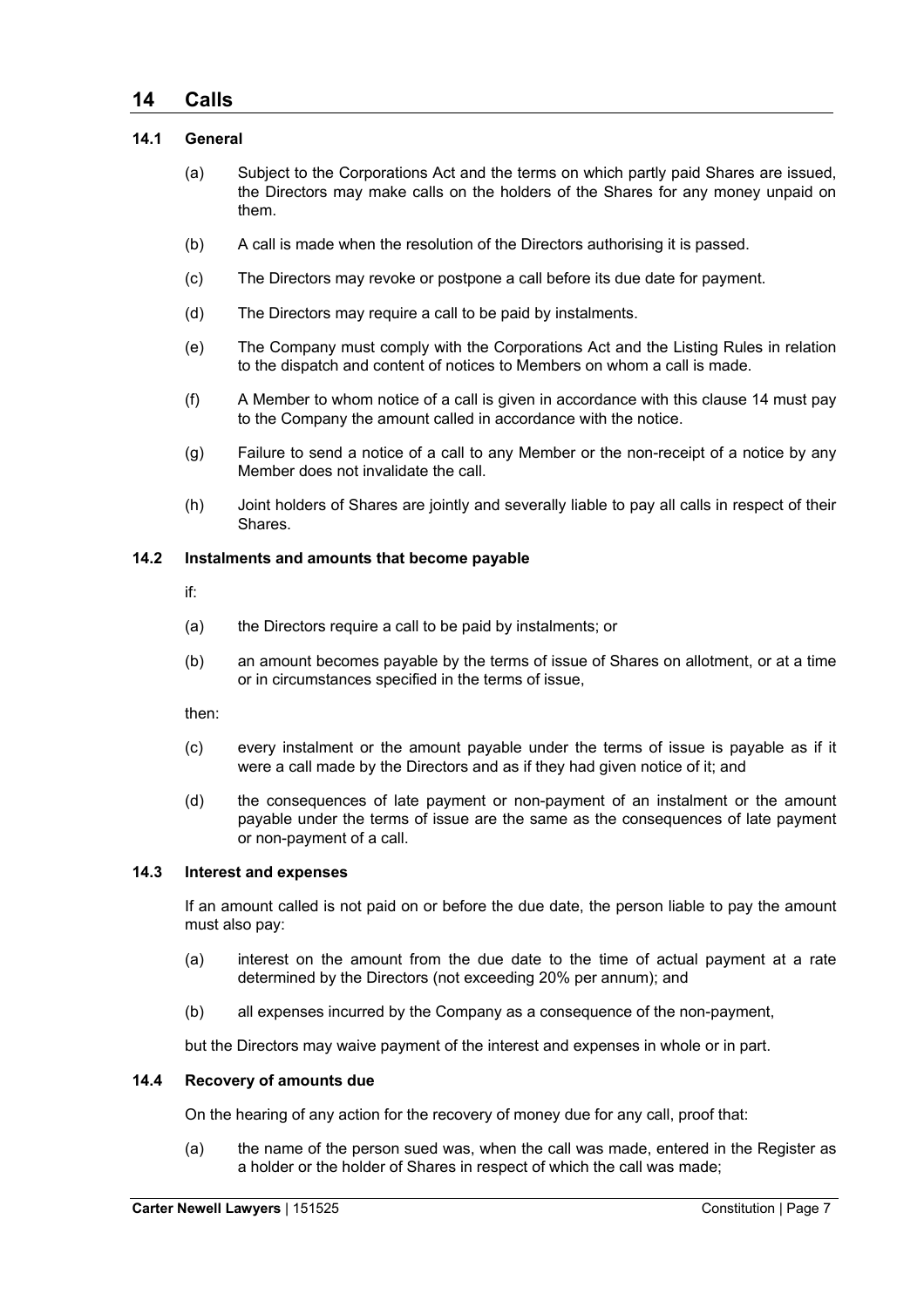- (b) the resolution making the call is duly recorded in the Directors' minute book; and
- (c) notice of the call was given to the person sued,

will be conclusive evidence of the debt.

#### **14.5 Differentiation**

The Directors may, on the issue of Shares, differentiate between the holders as to the amount of calls to be paid and the times of payment.

#### **14.6 Payment of calls in advance**

- (a) The Directors may accept from a Member the whole or part of the amount unpaid on a Share before the amount accepted has been called.
- (b) The Company may:
	- (i) pay interest on any amount accepted, until the amount is payable under a call and at a rate (not exceeding 20% per annum) agreed between the Member and the Directors; and
	- (ii) subject to any contract between the Company and the Member, repay all or any of the amount accepted in excess of the amount called on the Share.

## **15 Lien and forfeiture**

#### **15.1 Lien**

- (a) To the extent permitted by the Listing Rules, the Company has a first and paramount lien on every Share and dividends payable in respect of the Share for all money:
	- (i) due and unpaid to the Company at a fixed time, in respect of the Share;
	- (ii) presently payable by a holder or the holder of the Share, or the holder's estate, to the Company in respect of the Share; or
	- (iii) that the Company is required by law to pay (and has paid) in respect of the Share.
- (b) The lien extends to reasonable interest and expenses incurred because the amount is not paid.
- (c) If any law for the time being of any country, state or place imposes or purports to impose an immediate or contingent liability on the Company to make any payment or authorises a taxing authority or government agency to require the Company to make payment in respect of Shares or dividends or other moneys accruing due to the Member who holds the Shares:
	- (i) the Member or, if the Member is deceased, the Member's legal personal representative, indemnifies the Company in respect of any such payment or liability; and
	- (ii) subject to the Corporations Act and the Listing Rules, the Company:
		- (A) has a lien on the Shares and dividends and other moneys payable in respect of the Shares, whether the Shares are held by the Member solely or jointly with another person in respect of any payment made or liability incurred by the Company, together with reasonable expenses and interest on any payment made by the Company at a rate to be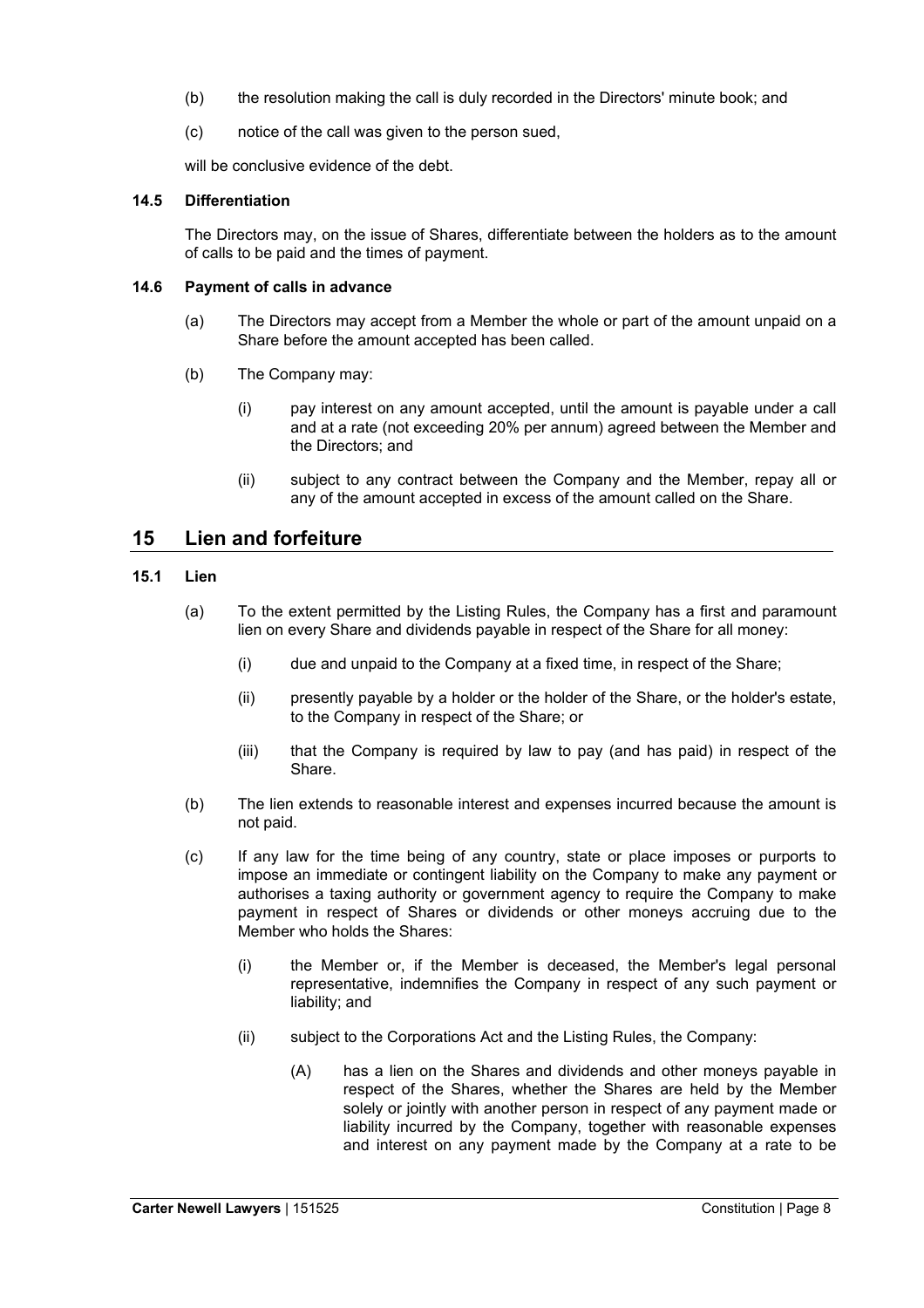fixed by the Directors (not exceeding 20% per annum) from the date of payment by the Company to the date of repayment by the Member;

- (B) may set off amounts so paid by the Company against amounts payable by the Company to the Member as dividends or otherwise; and
- (C) may recover as a debt due from the Member or its legal personal representative the amount of all payments made by the Company together with reasonable expenses and interest at the rate and for the period referred to in clause 15.1(c)(ii)(A).
- (d) The Company may do all things that the Directors think necessary or appropriate to do under the Listing Rules and the CS Facility Rules to enforce or protect the Company's lien.
- (e) Unless the Directors determine otherwise, the registration of a transfer of a Share operates as a waiver of the Company's lien on the Share.
- (f) The Directors may declare a Share to be wholly or partly exempt from a lien.

#### **15.2 Lien sale**

If:

- (a) the Company has a lien on a Share for money presently payable;
- (b) the Company has given the registered holder of the Share written notice demanding payment of the money; and
- (c) that holder fails to pay all of the money demanded,

then 14 or more days after giving the notice, the Directors may sell the Share in any manner determined by them.

#### **15.3 Forfeiture notice**

- (a) The Directors may at any time after a call or instalment becomes payable and remains unpaid by a Member, serve a notice on the Member requiring the Member to pay all or any of the following:
	- (i) the unpaid amount;
	- (ii) any interest that has accrued; and
	- (iii) all expenses incurred by the Company as a consequence of the non-payment.
- (b) The notice under clause 15.3(a) must:
	- (i) specify a day (not earlier than 14 days after the date of the notice) on or before which the payment required by the notice must be made; and
	- (ii) state that if a Member does not comply with the notice, the Shares in respect of which the call was made or instalment is payable will be liable to be forfeited.

#### **15.4 Forfeiture**

- (a) If a Member does not comply with a notice served under clause 15.3, then any or all of the Shares in respect of which the notice was given may be forfeited under a resolution of the Directors.
- (b) Unpaid dividends in respect of forfeited Shares will also be forfeited.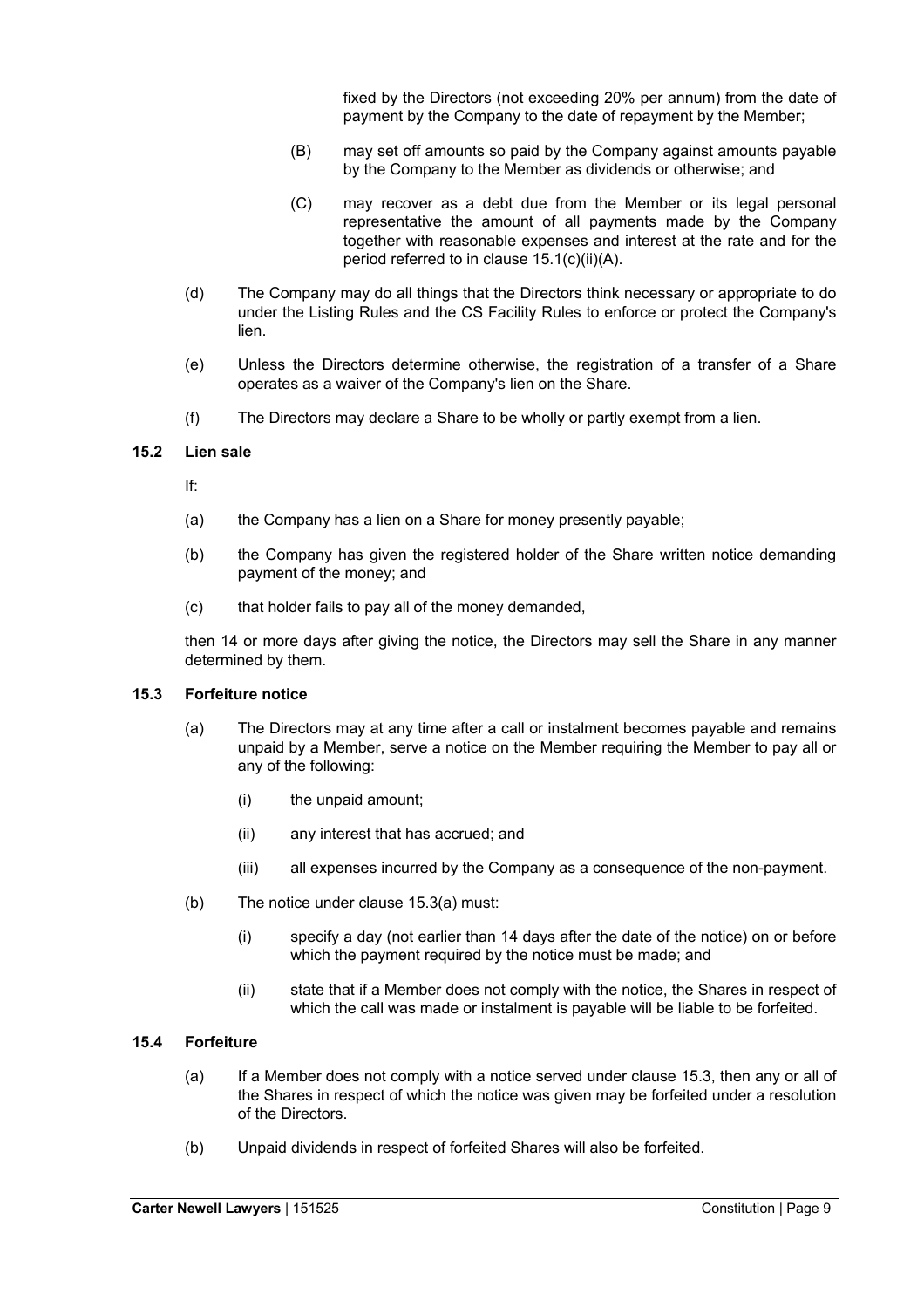- (c) On forfeiture, Shares become the property of the Company and forfeited Shares may be:
	- (i) sold, disposed of, or cancelled on terms determined by the Directors; or
	- (ii) offered by public auction in accordance with any requirements of the Listing Rules.
- (d) The Directors may, at any time before a forfeited Share is sold, disposed of or cancelled, annul the forfeiture of the Share on conditions determined by them.
- (e) Promptly after a Share has been forfeited:
	- (i) notice of the forfeiture must be given to the Member in whose name the Share was registered immediately before its forfeiture; and
	- (ii) the forfeiture and its date must be noted in the Register.
- (f) Omission or neglect to give notice of or to note the forfeiture will not invalidate a forfeiture.

#### **15.5 Surrender of Shares**

- (a) The Directors may accept a surrender of a Share by way of compromise of a claim.
- (b) Any Share so surrendered may be sold, reissued or otherwise disposed of in the same manner as a forfeited Share.

#### **15.6 Liability of former Member**

- (a) The interest of a person who held Shares that are forfeited is extinguished but subject to the Listing Rules, the former Member remains liable to pay:
	- (i) all money (including interest and expenses) that was payable by the Member to the Company at the date of forfeiture in respect of the forfeited Shares; and
	- (ii) interest from the date of forfeiture until payment of the money referred to in clause 15.6(a)(i), at a rate determined by the Directors (not exceeding 20% per annum).
- (b) A former Member's liability to the Company ceases if and when the Company receives payment in full of all money (including interest and expenses) payable by the former Member in respect of the Shares. The liability may only be released or waived in accordance with the Listing Rules.

#### **15.7 Disposal of Shares**

- (a) The Company may:
	- (i) receive the consideration (if any) given for a forfeited Share on any sale or disposition of the Share, or a Share sold under a lien sale; and
	- (ii) effect a transfer of the Share in favour of a person to whom the Share is sold or disposed of.
- (b) The purchaser of the Share:
	- (i) is not bound to check the regularity of the sale or the application of the purchase price;
	- (ii) obtains title to the Share despite any irregularity in the sale; and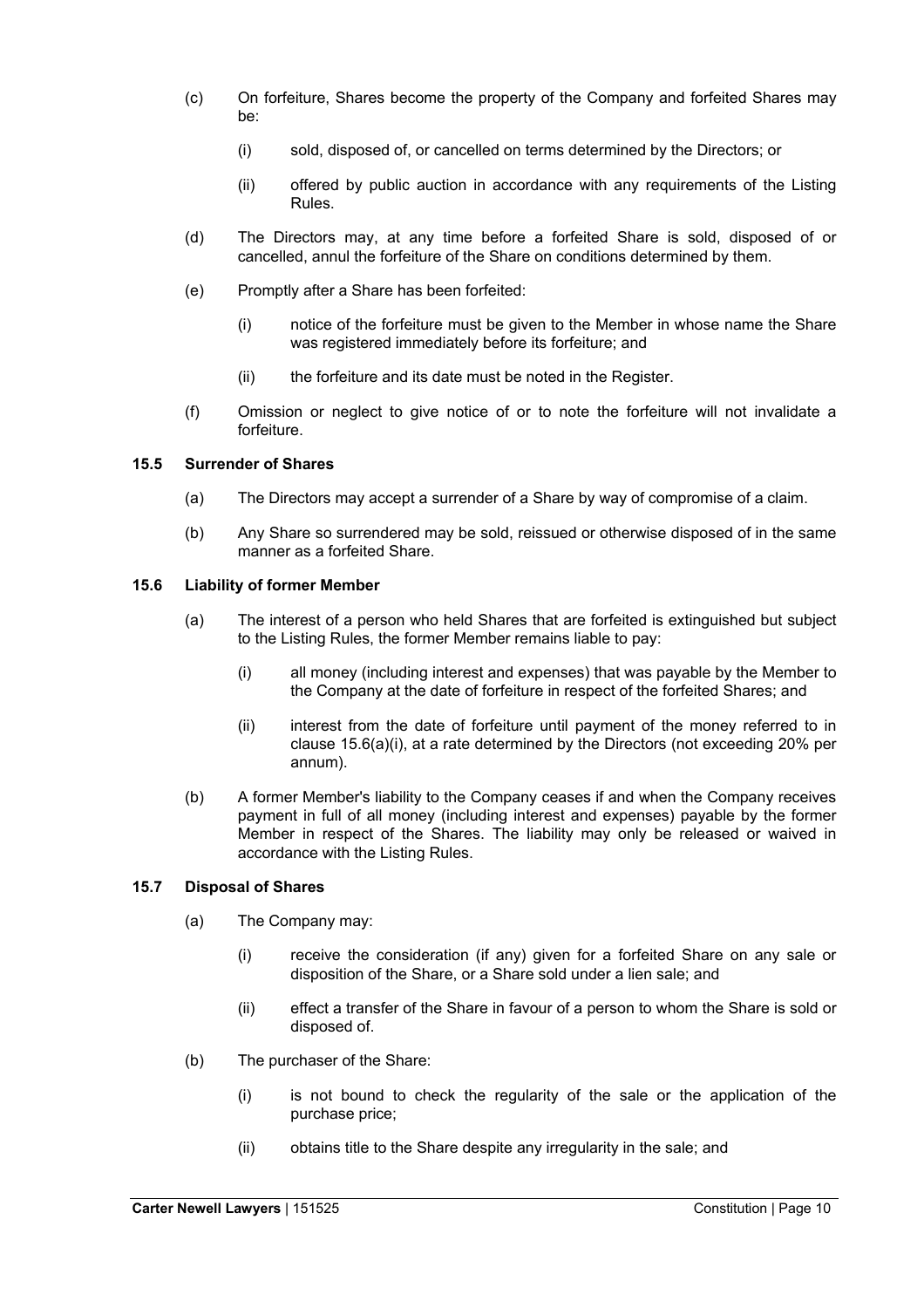- (iii) will not be subject to complaint or remedy by the former holder of the Share in respect of the purchase.
- (c) A statement signed by a Director and the Secretary that the Share has been regularly forfeited and sold or reissued or regularly sold without forfeiture to enforce a lien, is conclusive evidence of the matters stated as against all persons claiming to be entitled to the Share.
- (d) Subject to the terms on which a Share is on issue, the net proceeds of any sale made to enforce a lien or on forfeiture must be applied by the Company in the following order:
	- (i) in payment of the costs of the sale;
	- (ii) in payment of all amounts (if any) secured by the lien or all money (if any) that was payable in respect of the forfeited Share; and
	- (iii) where the Share was forfeited under clause 15.6(a), in payment of any surplus to the former Member whose Share was sold.

## **16 Transfer of Shares**

#### **16.1 General**

- (a) Subject to this Constitution, a Member may transfer Shares held by that Member.
- (b) Subject to clause 16.1(c), Shares may be transferred by:
	- (i) a written transfer instrument in any usual or common form; or
	- (ii) any other form approved by the Directors.
- (c) The Company may participate in any computerised or electronic system for market settlement, securities transfer and registration conducted in accordance with the Corporations Act, the Listing Rules and the CS Facility Rules, or corresponding laws or securities exchange rules in any other country.
- (d) If the Company participates in a system of the kind described in clause  $16.1(c)$ , then despite any other provision of this Constitution:
	- (i) Shares may be transferred, and transfers may be registered, in any manner required or permitted by the Listing Rules or the CS Facility Rules (or corresponding laws or securities exchange rules in any other country) applying in relation to the system;
	- (ii) the Company must comply with and give effect to those rules; and
	- (iii) the Company may, in accordance with those rules, decline to issue certificates for holdings of Shares.
- (e) A written transfer instrument must be:
	- (i) executed by the transferor or (where the Corporations Act permits) stamped by the transferor's broker;
	- (ii) unless the Directors decide otherwise in the case of a fully paid Share, executed by the transferee or (where the Corporations Act permits) stamped by the transferee's broker; and
	- (iii) in the case of a transfer of partly paid Shares, endorsed or accompanied by an instrument executed by the transferee or by the transferee's broker to the effect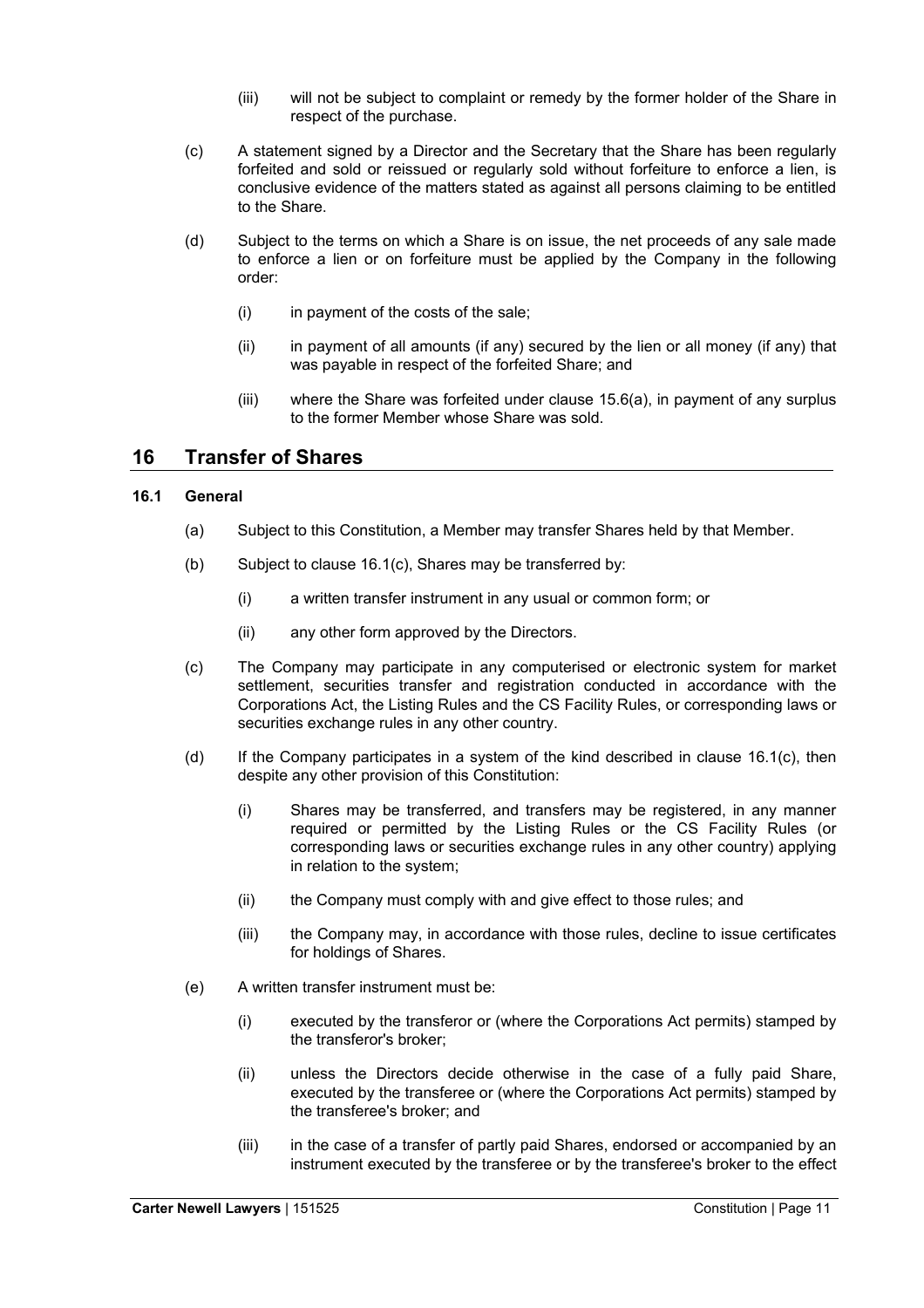that the transferee agrees to accept the Shares subject to the terms and conditions on which the transferor held them, to become a Member and to be bound by the Constitution.

Subject to the Corporation Act, the written transfer instrument may comprise more than one document.

- (f) Except as required by the CS Facility Rules:
	- (i) a transferor of Shares remains the holder of the Shares transferred until the transfer is registered and the name of the transferee is entered in the Register in respect of the Shares; and
	- (ii) a transfer of Shares does not pass the right to any dividends on the Shares until such registration.

#### **16.2 Transfer procedure**

- (a) Except where the Directors determine (to comply with laws or securities exchange rules of a foreign country or the CS Facility Rules), for a transfer of Shares that is not an ASTC-regulated transfer:
	- (i) the written transfer instrument must be left at the Company's registered office or another place acceptable to the Company;
	- (ii) the instrument must be accompanied by a certificate for the Shares dealt with in the transfer (where a certificate has been issued), unless the Directors waive production of the certificate on receiving satisfactory evidence of the loss or destruction of the certificate; and
	- (iii) the Directors may, if the Listing Rules permit, require other evidence of the transferor's right to transfer the Shares.
- (b) For a transfer of Shares that is an ASTC-regulated transfer, a Share transfer must be effected in accordance with the Listing Rules and the ASTC Settlement Rules.

#### **16.3 Right to refuse registration**

- (a) The Directors may in their absolute discretion refuse to register any transfer of Shares or other securities where the Shares or other securities are not quoted by ASX. Where the Shares or other securities are quoted by ASX, the Directors may in their absolute discretion refuse to register any transfer in any of the circumstances permitted by the Listing Rules.
- (b) The Directors must:
	- (i) except as permitted by ASX, refuse to register any transfer of Shares or other securities that are Restricted Securities if that transfer is or might be in breach of the Listing Rules or any restriction agreement entered into by the Company under the Listing Rules in relation to the Shares; and
	- (ii) refuse to register any transfer where the Company is, or the Directors are, required to do so by the Listing Rules.
- (c) Subject to clauses 16.3(a), 16.3(b), and 16.3(e) the Company must not refuse or fail to register or give effect to, or delay or in any way interfere with, a proper ASTC transfer of Shares or other securities quoted by ASX.
- (d) If a person has lodged a transfer that the Directors have refused to register, the Company must, within five Business Days after the date of lodgement, give to the lodging person written notice of the refusal and the reasons for it.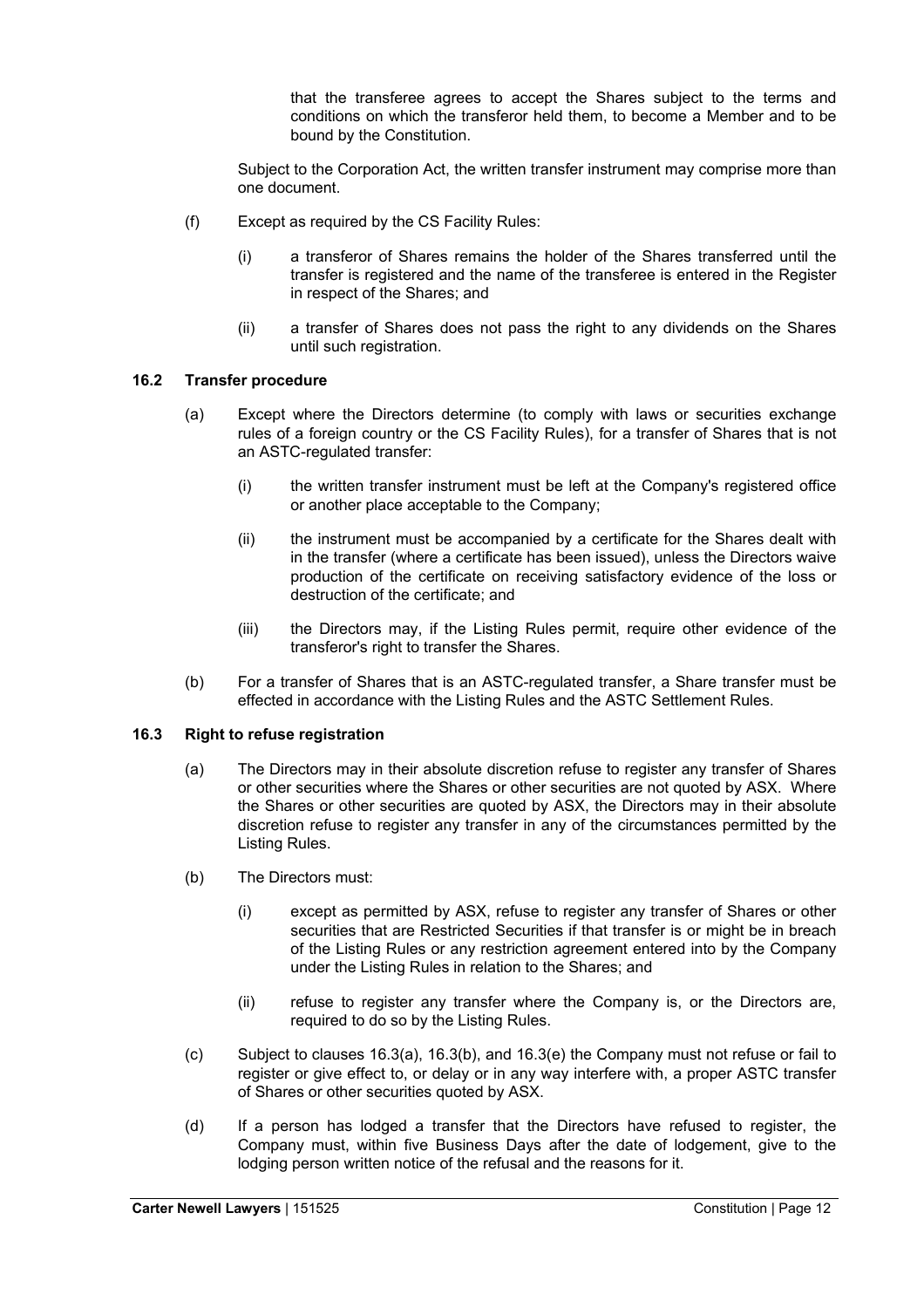- (e) Restricted Securities cannot be disposed of during the escrow period except as permitted by the Listing Rules or ASX. The Company will refuse to acknowledge a disposal of Restricted Securities to the extent required under the Listing Rules.
- (f) If the Board so resolves, the Company may apply, or may ask ASTC to apply, a holding lock (including to prevent a transfer, or to refuse to register a paper-based transfer document) where the Listing Rules or ASTC Settlement Rules permit the Company to do so.
- (g) Failure by the Company to give notice of refusal to register any transfer or of any holding lock as may be required pursuant to the Listing Rules or ASTC Settlement Rules does not invalidate the refusal to register the transfer or the holding lock.

#### **16.4 Takeover approval provisions**

- (a) The Directors must refuse to register a transfer of Shares giving effect to a takeover contract resulting from acceptance of an offer made under a proportional takeover bid in respect of a class of Shares unless and until a resolution to approve the takeover bid is passed in accordance with this clause 16.4.
- (b) This clause 16.4 ceases to have effect on the day that is three years after the later of the adoption or last renewal of this clause in accordance with the Corporations Act.
- (c) Where offers are made under a proportional takeover bid, the Board must, subject to the Corporations Act, call and arrange to hold a meeting of persons entitled to vote on a resolution to approve the proportional takeover bid.
- (d) Subject to this Constitution, each person (other than the bidder under a proportional takeover bid or an associate of that bidder) who, as at the end of the day on which the first offer under that bid was made, held bid class securities for that bid:
	- $(i)$  is entitled to vote on the resolution referred to in clause 16.4(c); and
	- (ii) has one vote for each Share in the bid class securities that the person holds.
- (e) The provisions of this Constitution concerning meetings of Shareholders apply to a meeting held pursuant to clause 16.4(c) with any modifications that Board resolves are required in the circumstances.
- (f) A resolution referred to in clause 16.4(c) that has been voted on is passed if more than 50% of votes cast on the resolution are in favour of the resolution, and otherwise is taken to have been rejected.
- (g) If a resolution referred to in clause 16.4(c) has not been voted on as at the end of the day before the fourteenth day before the last day of the bid period under the proportional takeover bid, then that resolution is taken to have been passed.

## **17 Transmission of Shares**

#### **17.1 Title on death**

- (a) The legal personal representative of a deceased Member who was the sole holder of Shares is the only person whom the Company will recognise as having any title to the deceased Member's Shares.
- (b) If a deceased Member was a joint holder of Shares, the other joint holder is the only person whom the Company will recognise as having any title to the deceased Member's Shares.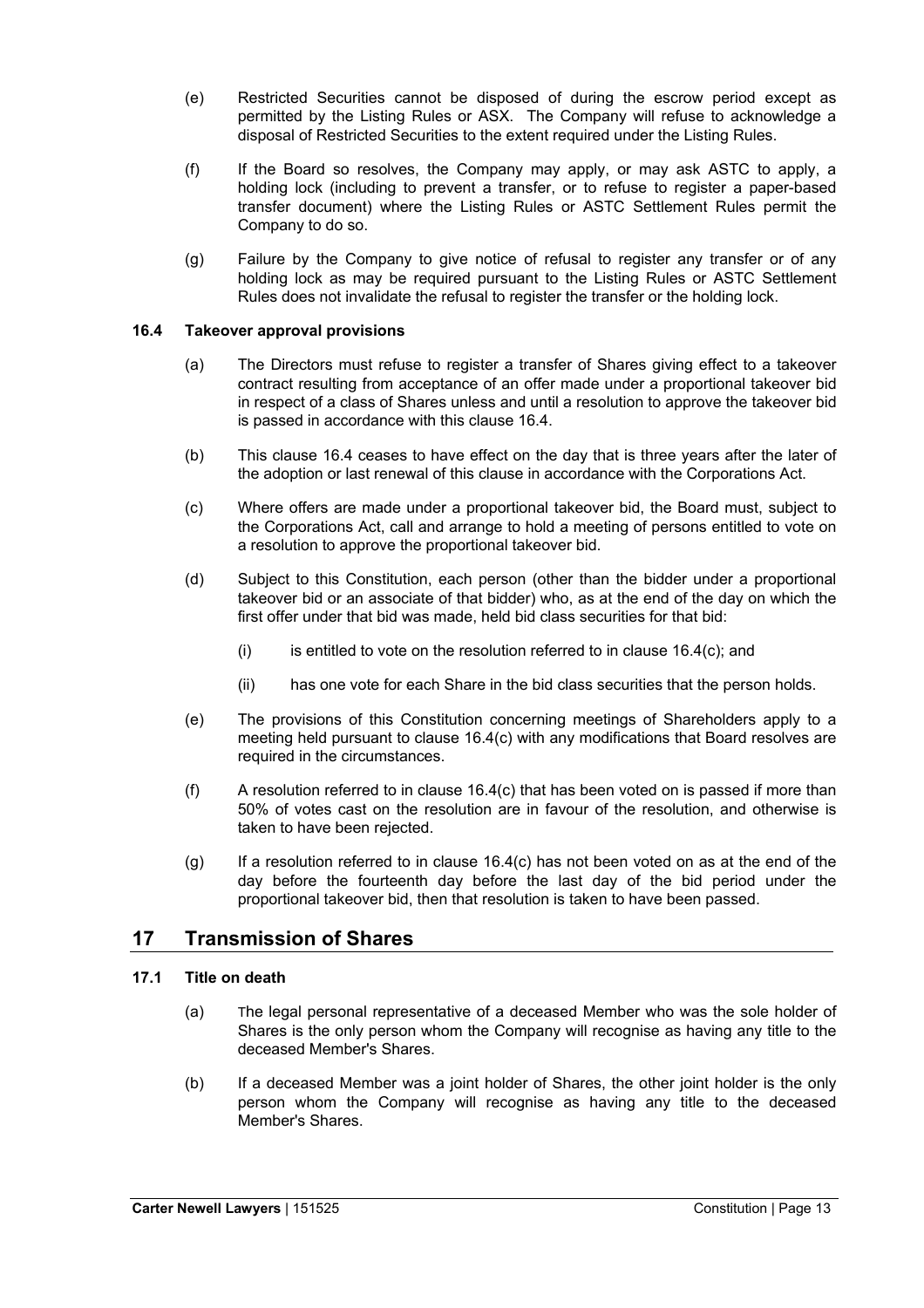- (c) The estate of the deceased Member will not be released from any liability to the Company in respect of the Shares.
- (d) The Company may register or give effect to a transfer to a transferee who dies before the transfer is registered.

#### **17.2 Entitlement to transmission**

- (a) A person who becomes entitled to a Share in consequence of the death, mental incapacity or bankruptcy of a Member may, subject to clause 16 and to producing to the Company evidence of its entitlement that is satisfactory to the Directors, elect to:
	- (i) be registered as the holder of the Share; or
	- (ii) transfer the Share to some other person nominated by it.
- (b) If the person who has become entitled to a Share:
	- (i) elects to be registered as the holder, then the person must deliver or send to the Company a written notice of election signed by him or her; or
	- (ii) elects to transfer the Share, then the person must effect a transfer of the Share.
- (c) An election to be registered as a holder of a Share under clause 17.2(a) or a transfer of a Share from a Member or deceased Member under this clause 17 is subject to the same limitations, restrictions and provisions of this Constitution as would apply if the election were a transfer or the transfer were made by the Member or deceased Member himself or herself.
- (d) A person who:
	- (i) has become entitled to a Share by operation of law; and
	- (ii) has produced evidence of that person's entitlement that is satisfactory to the Directors,

is entitled to the dividends and other rights of the registered holder of the Share.

- (e) Where two or more persons are jointly entitled to any Share in consequence of the death of the registered holder, they will be considered to be joint holders of the Share.
- (f) Any person who is registered under this clause must indemnify the Company against all liabilities, costs, losses and expenses incurred by the Company as a result of registering the person.

## **18 Powers of attorney**

- (a) If a Member executes or proposes to execute any document or do any act by or through an attorney that is relevant to the Company or the Member's shareholding in the Company, that Member must deliver the instrument appointing the attorney to the Company for notation.
- (b) The Company may require the Member to lodge a certified copy of the instrument for retention by the Company, and ask for whatever evidence it thinks appropriate that the power of attorney is effective and continues to be in force.
- (c) Any power of attorney granted by a Member will, as between the Company and the Member who granted the power of attorney:
	- (i) continue in force; and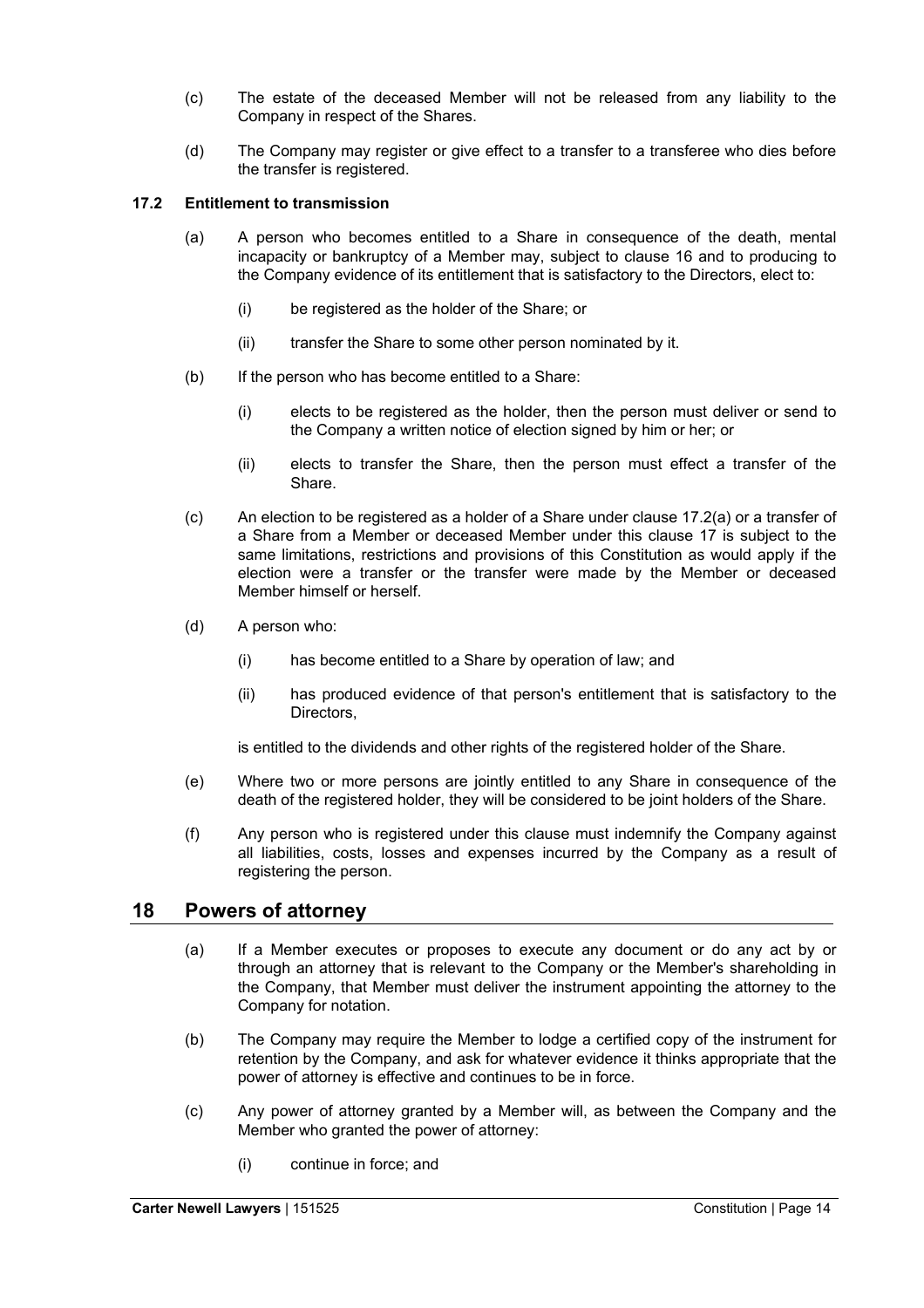(ii) may be acted on,

unless express notice in writing of its revocation or of the death of the Member who granted it is lodged with the Company.

(d) Where a Member proposes that an attorney represent the Member at a general meeting or adjourned meeting, the Member must comply with clause 20.8.

## **19 General meetings**

#### **19.1 Calling general meeting**

- (a) A Director may call a meeting of Members.
- (b) The Directors must call annual general meetings in accordance with the Corporations Act, to be held by the Company at times to be determined by the Directors.
- (c) Members may also request or call and arrange to hold general meetings in accordance with the procedures and requirements set out in the Corporations Act.
- (d) A general meeting may be held at two or more venues simultaneously using any technology that gives the Members as a whole a reasonable opportunity to participate.
- (e) The Directors may, by notice to ASX, change the venue for, postpone or cancel a general meeting, if they consider that meeting has become unnecessary, or the venue would be unreasonable or impractical or a change is necessary in the interests of conducting the meeting efficiently, however:
	- (i) a meeting that is not called by a Directors' resolution; and
	- (ii) a meeting that is called in accordance with a Members' requisition under the Act,

may not be postponed or cancelled without the prior written consent of the persons who called or requisitioned the meeting.

#### **19.2 Notice**

- (a) Notice of a general meeting must be given in accordance with the Corporations Act to the persons referred to in clause 33.2.
- (b) Except as permitted by the Corporations Act, general meetings must be called on at least the minimum number of days notice required by the Corporations Act and otherwise in accordance with the procedures set out in the Corporations Act.
- (c) Subject to the requirements of the Corporations Act, a notice calling a general meeting must:
	- (i) specify the place, date and time of the meeting (and if the meeting is to be held in two or more places, the technology that will be used to facilitate this);
	- (ii) state the general nature of the business to be transacted at the meeting;
	- (iii) if a special resolution is to be proposed at the meeting, set out an intention to propose the special resolution and state the resolution;
	- (iv) include such statements about the appointment of proxies as are required by the Corporations Act;
	- (v) specify a place and facsimile number and may specify an electronic address for the purposes of proxy appointments;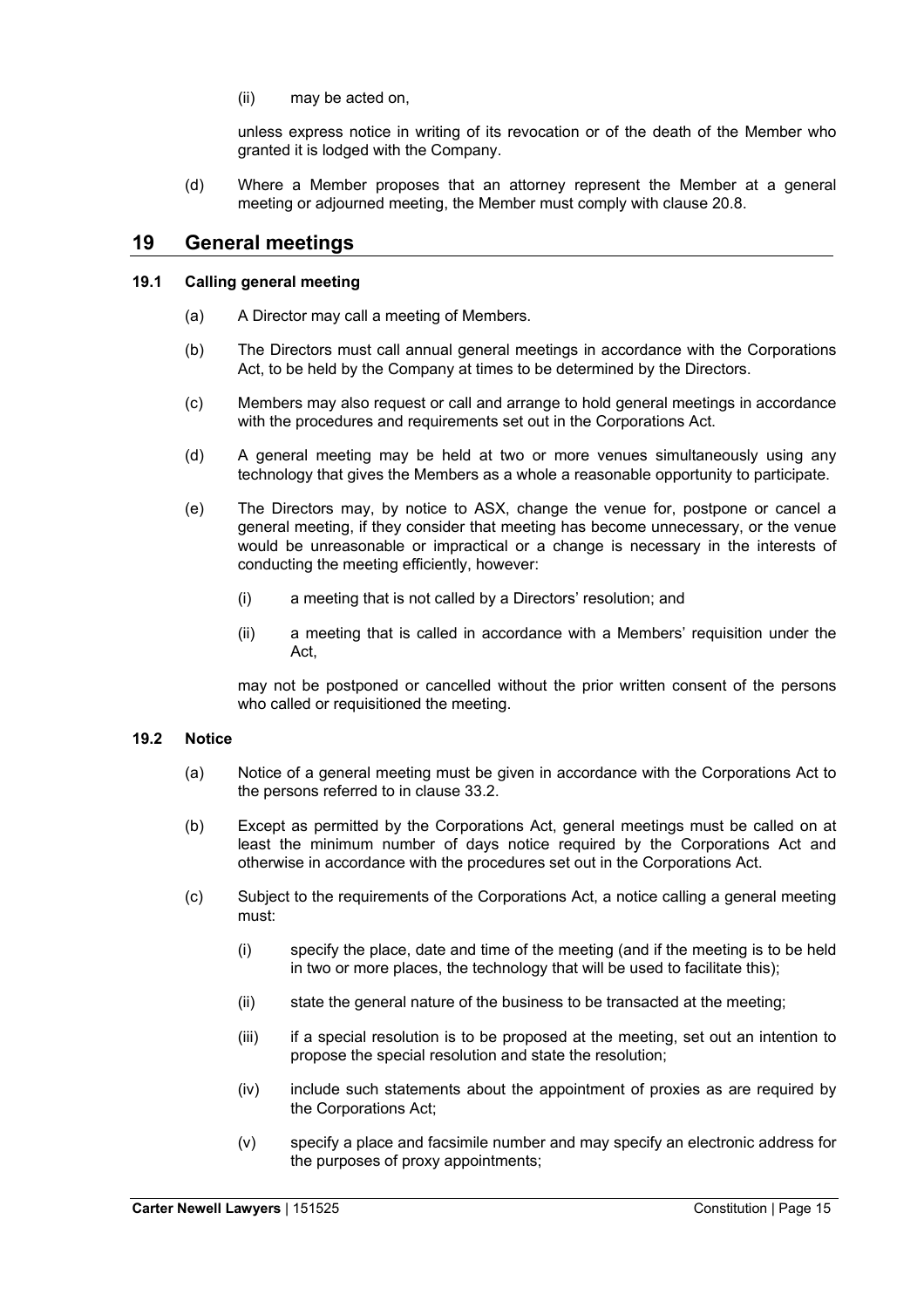- (vi) subject to the CS Facility Rules, specify particulars of any determination made under regulation 7.11.37 of the *Corporations Regulations 2001* (Cth); and
- (vii) comply with any other requirements of the Corporations Act.

#### **19.3 Business at annual general meeting**

- (a) The business of an annual general meeting may include:
	- (i) any of the following matters, even if not referred to in the notice of meeting:
		- (A) consideration of the annual financial report, directors' report and auditor's report;
		- (B) election of directors;
		- (C) appointment of the auditor;
		- (D) fixing the auditor's remuneration;
	- (ii) any business that under this Constitution or the Corporations Act is required to be transacted at an annual general meeting; and
	- (iii) any other business that may lawfully be transacted at a general meeting.
- (b) The chairperson of an annual general meeting must allow a reasonable opportunity for the Members as a whole at the meeting to:
	- (i) ask questions about or make comments on the management of the Company; and
	- (ii) ask the Auditor or their representative questions relevant to the conduct of the audit and the preparation and content of the Auditor's report for the Company.
- (c) The Directors may postpone or cancel any general meeting (other than a meeting requested or called by Members under clause 19.1) at any time before the day of the meeting. The Directors must give notice of the postponement or cancellation to all persons entitled to receive notices of a general meeting.
- (d) An accidental omission to send a notice of a general meeting (including a proxy appointment form) or the postponement of a general meeting to any Member or the non-receipt of a notice (or form) by any Member does not invalidate the proceedings at or any resolution passed at the general meeting.
- (e) A person's attendance at a general meeting waives any objection that person may have to:
	- (i) a failure to give notice, or the giving of a defective notice, of the meeting unless the person at the beginning of the meeting objects to the holding of the meeting; and
	- (ii) the consideration of a particular matter at the meeting that is not within the business referred to in the notice of the meeting, unless the person objects to considering the matter when it is presented.

#### **19.4 Quorum**

- (a) No business may be transacted at a general meeting unless a quorum of Members is present at the commencement of business.
- (b) A quorum of Members is two Members present in person or by proxy, attorney or Representative.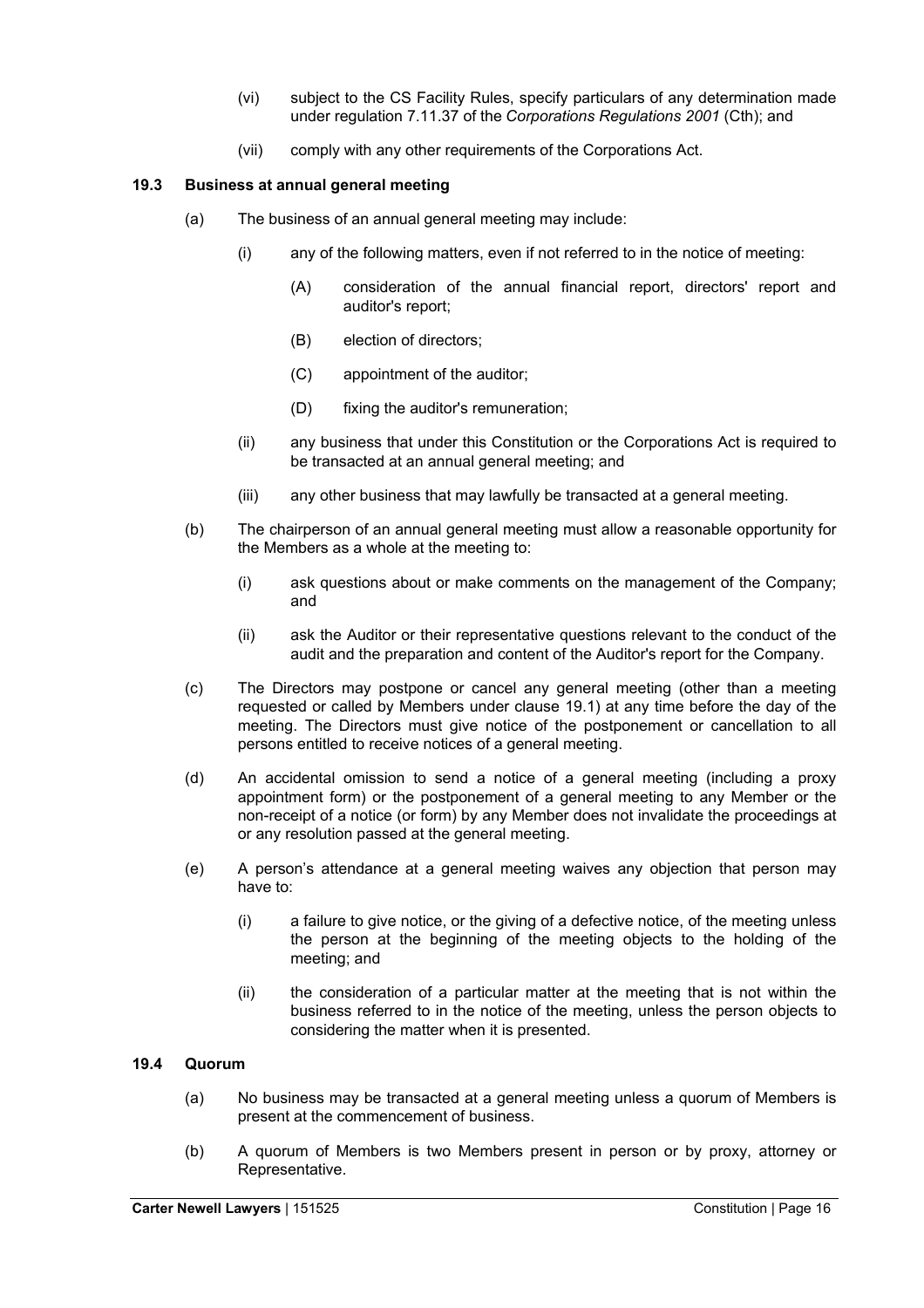- (c) If a quorum is not present within 30 minutes after the time appointed for a general meeting:
	- (i) the general meeting is automatically dissolved if it was requested or called by Members under clause 19.1(c); or
	- (ii) in any other case:
		- (A) it will stand adjourned to the same time and place seven days after the meeting, or to another day, time and place determined by the Directors; and
		- (B) if at the adjourned general meeting a quorum is not present within 30 minutes after the time appointed for the general meeting two Members will be a quorum.

#### **19.5 Chairperson**

- (a) The chairperson, or in the chairperson's absence the deputy chairperson, of Directors' meetings will be the chairperson at every general meeting.
- (b) If:
	- (i) there is no chairperson or deputy chairperson; or
	- (ii) neither the chairperson nor deputy chairperson is present within 15 minutes after the time appointed for holding the general meeting; or
	- (iii) the chairperson and deputy chairperson are unwilling to act as chairperson of the general meeting,

the Directors present may elect a chairperson of the general meeting of the Members.

- $(c)$  If no chairperson is elected in accordance with clause 19.5(b), then:
	- (i) the Members may elect one of the Directors present as chairperson; or
	- (ii) if no Director is present or is willing to take the chair, the Members may elect one of the Members present as chairperson.
- (d) At any time during a meeting and in respect of any specific item or items of business, the chairperson may elect to vacate the chair in favour of another person nominated by the chairperson (which person must be a Director unless no Director is present or is willing to act). That person is to be taken to be the chairperson and will have all the powers of the chairperson (other than the power to adjourn the meeting), during the consideration of that item of business or those items of business.

#### **19.6 General conduct**

- (a) The general conduct of each general meeting of the Company and the procedures to be adopted at the meeting will be determined by the chairperson, including the procedure for the conduct of the election of Directors.
- (b) Without limiting the powers of the chairperson under clause 19.6(a), the chairperson of a general meeting may refuse admission to a person, or require a person to leave and not return to, a meeting if the person:
	- (i) refuses to permit examination of any article in the person's possession; or
	- (ii) is in possession of any:
		- (A) electronic or recording device;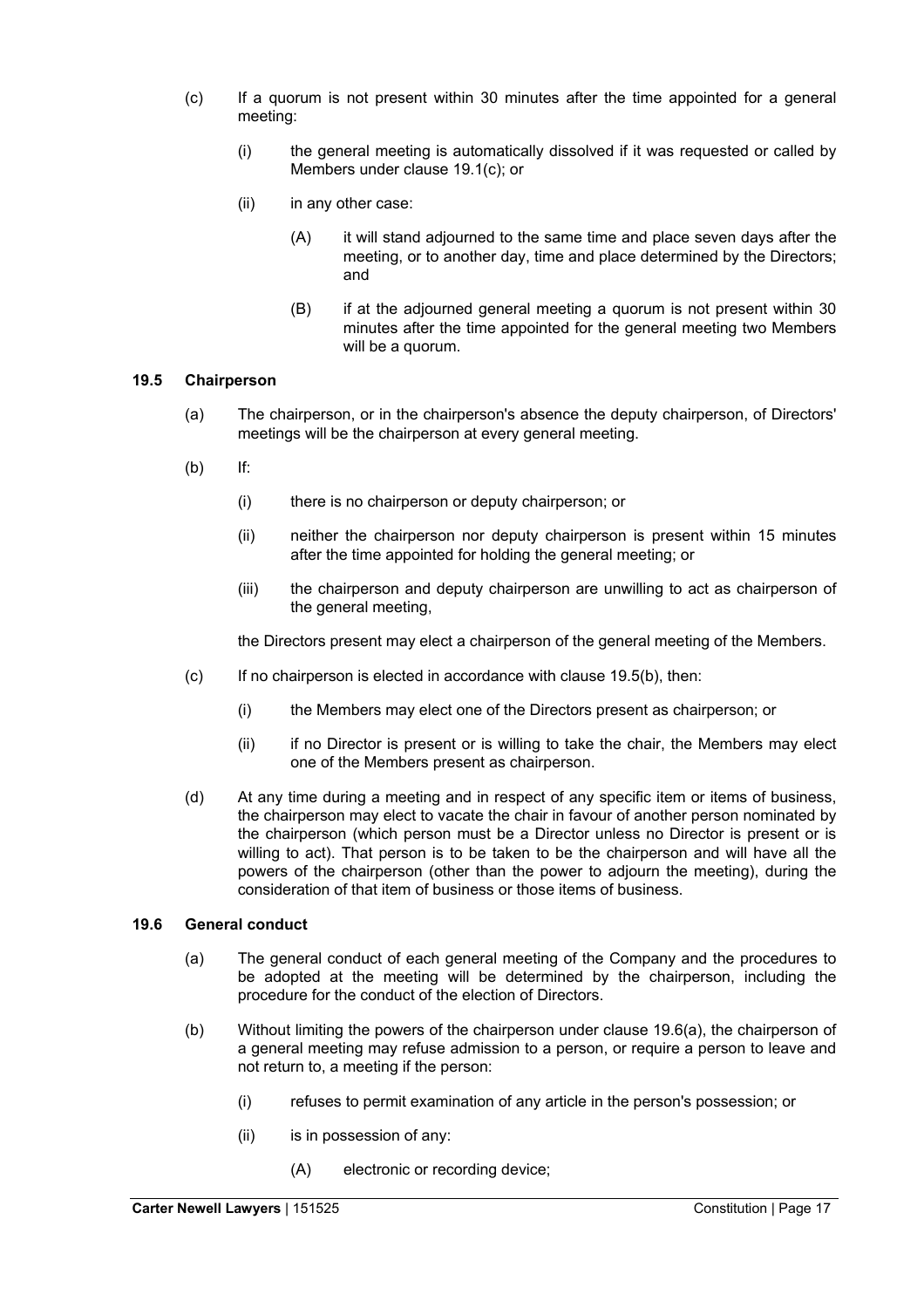- (B) placard or banner; or
- (C) other article,

which the chairperson considers to be dangerous, offensive or liable to cause disruption; or

(iii) causes any disruption to the meeting.

#### **19.7 Adjournment**

- (a) The chairperson of a general meeting at which a quorum is present:
	- (i) in his or her discretion may adjourn the general meeting; and
	- (ii) must adjourn the general meeting if the meeting directs him or her to do so.
- (b) An adjourned general meeting may take place at a different venue from the initial general meeting.
- (c) The only business that can be transacted at an adjourned general meeting is the unfinished business of the initial general meeting.
- (d) If a general meeting has been adjourned for more than 30 days, notice of the adjourned general meeting must be given to Members as if it were an original general meeting, but otherwise it is not necessary to give notice of an adjourned general meeting or the business of the adjourned general meeting.
- (e) A poll cannot be demanded on any resolution concerning the adjournment of a general meeting except by the chairperson.

#### **19.8 Decisions**

- (a) Subject to the Corporations Act in relation to special resolutions, a resolution is carried if a majority of the votes cast on the resolution are in favour of the resolution.
- (b) A resolution put to the vote of a meeting is decided on a show of hands unless a poll is demanded by:
	- (i) at least 5 Members entitled to vote on the resolution;
	- (ii) Members with at least 5% of the votes that may be cast on the resolution on a poll; or
	- (iii) the chairperson.
- (c) A poll may be demanded:
	- (i) before a vote is taken; or
	- (ii) in the case of a vote taken on a show of hands, immediately before or immediately after, the results of the vote are declared.
- (d) Unless a poll is demanded;
	- (i) a declaration by the chairperson that a resolution has been carried, carried by a specified majority, or lost; and
	- (ii) an entry to that effect in the minutes of the meeting,

are conclusive evidence of the fact without proof of the number or proportion of the votes in favour of or against the resolution.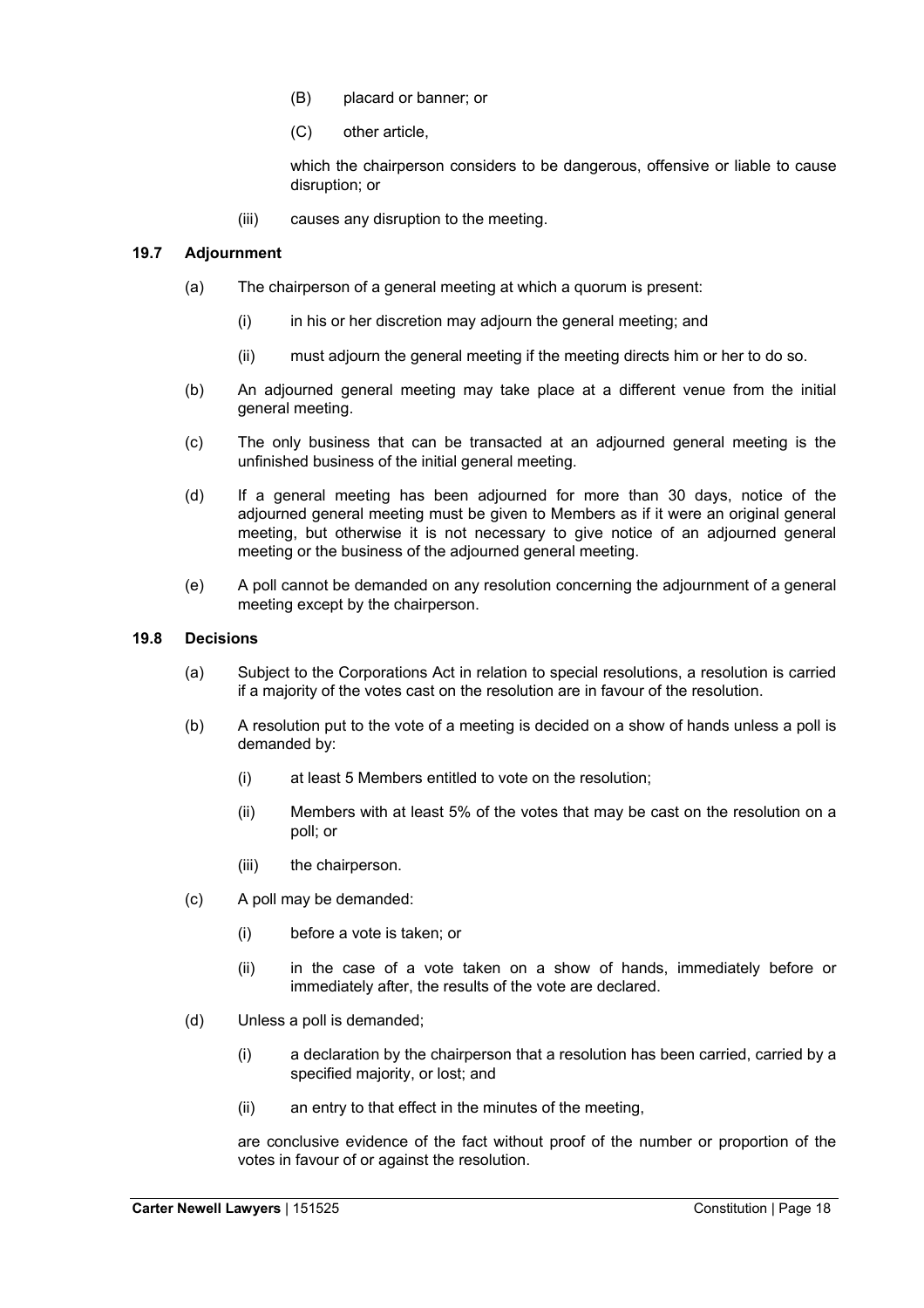- (e) The demand for a poll may be withdrawn.
- (f) A decision of a general meeting may not be impeached or invalidated on the ground that a person voting at the meeting was not entitled to do so.
- (g) Despite anything else to the contrary in this Constitution, the Directors may decide that at any general meeting or class meeting, a Member who is entitled to attend or vote on a resolution at that meeting is entitled to a direct vote in respect of that resolution. A **direct vote** includes a vote delivered to the Company by post, facsimile transmission or electronic notification in a form approved by the Directors. The Directors may prescribe procedures in relation to direct voting including specifying the form, method and timing of giving a direct vote at a meeting, for the vote to be valid.

#### **19.9 Taking a poll**

- (a) Subject to clause 19.9(e), a poll will be taken when and in the manner that the chairperson directs. No notice need be given of any poll.
- (b) The result of the poll will determine whether the resolution on which the poll was demanded is carried or lost.
- (c) The chairperson may determine any dispute about the admission or rejection of a vote, and such determination, if made in good faith, will be final and conclusive.
- (d) A poll cannot be demanded on any resolution concerning the election of the chairperson of a general meeting.
- (e) A poll demanded by the chairperson on any resolution concerning the adjournment of a general meeting must be taken immediately.
- (f) After a poll has been demanded at a general meeting, the general meeting may continue for the transaction of business other than the question on which the poll was demanded.

#### **19.10 Casting vote of chairperson**

The chairperson has a casting vote (in addition to the chairperson's votes as a Member, proxy, attorney or Representative) on a show of hands or on a poll.

#### **19.11 Auditor's right to be heard**

The Auditor is entitled to:

- (a) attend any general meeting of the Company;
- (b) be heard at any general meeting of the Company on any part of the business of the meeting that concerns the Auditor in their capacity as auditor, even if:
	- (i) the Auditor retires at the general meeting; or
	- (ii) Members pass a resolution to remove the Auditor from office; and
- (c) authorise a person in writing to attend and speak at any general meeting as the Auditor's representative.

#### **19.12 Director's right to be heard**

A Director is entitled to attend and speak at general meetings and at meetings of the holders of a class of Shares, even if he or she is not a Member or a holder of Shares in the relevant class.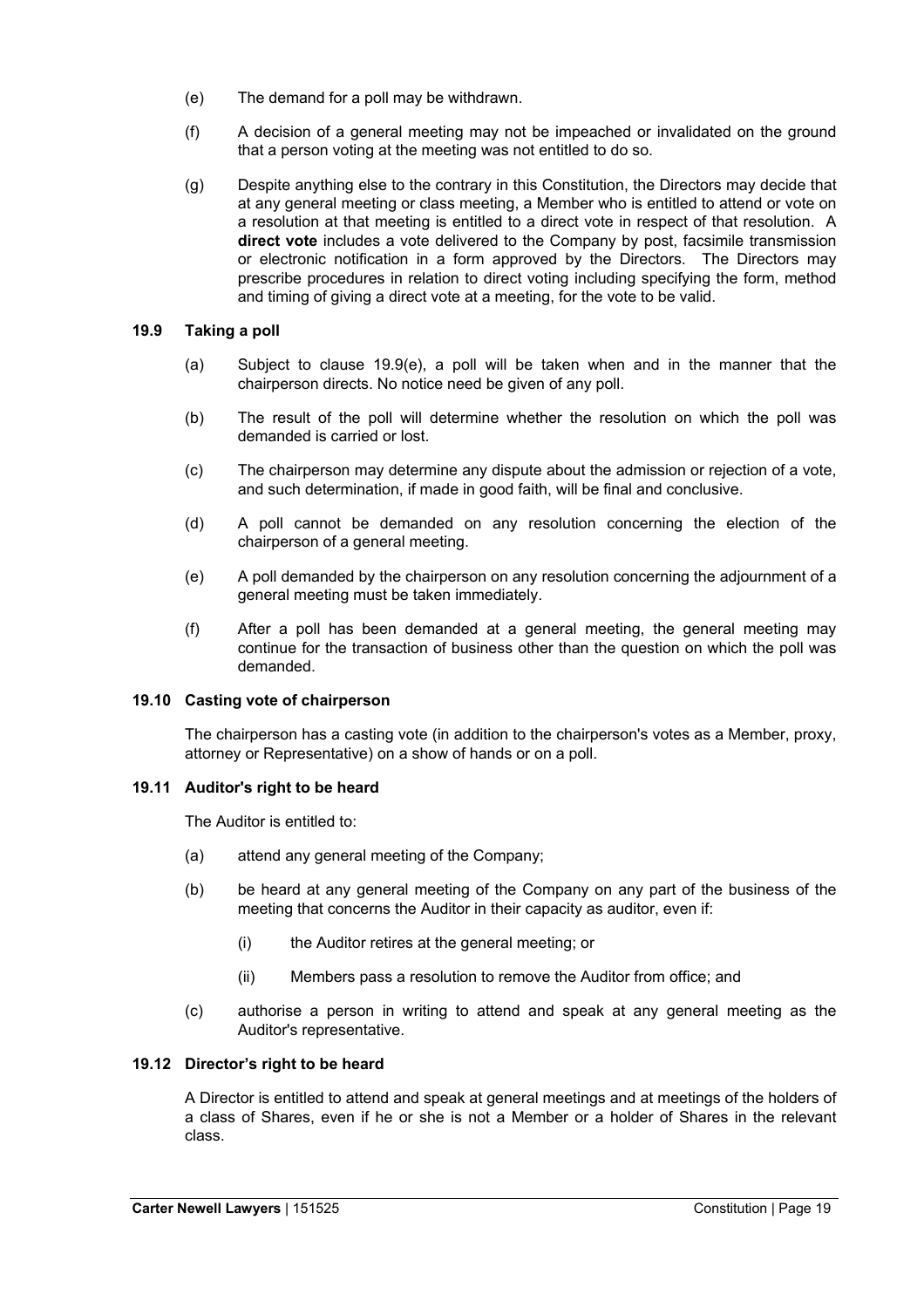#### **19.13 Class meetings**

The provisions of this Constitution relating to general meetings apply, with necessary changes, to a meeting of a class of Members holding Shares in that class as if it was a general meeting except that:

- (a) a quorum is two persons holding or representing by proxy, attorney or Representative Shares of the class or, if there is one holder of Shares in the class, that holder or a proxy, attorney or Representative of that holder; and
- (b) any five holders, or holders of Shares of the class present in person or by proxy, attorney or Representative who can vote not less than 5% of all votes held by Members of that class, may demand a poll.

## **20 Votes of Members**

#### **20.1 Entitlement to vote**

- (a) Subject to this Constitution and to any rights or restrictions attaching to any class of Shares:
	- (i) every Member may vote;
	- (ii) subject to clause 20.5 and the Corporations Act, on a show of hands every Member has one vote; and
	- (iii) on a poll every Member has:
		- (A) for each fully paid Share held by the Member, one vote; and
		- (B) for each partly paid Share held by the Member, a fraction of a vote equivalent to the proportion that the amount paid (not credited) is of the total amounts paid and payable, whether or not called (excluding amounts credited), on the Share. An amount paid on a Share in advance of a call is not to be taken as paid for the purposes of this clause.
- (b) During a breach of the Listing Rules relating to Shares that are Restricted Securities, or a breach of a restriction agreement, the holder of the relevant Restricted Securities is not entitled to any voting rights in respect of those Restricted Securities.
- (c) if a Member:
	- (i) dies; or
	- (ii) through mental or physical infirmity, is incapable of managing the Member's affairs,

and a personal representative, trustee or other person is appointed under law to administer the Member's estate or property, the personal representative, trustee or person so appointed may exercise any rights of the Member in relation to a general meeting as if the personal representative, trustee or person (as the case may be) was a Member.

- (d) A Member is not entitled to vote on a resolution if, under the Corporations Act or the Listing Rules, the notice that called the meeting specified that:
	- (i) the Member must not vote or must abstain from voting on the resolution; or
	- (ii) a vote on the resolution by the Member must be disregarded for any purposes.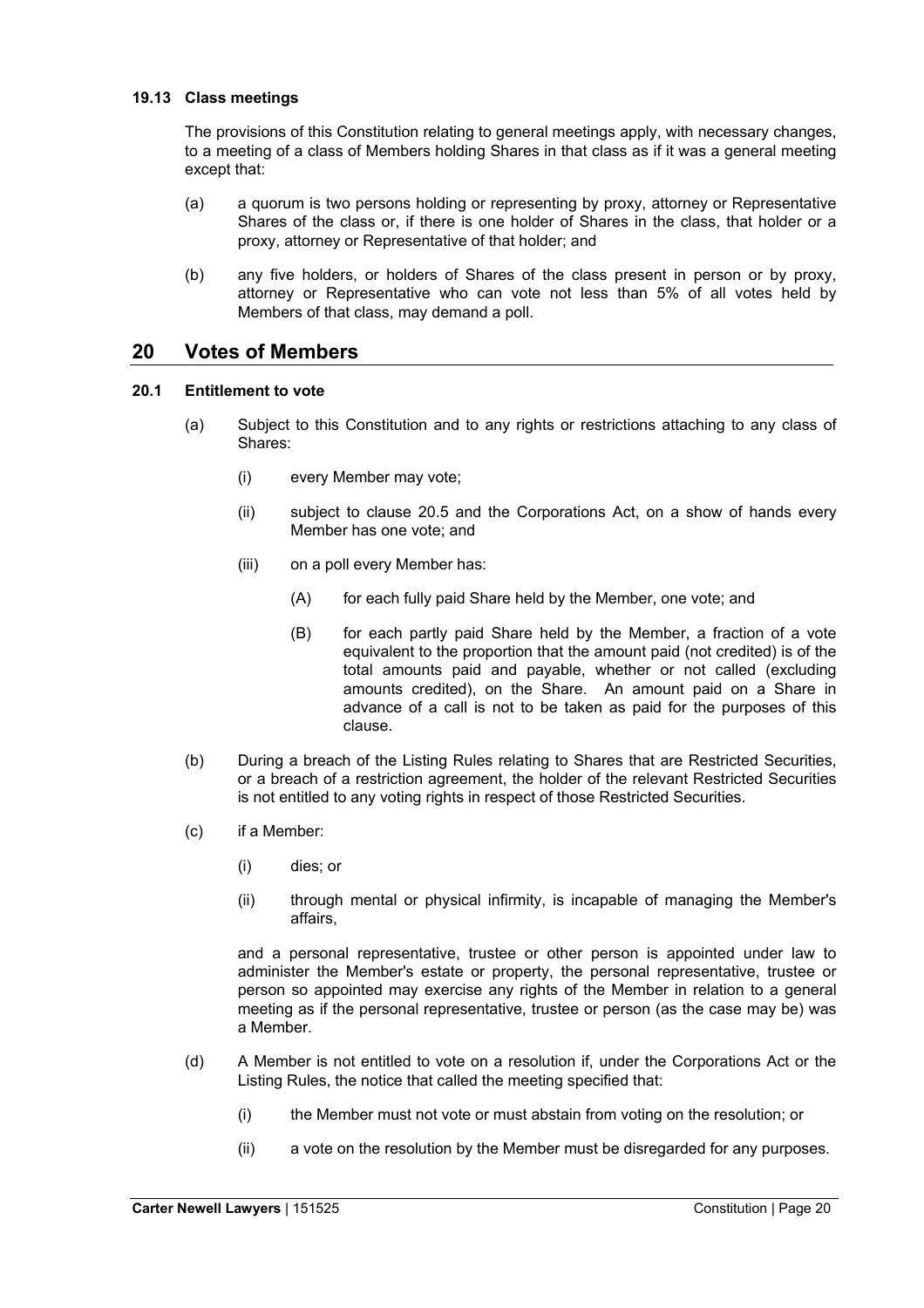If the Member or a person acting as proxy, attorney or Representative of the Member does tender a vote on that resolution, their vote must not be counted.

#### **20.2 Unpaid calls**

A Member is entitled to:

- (a) vote; or
- (b) be counted in a quorum,

only in respect of Shares on which all calls due and payable have been paid.

#### **20.3 Joint holders**

- (a) If two or more joint holders purport to vole, the vote of the joint holder whose name appears first in the Register will be accepted, to the exclusion of the other joint holder or holders.
- (b) For the purposes of this clause 20.3, several executors or administrators of a deceased Member in whose sole name any Shares are registered will be taken to be joint holders of those Shares.

#### **20.4 Objections**

- (a) An objection to the qualification of a voter may only be raised at the general meeting or adjourned general meeting at which the voter tendered its vote.
- (b) An objection must be referred to the chairperson of the general meeting, whose decision made in good faith is final.
- (c) Subject to clause 20.1(d), a vote that the chairperson does not disallow under an objection is valid for all purposes.

#### **20.5 Votes by proxy**

- (a) A Member who is entitled to vote at a general meeting of the Company may appoint not more than two proxies to attend and vote at the general meeting on that Member's behalf.
- (b) A proxy need not be a Member.
- (c) If a Member appoints one proxy, that proxy may, subject to the Corporations Act, vote on a show of hands.
- (d) If a Member appoints two proxies and the appointment does not specify the proportion or number of the Member's votes each proxy may exercise, each proxy may exercise half the votes. However, neither proxy may vote on a show of hands.
- (e) A proxy may demand or join in demanding a poll.
- (f) A proxy may vote or abstain as he or she chooses except where the appointment of the proxy directs the way the proxy is to vote on a particular resolution. If an appointment directs the way the proxy is to vote on a particular resolution:
	- (i) the proxy need not vote on a show of hands, but if the proxy does so, the proxy must vote that way;
	- (ii) if the proxy has two or more appointments that specify different ways to vote on the resolution - the proxy must not vote on a show of hands;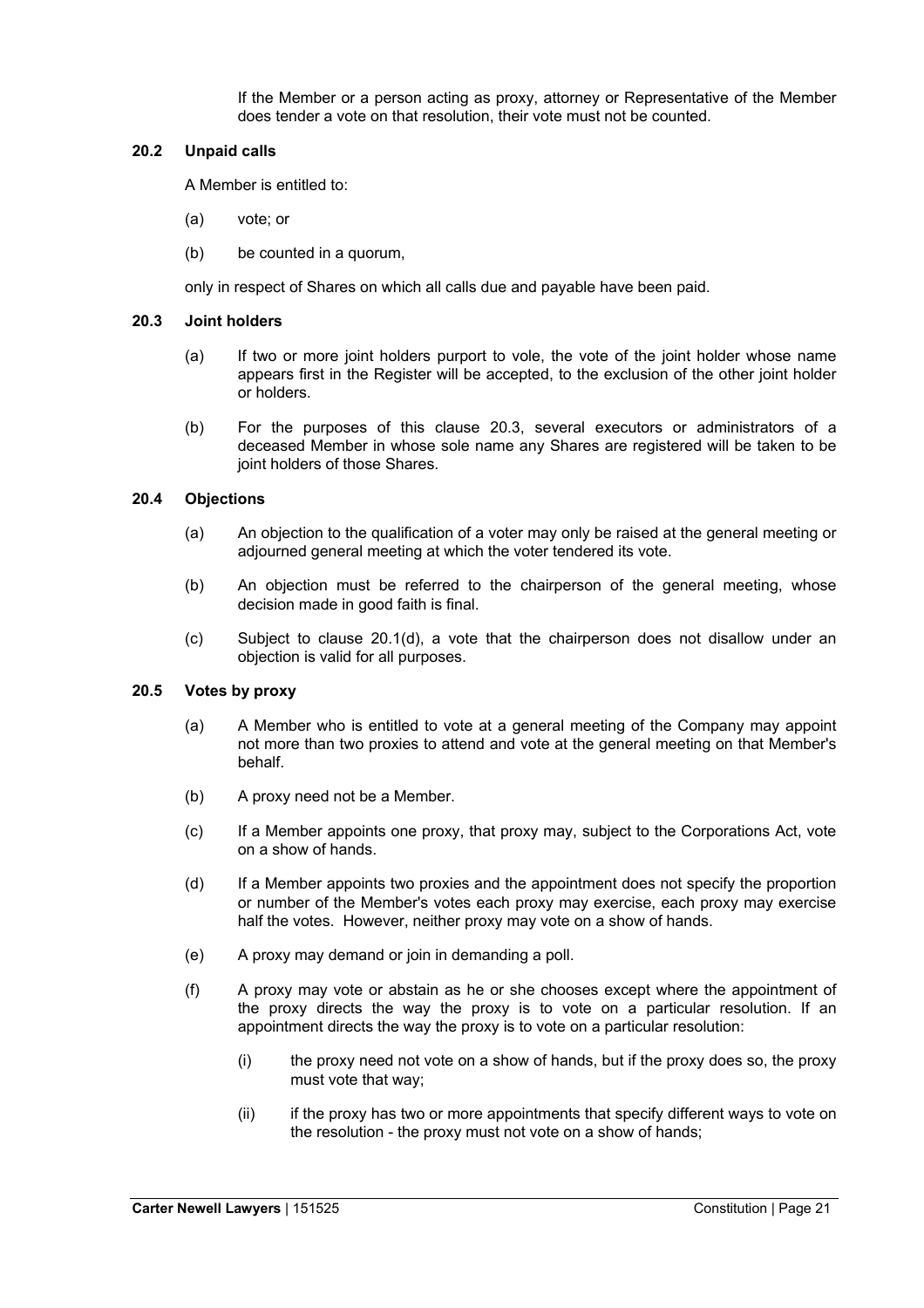- $(iii)$  if the proxy is the chair the proxy must vote on a poll and must vote that way; and
- $(iv)$  if the proxy is not the chair the proxy need not vote on a poll, but if the proxy does so, the proxy must vote that way.
- $(a)$  If:
	- (i) a Member nominates the chairperson of the meeting as the Member's proxy; or
	- (ii) the chairperson is to act as proxy under clause 20.7 or otherwise under a default appointment according to the terms of the proxy form,

then the person acting as chairperson in respect of an item of business at the meeting must act as proxy under the appointment in respect of that item of business.

#### **20.6 Document appointing proxy**

- (a) An appointment of a proxy is valid if it is signed by the Member making the appointment and contains the information required by the Corporations Act.
- (b) For the purposes of clause 20.6(a), an appointment received at an electronic address will be taken to be signed by the Member if:
	- (i) a personal identification code allocated by the Company to the Member has been input into the appointment; or
	- (ii) the appointment has been verified in another manner approved by the Directors.
- (c) The Company may send a proxy appointment form to Members in a form that has been approved by the Directors or by the chairperson and the Managing Director.
- (d) A proxy's appointment is valid at an adjourned general meeting.
- (e) A proxy or attorney may be appointed for all meetings or for any number of general meetings or for a particular purpose.
- (f) Unless otherwise provided for in the proxy's appointment or in any instrument appointing an attorney, the appointment of the proxy or the attorney will be taken to confer authority:
	- (i) to vote on:
		- (A) any amendment moved to the proposed resolutions and on any motion that the proposed resolutions not be put or any similar motion; and
		- (B) any procedural motion, including any motion to elect the chairperson, to vacate the chair or to adjourn the general meeting,

even though the appointment may specify the way the proxy or attorney is to vote on a particular resolution; and

(ii) to vote on any motion before the general meeting whether or not the motion is referred to in the appointment.

#### **20.7 Proxy in blank**

If a proxy appointment is signed by the Member but does not name the proxy or proxies in whose favour it is given, the chairperson may either act as proxy or complete the proxy appointment by inserting the name or names of one or more Directors or the Secretary.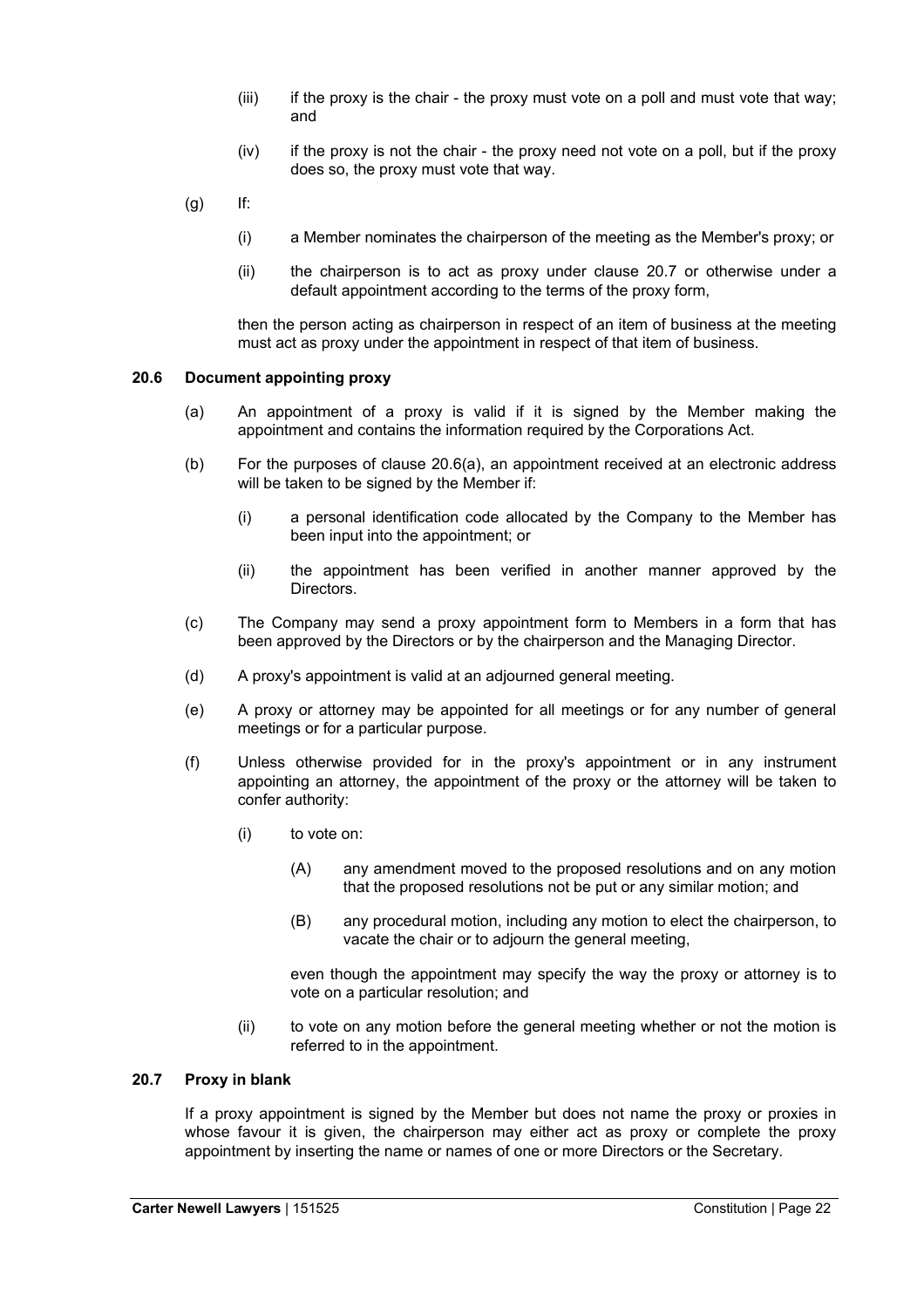#### **20.8 Lodgment of proxy**

- (a) Subject to clause  $20.8(c)$ , the appointment of a proxy or attorney must be received by the Company at least 48 hours (unless reduced in the notice of meeting to which the appointment relates) before the general meeting (or the resumption of an adjourned general meeting) at which the appointee is to attend and vote.
- (b) If the appointment purports to be executed under a power of attorney or other authority, the original document or a certified copy of it must be received by the Company at least 48 hours (unless reduced in the notice of meeting to which the appointment relates) before the general meeting (or the resumption of an adjourned general meeting).
- (c) The Company receives an appointment of a proxy or attorney or other authority under which it was signed when they are received at:
	- (i) the Company's registered office;
	- (ii) a facsimile number at the Company's registered office; or
	- (iii) a place, facsimile number or electronic address specified for that purpose in the notice of general meeting.

#### **20.9 Validity**

A vote cast in accordance with an appointment of proxy or power of attorney is valid even if before the vote was cast the appointor:

- (a) died;
- (b) became mentally incapacitated;
- (c) revoked the proxy or power; or
- (d) transferred the Shares in respect of which the vote was cast,

unless the Company received written notification of the death, mental incapacity, revocation or transfer before the relevant general meeting or adjourned general meeting.

#### **20.10 Representatives of bodies corporate**

- (a) Any Member that is a body corporate may appoint an individual as its representative as provided by the Corporations Act.
- (b) The appointment of a Representative may set out restrictions on the Representative's powers.
- (c) The original form of appointment of a Representative, a certified copy of the appointment, or a certificate of the body corporate evidencing the appointment of a Representative, is prima facie evidence of a Representative having been appointed.
- (d) The chairperson of a general meeting may permit a person claiming to be a Representative to exercise the body's powers even if he or she has not produced a certificate or other satisfactory evidence of his or her appointment.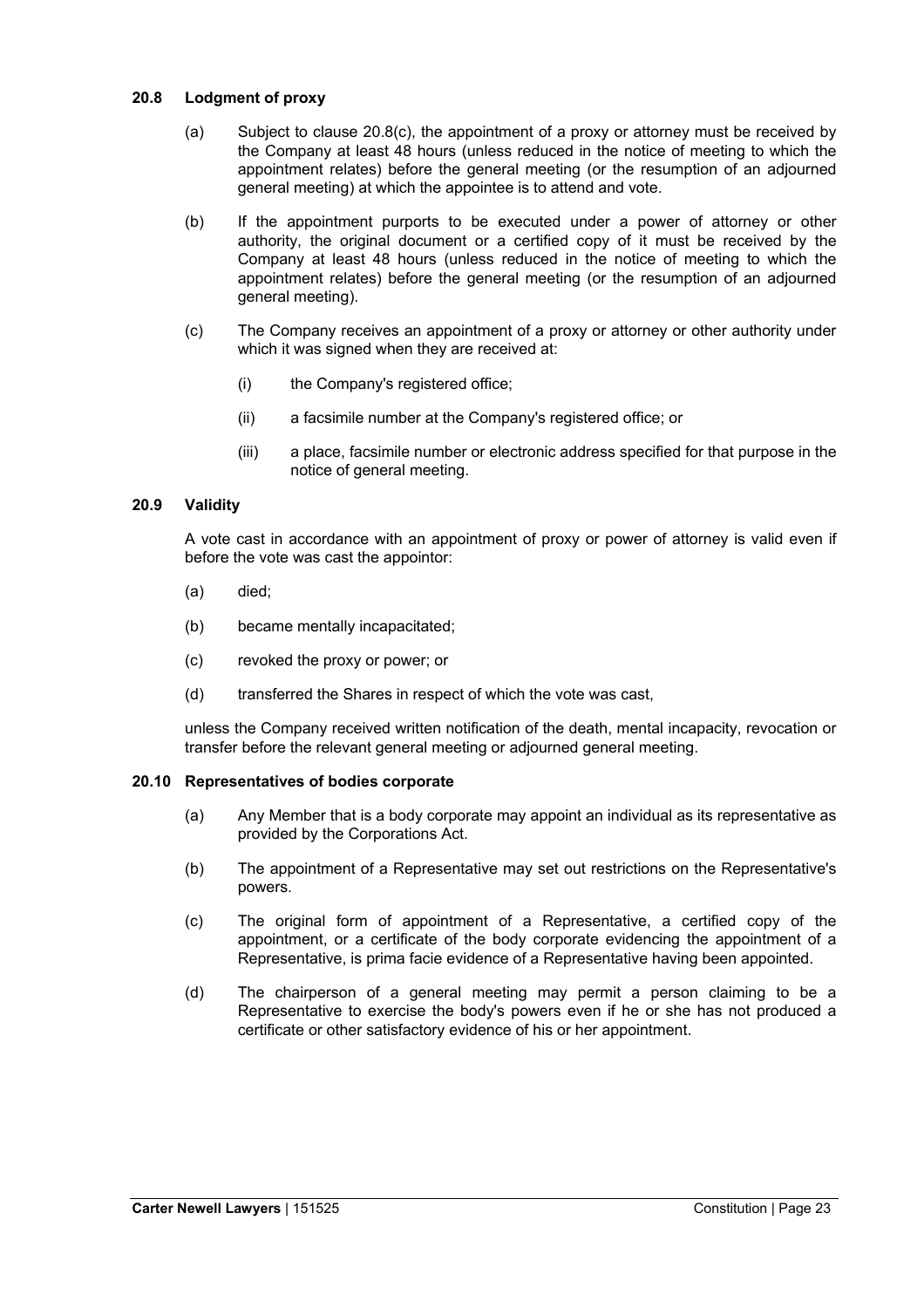## **21 Appointment and removal of Directors**

#### **21.1 Number of Directors**

- (a) Subject to the Corporations Act, the Company may by resolution passed at a general meeting increase the minimum number of Directors or increase or reduce the maximum number of Directors.
- (b) Until the Company resolves otherwise in accordance with clause 21.1(a) there will be:
	- (i) a minimum three Directors; and
	- (ii) a maximum of 10 Directors.

An Alternate Director is not to be taken into account in determining the minimum or maximum number of Directors.

- (c) Subject to any resolution of the Members determining the maximum and minimum numbers of Directors, the Directors may from time to time determine the respective numbers of Executive and Non-Executive Directors.
- (d) The Directors and Secretary in office on the date this Constitution becomes effective, continue in office subject to this Constitution.

#### **21.2 Qualification**

- (a) Neither a Director nor an Alternate Director has to hold any Shares.
- (b) In addition to the circumstances that disqualify a person from managing a corporation according to the Corporations Act, no person who has been an insolvent under administration within the previous five years is eligible to become a Director.

#### **21.3 Power to remove and appoint**

- (a) The Company may, subject to the Corporations Act, by resolution passed in general meeting:
	- (i) remove any Director before the end of the Director's term of office; and
	- (ii) if the outgoing Director is a Non-Executive Director, elect another person to replace the Director.
- (b) A person appointed under clause 21.3(a) will hold office for the remainder of the term for which the Director replaced would have held office if the Director had not been removed.
- (c) Subject to the provisions of this Constitution, the Company may appoint a person as a Director by resolution passed in general meeting.
- (d) A Director appointed or elected at a general meeting is taken to have been appointed or elected with effect from immediately after the end of that general meeting unless the resolution by which the Director was appointed or elected specifies a different time.

#### **21.4 Additional and casual Directors**

- (a) Subject to clause 21.1, the Directors may appoint any person as a Director to fill a casual vacancy or as an addition to the existing Directors.
- (b) Unless the Director is a Managing Director and the Listing Rules do not require that Director to be subject to retirement as set out in this clause, a Director appointed under clause 21.4 will hold office until the end of the next annual general meeting of the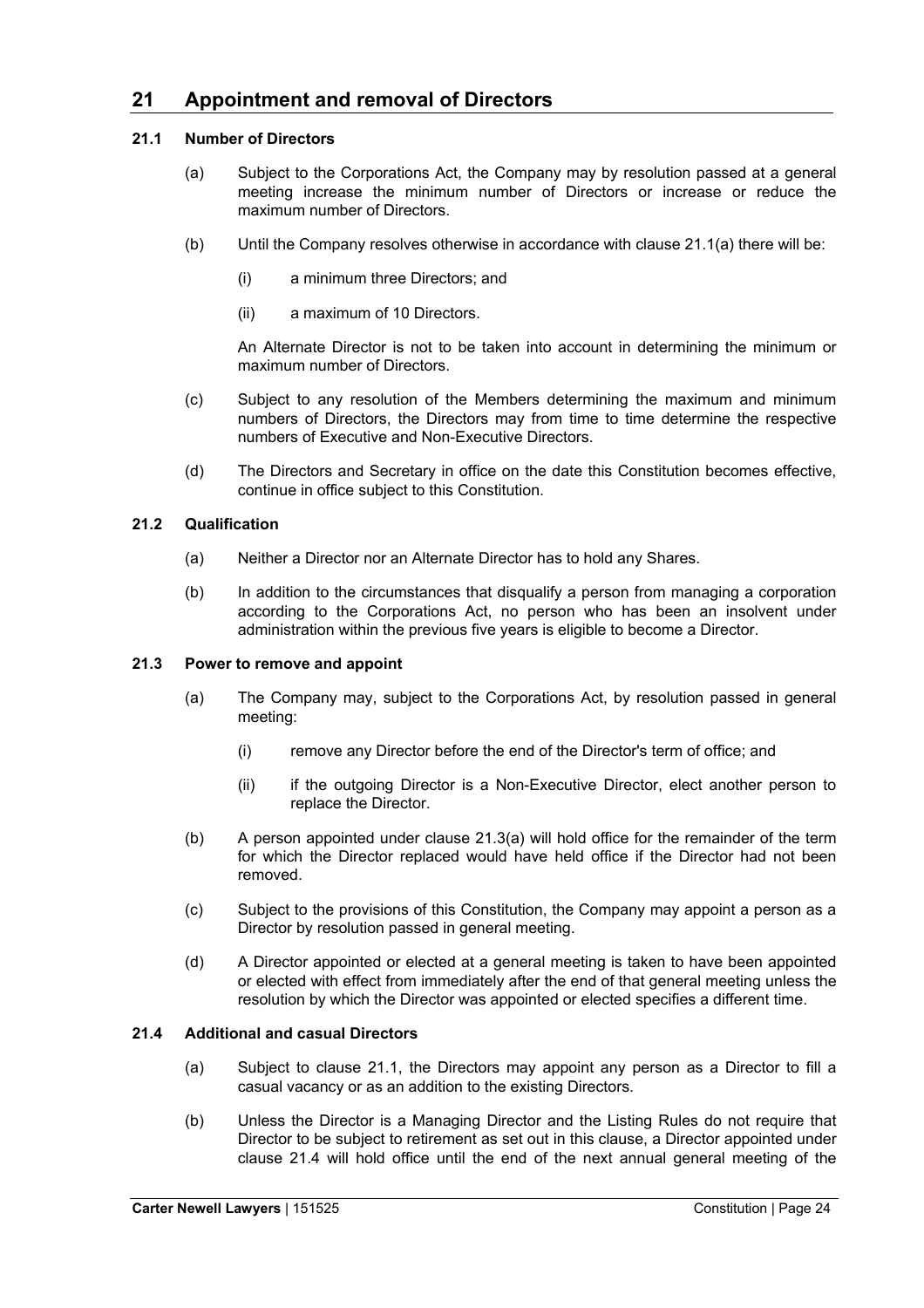Company, at which the Director may be re-elected, however, he or she will not be taken into account in determining the number of Directors who must retire by rotation at the meeting in accordance with clause 21.5.

(c) If there is more than one Managing Director, only one of them, nominated by the Board, is not subject to retirement under clause 21.4(b).

#### **21.5 Retirement by rotation**

- (a) Subject to clause 21.5(c), a Director must retire from office no later than the longer of the third annual general meeting of the Company or three years, following that Director's last election or appointment.
- (b) If no Director would otherwise be required to retire pursuant to clause 21.5(a) but the Listing Rules require that an election of Directors be held at an annual general meeting, the Director to retire at that meeting is (subject to clause 21.5(c)):
	- (i) the Director who has held office as Director the longest period of time since his or her last election or appointment to that office; or
	- (ii) if two or more Directors have held office for the same period of time, the Director determined by lot, unless those Directors agree otherwise.
- (c) The following persons are not subject to retirement under clause 21.5(a) and are not taken into account in determining the Directors required to retire at an annual general meeting:
	- (i) the Managing Director, or if there is more than one Managing Director, the Managing Director nominated by the Board; and
	- (ii) an Alternate Director.
- (d) A retiring Director remains in office until the end of the meeting and will be eligible for re-election at the meeting.

#### **21.6 Nomination of Director**

- (a) A person, other than a Director retiring under clause 21.4(b) or under clause 21.5 who seeks re-election, is not eligible for election as a Director at a general meeting unless:
	- (i) the person is proposed as a candidate by at least 50 Members or Members holding between them at least 5% of the votes that may be cast at a general meeting of the Company; and
	- (ii) a proposing Member leaves a notice at the Company's registered office, which nominates the candidate for the office of Director and includes the signed consent of the candidate.
- (b) A notice given in accordance with clause 21.6(a) must be left at the Company's registered office not less than 35 Business Days before the relevant general meeting (or, in the case of a meeting that Members have requested Directors to call in accordance with the Corporations Act, 30 Business Days).

#### **21.7 Vacation of office**

The office of a Director immediately becomes vacant if the Director:

- (a) ceases to be a Director by virtue of the Corporations Act;
- (b) is prohibited by the Corporations Act from holding office or continuing as a Director;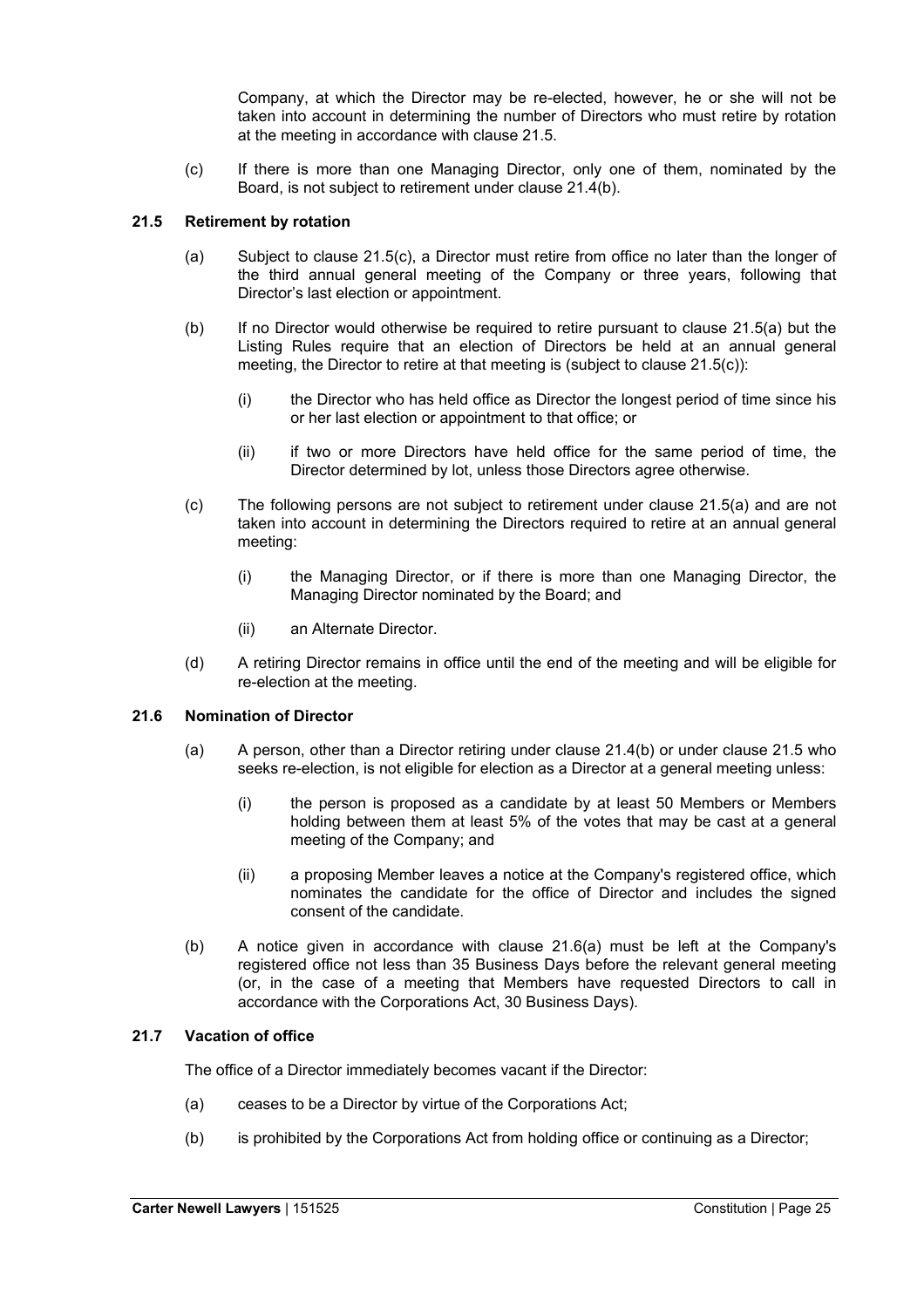- (c) is prohibited from holding or is removed from the office of Director by an order made under the Corporations Act;
- (d) becomes bankrupt or makes any general arrangement or composition with his or her creditors;
- (e) cannot fully participate in the management of the Company because of his or her mental incapacity or is a person whose estate is liable to have a person appointed, under the law relating to the administration of estates of persons who through mental or physical infirmity are incapable of managing their affairs, to administer it, or becomes in the opinion of the Directors incapable of performing his or her duties;
- (f) resigns from his or her office of Director by notice in writing to the Company;
- (g) is removed by a resolution of the Company; or
- (h) is resident in Australia and not being engaged abroad on the business of the Company, is absent from Directors' meetings for three consecutive months without leave of absence from the Directors.

## **22 Remuneration of Directors**

#### **22.1 Remuneration of Non-Executive Directors**

- (a) Subject to the Listing Rules, the Directors as a whole (other than Executive Directors) may be paid or provided remuneration for their services the total amount or value of which must not exceed an aggregate maximum of \$400,000 per annum or such other maximum amount determined from time to time by the Company in general meeting.
- (b) When calculating a Director's remuneration for the purposes of clause 22.1(a), any amount paid by the Company or related body corporate:
	- (i) to a superannuation, retirement or pension fund for a Director so that the Company is not liable to pay the superannuation guarantee charge or similar statutory charge is to be included; and
	- (ii) for any insurance premium paid or agreed to be paid for a Director under clause 22.1(h) is to be excluded.
- (c) The notice calling a general meeting at which it is proposed that Members approve an increase of the aggregate maximum sum must state the amount of the increase and the aggregate maximum sum, and any other matters required by the Listing Rules.
- (d) Subject to the Listing Rules, the aggregate maximum sum will be divided among the Non-Executive Directors in such proportion and manner as they agree and, in default of agreement, equally and must be deemed to accrue from day to day.
- (e) Non-Executive Directors may not be paid a commission on or a percentage of profits or operating revenue.
- (f) If a Non-Executive Director is required to perform services for the Company that in the opinion of the Directors are outside the scope of the ordinary duties of a Director, the Company may pay or provide the Director remuneration determined by the Directors, which will be in addition to or instead of the Director's remuneration under clause 22.1(a).
- (g) Non-Executive Directors may also be paid all travelling, hotel and other expenses properly incurred by them in attending and returning from meetings of the Directors or any committee of the Directors or general meetings of the Company or otherwise in connection with the Company's business.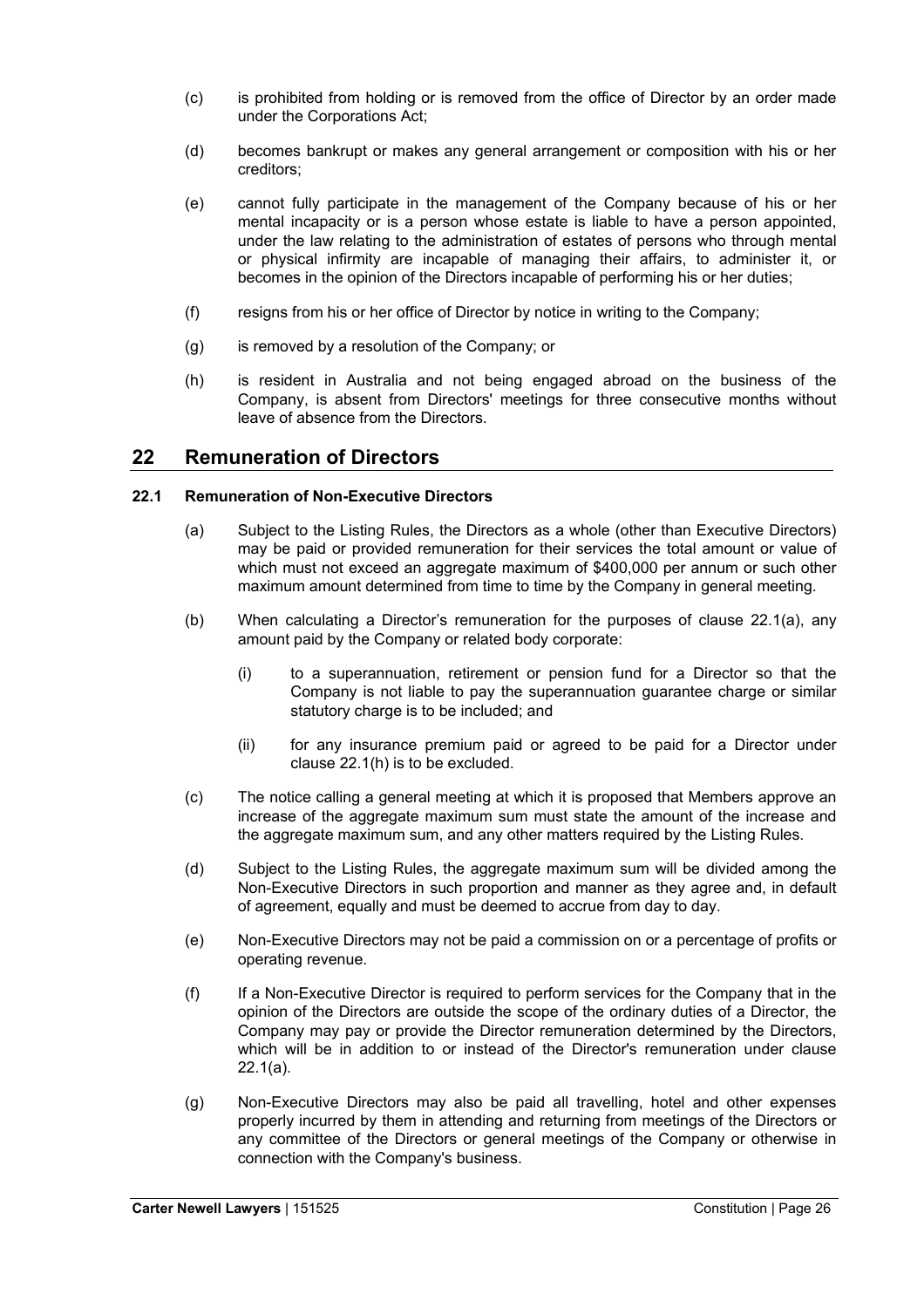- (h) The Company may also pay a premium for a contract insuring a person who is or has been a Non-Executive Director against liability incurred by the person as a Director, except in circumstances prohibited by the Corporations Act.
- (i) The remuneration is to be provided wholly in cash unless the Directors, with the agreement of the Director concerned, determine that part is to be satisfied in the form of non-cash benefits, including the issue or purchase of shares in the Company or the grant of options to subscribe for such shares. The sum determined under clause 22.1(a) does not include remuneration in the form of share, option or other equity plans approved separately by the Company in general meeting. In making a determination under this clause, the Directors may fix the value of any non-cash benefit.

## **22.2 Remuneration of Executive Directors**

- (a) The remuneration of an Executive Director may from time to time be fixed by the Directors. The remuneration may be by way of salary or commission or participation in profits or by all or any of these modes but may not be by commission on, or a percentage of, operating revenue.
- (b) The Company may reimburse an Executive Director for his or her expenses properly incurred as a Director or in the course of his or her office.
- (c) The Company may pay a premium for a contract insuring a person who is or has been an Executive Director against liability incurred by the person as a Director, except in circumstances prohibited by the Corporations Act.

#### **22.3 Retirement benefits**

Subject to the Corporations Act and the Listing Rules, the Company may give a person a benefit in connection with a Director's retirement from a Board or managerial office in the Company. A benefit is not remuneration under clause 22.1 or clause 22.2.

## **23 Powers of Directors**

#### **23.1 Directors to manage Company**

- (a) The business of the Company is managed by or under the direction of the Directors who may exercise all powers of the Company that this Constitution, the Corporations Act or the Listing Rules do not require to be exercised by the Company in general meeting.
- (b) Without limiting the generality of clause 23.1(a), the Directors may exercise all the powers of the Company to:
	- (i) borrow money;
	- (ii) charge any property or business of the Company or all or any of its uncalled capital;
	- (iii) issue debentures or give any other security for a debt, liability or obligation of the Company or of any other person; and
	- (iv) guarantee or to become liable for the payment of money or the performance of any obligation by or of any other person.

#### **23.2 Appointment of attorneys and agents**

- (a) The Directors may from time to time by resolution or power of attorney appoint any person to be the attorney or agent of the Company:
	- (i) for the purposes;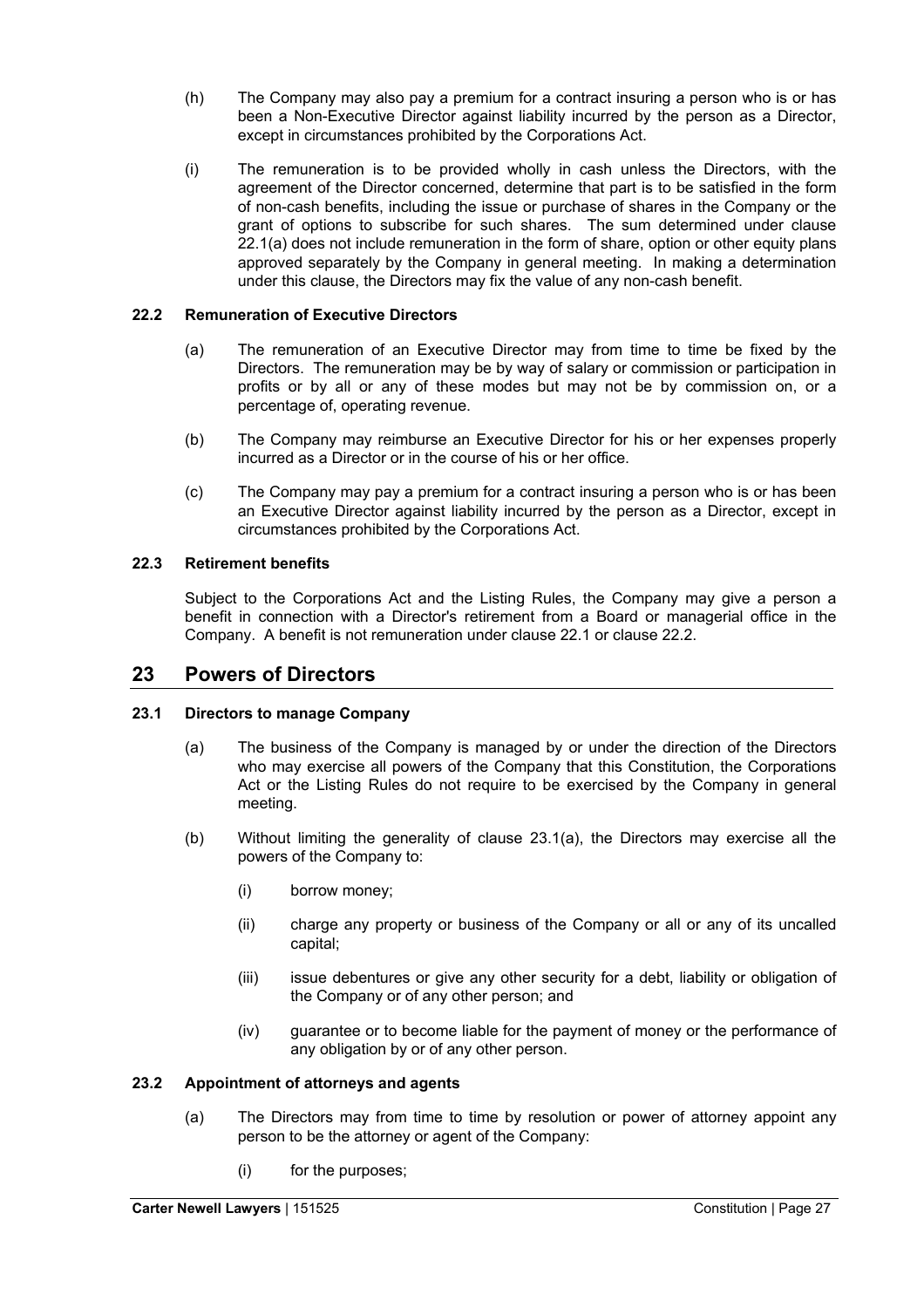- (ii) with the powers, authorities and discretions (not exceeding those exercisable by the Directors under this Constitution);
- (iii) for the period; and
- (iv) subject to the conditions,

determined by the Directors.

- (b) An appointment by the Directors of an attorney or agent of the Company may be made in favour of:
	- (i) any member of any local board established under this Constitution;
	- (ii) any company;
	- (iii) the members, directors, nominees or managers of any company or firm; or
	- (iv) any fluctuating body of persons whether nominated directly or indirectly by the Directors.
- (c) A power of attorney may contain such provisions for the protection and convenience of persons dealing with an attorney as the Directors think fit.
- (d) An attorney or agent appointed under this clause 23.2 may be authorised by the Directors to sub-delegate all or any of the powers authorities and discretions for the time being vested in it.

## **24 Proceedings of Directors**

#### **24.1 Directors' meetings**

- (a) Any Director may call a meeting of the Directors.
- (b) A Directors meeting must be called by not less than 48 hours notice of a meeting to each Director, unless the Directors unanimously agree otherwise. The notice may be in writing or given using any technology consented to by all the Directors.
- (c) An accidental omission to send a notice of a meeting of Directors to any Director or the non-receipt of such a notice by any Director does not invalidate the proceedings, or any resolution passed, at the meeting.
- (d) Subject to the Corporations Act, a Directors' meeting may be held by the Directors communicating with each other by any technological means consented to by all the Directors. The consent may be a standing one.
- (e) The Directors need not all be physically present in the same place for a Directors' meeting to be held.
- (f) A Director who participates in a meeting held in accordance with clause 24.1(d) is taken to be present and entitled to vote at the meeting.
- (g) A Director can only withdraw his or her consent under clause  $24.1(d)$  to the means of communication between Directors proposed for a Directors' meeting if the Director does so at least 48 hours before the meeting.
- (h) Clause 24.1(d) applies to meetings of Directors' committees as if all committee members were Directors.
- (i) The Directors may meet together, adjourn and regulate their meetings as they think fit.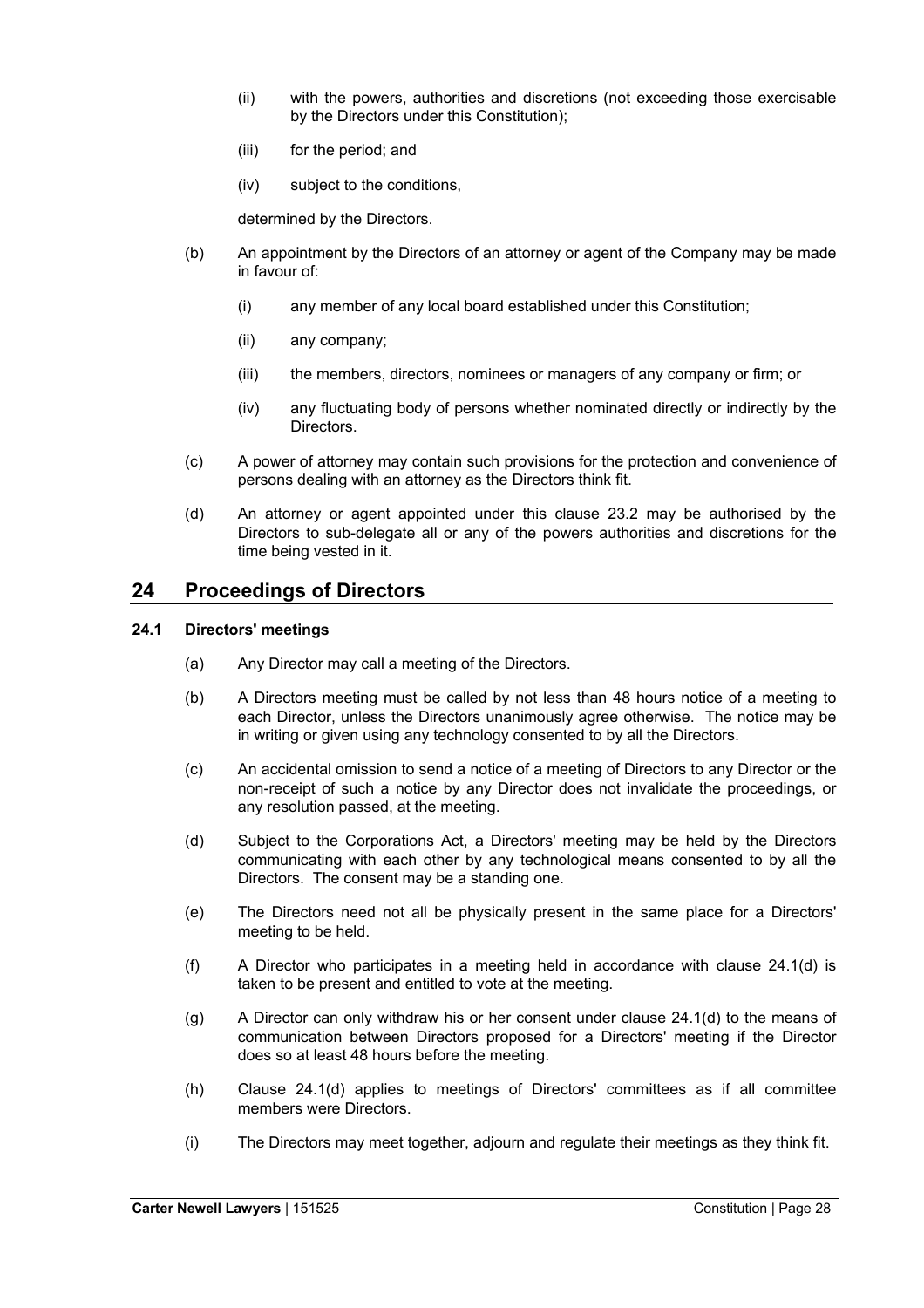- (j) A quorum for meetings of Directors may be fixed by the Directors and unless so fixed, is two Directors present. The quorum must be present at all times during the meeting.
- (k) Where a quorum cannot be established for the consideration of a particular matter at a meeting of Directors, one or more of the Directors may call a general meeting of Members to deal with the matter.

#### **24.2 Decisions**

- (a) Questions arising at a meeting of Directors are to be decided by a majority of votes of the Directors present and voting and, subject to the Corporations Act, each Director has one vote.
- (b) Subject to the Listing Rules, in the case of an equality of votes the chairperson of a meeting has a casting vote in addition to his or her deliberative vote, unless only two Directors are present and entitled to vote on the resolution.
- (c) An Alternate Director has one vote for each Director for whom he or she is an alternate. If an Alternate Director is a Director, he or she also has a vote as a Director.

#### **24.3 Written resolutions**

- (a) If all the Directors who are eligible to vote on a resolution have signed a document containing a statement that they are in favour of a resolution set out in the document, then a resolution in those terms is taken to have been passed by the Directors without a meeting. The resolution is passed when the last Director signs.
- (b) For the purposes of clause 24.3(a), separate copies of a document may be used for signing by the Directors if the wording of the resolution and statement is identical in each copy.
- (c) Any document referred to in this clause may be in the form of a facsimile transmission or electronic notification.
- (d) If a resolution is taken to have been passed in accordance with this clause 24.3 the minutes must record that fact.
- (e) This clause 24.3 applies to meetings of Directors' committees as if all members of the committee were Directors.
- (f) Any document referred to in this clause 24.3 must be sent to every Director who is entitled to vote on the resolution.

#### **24.4 Directors' interests**

- (a) As required by the Corporations Act, a Director must give the Directors notice of any material personal interest in a matter that relates to the affairs of the Company.
- (b) Subject to the provisions of this clause 24.4(a), a Director or a body or entity in which a Director has a direct or indirect interest may:
	- (i) enter into any agreement or arrangement with the Company;
	- (ii) hold any office or place of profit other than as auditor in the Company; and
	- (iii) act in a professional capacity other than as auditor for the Company,

and the Director or the body or entity can receive and keep beneficially any remuneration, profits or benefits under any agreement or arrangement with the Company or from holding an office or place of profit in or acting in a professional capacity with the Company.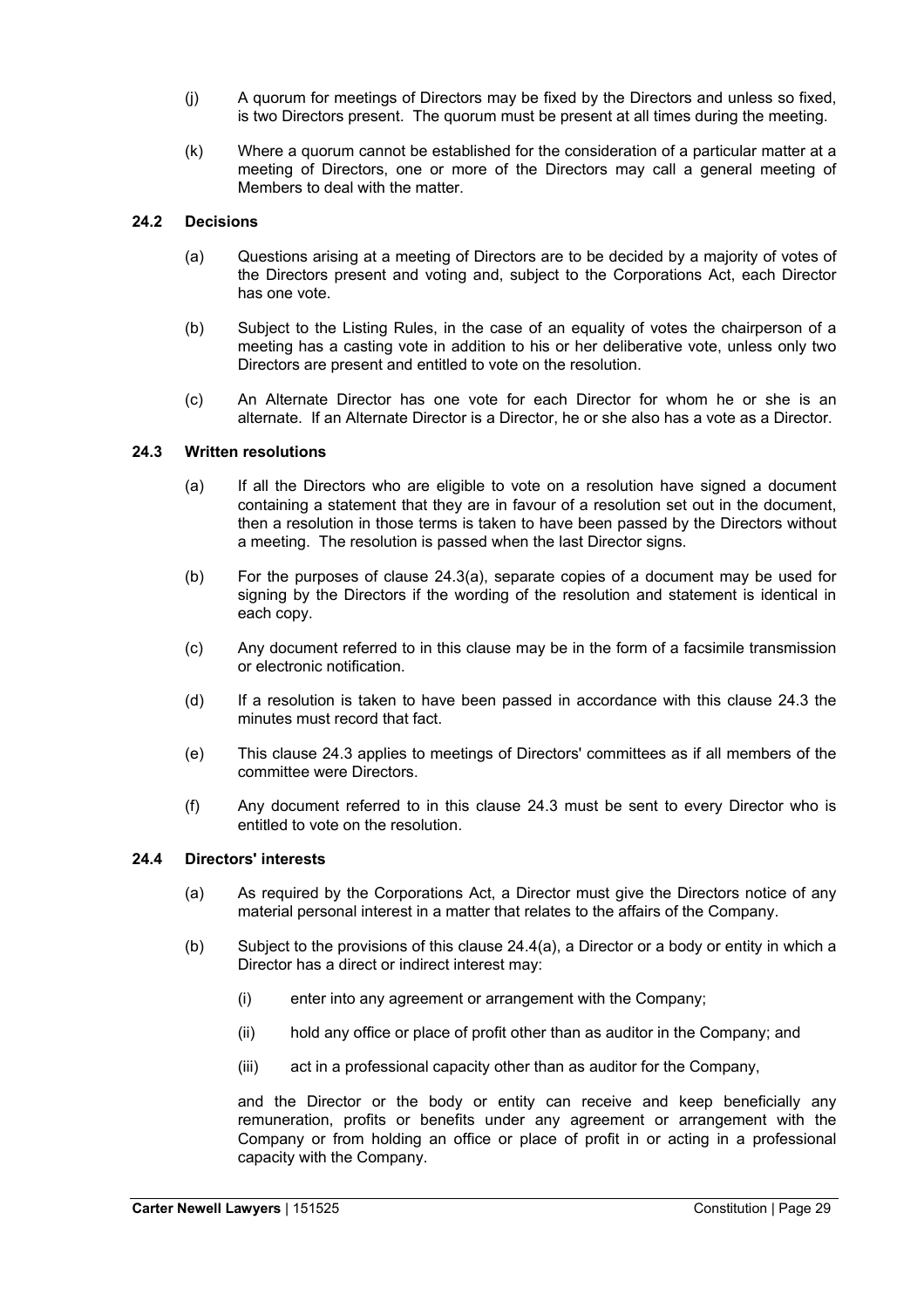- (c) The fact that a Director holds office as a director, and has fiduciary obligations arising out of that office:
	- (i) will not void or render voidable a contract made by a Director with the Company;
	- (ii) will not void or render voidable a contract or arrangement entered into by or on behalf of the Company and in which the Director may have any interest; and
	- (iii) will not require the Director to account to the Company for any profit realised by or under any contract or arrangement entered into by or on behalf of the Company and in which the Director may have any interest.
- (d) A Director may be or become a director or other officer of, or otherwise be interested in:
	- (i) any related body corporate of the Company; or
	- (ii) any other body corporate promoted by the Company or in which the Company may be interested as a vendor, shareholder or otherwise,

and is not accountable to the Company for any remuneration or other benefits received by the Director as a director or officer of, or from having an interest in, that body corporate.

- (e) A Director who has a material personal interest in a matter that is being considered at a Directors' meeting must not:
	- (i) be present while the matter is being considered at the meeting; or
	- (ii) vote on the matter,

unless permitted to do so by the Corporations Act, in which case the Director may:

- (iii) be counted in determining whether or not a quorum is present at any meeting of Directors considering that contract or arrangement or proposed contract or arrangement;
- (iv) sign or countersign any document relating to that contract or arrangement or proposed contract or arrangement; and
- (v) vote in respect of, or in respect of any matter arising out of, the contract or arrangement or proposed contract or arrangement.
- (f) A Director must give to the Company such information about the Shares or other securities in the Company in which the Director has a relevant interest and at the times that the Secretary requires, to enable the Company to comply with any disclosure obligations it has under the Corporations Act or the Listing Rules.

#### **24.5 Alternate Directors**

- (a) A Director may, with the approval of a majority of the other Directors, appoint any person as his or her alternate.
- (b) An Alternate Director is entitled to notice of Directors' meetings while he or she is acting in that capacity and, if the appointor is not present at a meeting, is entitled to attend, be counted in a quorum and vote as a Director.
- (c) An Alternate Director is an officer of the Company and is not an agent of the appointer.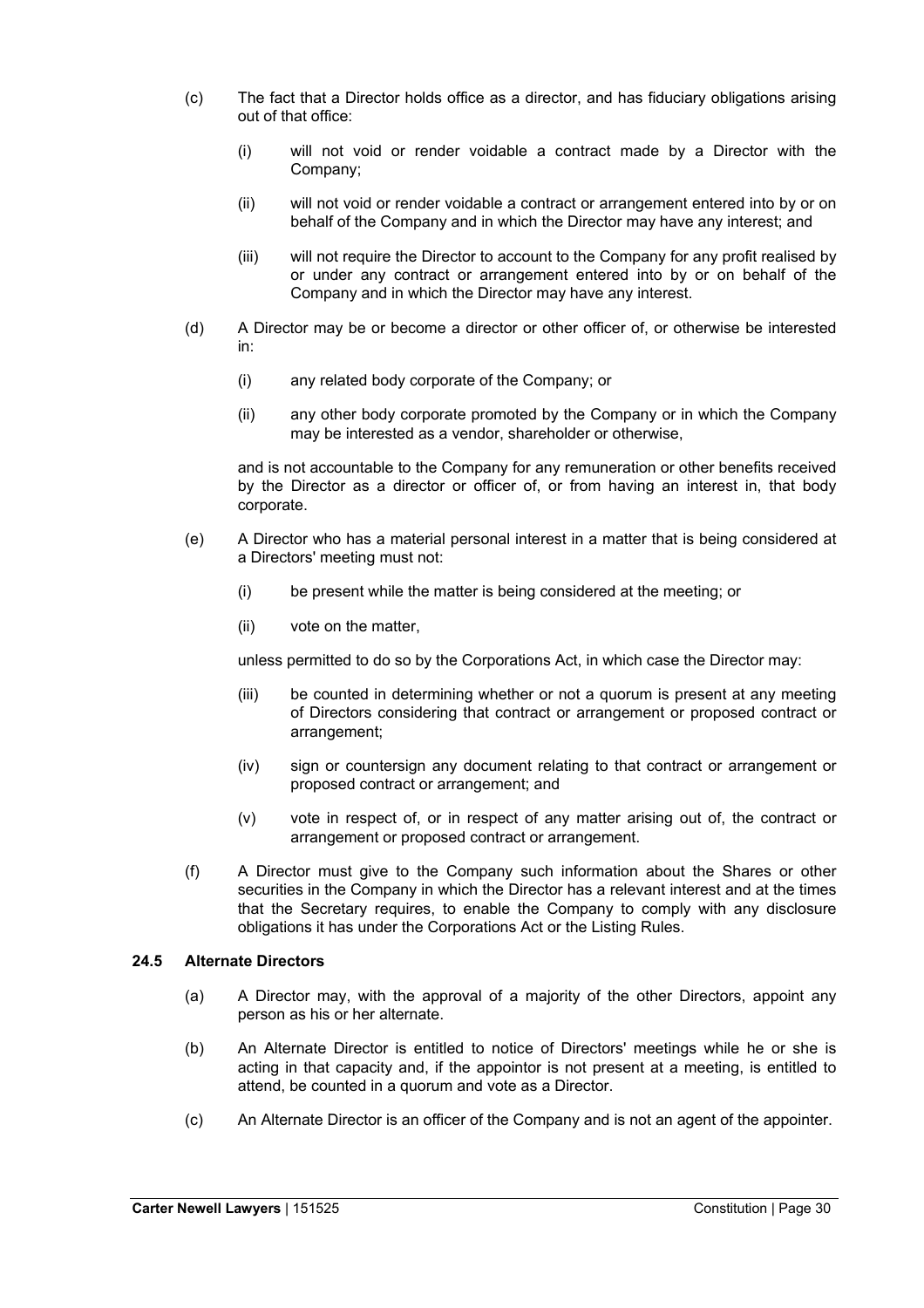- (d) The provisions of this Constitution that apply to Directors also apply to Alternate Directors, except that Alternate Directors are not entitled in that capacity to any remuneration from the Company, apart from out of the remuneration of the Director appointing the Alternate Director.
- (e) The appointment of an Alternate Director may be revoked at any time by the appointor or by a majority of the other Directors.
- (f) An Alternate Director's appointment ends automatically when his or her appointor ceases to be a Director.
- (g) Any appointment or revocation under this clause must be effected by written notice delivered to the Secretary.
- (h) An Alternate Director does not have an interest in a contract or arrangement or a material personal interest in a matter by reason only of the fact that his or her appointor has such an interest.

#### **24.6 Remaining Directors**

- (a) The Directors may act even if there are vacancies on the board.
- (b) If the number of Directors is not sufficient to constitute a quorum at a Directors' meeting, the Director or Directors may act only to:
	- (i) appoint a Director or Directors; or
	- (ii) call a general meeting.

#### **24.7 Chairperson**

- (a) The Directors may elect a Director as chairperson of Directors' meetings and may determine the period for which the chairperson will hold office.
- (b) If no chairperson is elected or if the chairperson is not present at any Directors' meeting within 10 minutes after the time appointed for the meeting to begin, the Directors present must elect a Director to be chairperson of the meeting.
- (c) The Directors may elect a Director as deputy chairperson to act as chairperson in the chairperson's absence.

#### **24.8 Delegation**

- (a) The Directors may delegate any of their powers, other than those which by law must be dealt with by the Directors as a board, to a committee or committees.
- (b) The Directors may at any time revoke any delegation of power under clause 24.8(a).
- (c) At least one member of each committee of Directors must be a Director.
- (d) A committee may be authorised by the Directors to sub-delegate all or any of the powers for the time being vested in it.
- (e) Meetings of any committee of Directors will be governed by the provisions of this Constitution that deal with Directors' meetings so far as they are applicable and are not inconsistent with any directions of the Directors. The provisions apply as if each member was a Director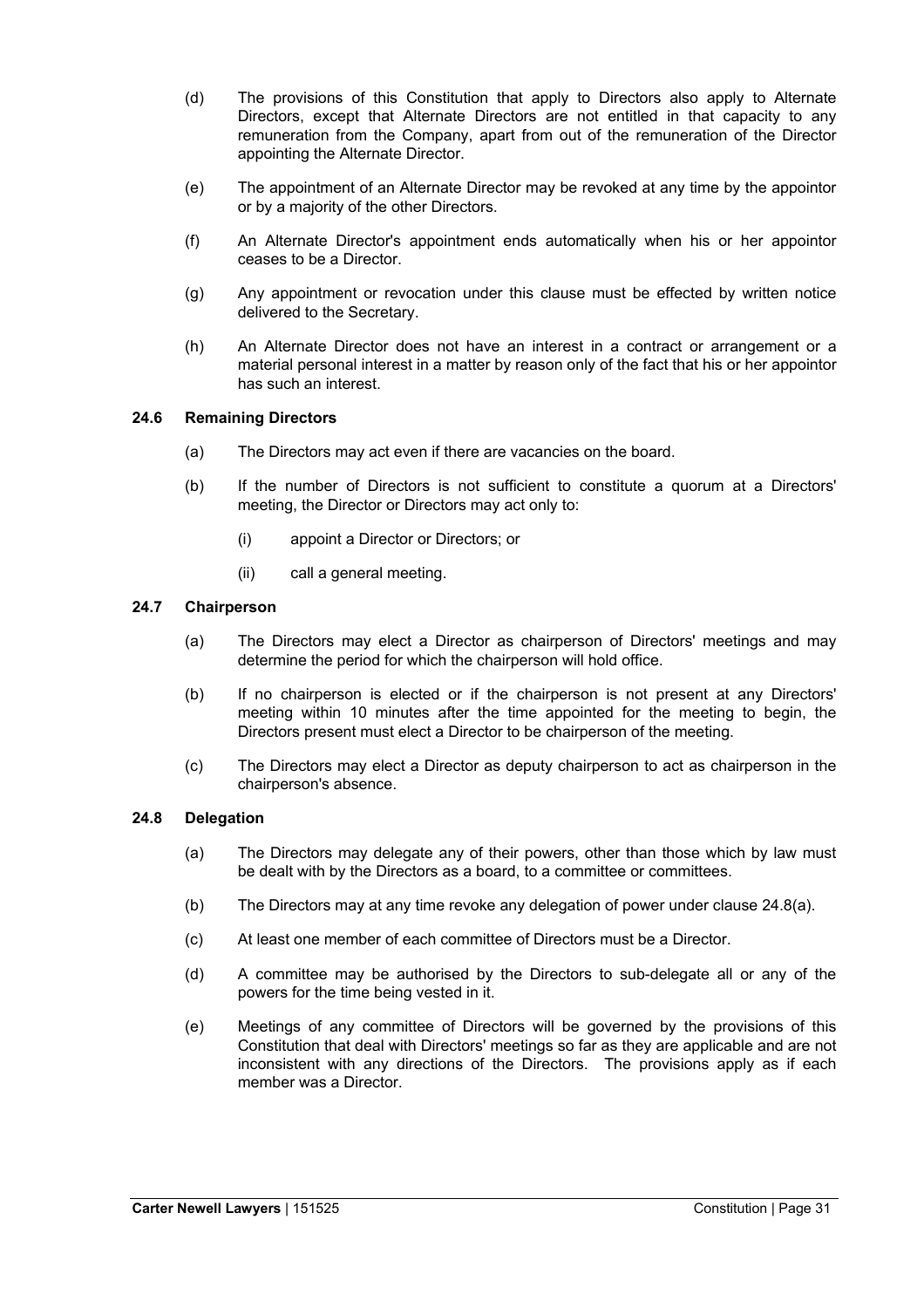#### **24.9 Validity of acts of Directors**

- (a) An act done by a Director is effective even if their appointment, or the continuance of their appointment, is invalid because the Company or Director did not comply with this Constitution or any provision of the Corporations Act.
- (b) Clause 24.9(a) does not deal with the question whether an effective act by a Director:
	- (i) binds the Company in its dealings with other people; or
	- (ii) makes the Company liable to another person.

#### **24.10 Minutes**

- (a) The Directors must cause minutes to be made of:
	- (i) the names of the Directors present at all Directors' meetings and meetings of Directors' committees;
	- (ii) all proceedings and resolutions of general meetings. Directors' meetings and meetings of Directors' committees;
	- (iii) all resolutions passed in accordance with clause 24.3;
	- (iv) appointments of officers, but only if the Directors resolve that a minute of the appointment should be made; and
	- (v) all disclosures of interests made in accordance with the Corporations Act.
- (b) Minutes must be signed by the chairperson of the meeting or by the chairperson of the next meeting, and if so signed will be conclusive evidence of the matters stated in such minutes.

## **25 Executive Directors**

## **25.1 Appointment**

- (a) The Directors may appoint a Director to the office of Managing Director on such terms as they think fit.
- (b) The Directors may appoint a Director to any other full-time or substantially full-time executive position in the Company on such terms as they think fit.
- (c) A Director appointed under clauses 25.1(a) or 25.1(b), and a Director (however appointed) occupying for the time being a full-time or substantially full-time executive position in the Company or a related body corporate of the Company, is referred to in this Constitution as an Executive Director.
- (d) The Directors may, subject to the terms of the Executive Director's employment contract, suspend, remove or dismiss him or her from executive office and appoint another Director in that place.
- (e) If an Executive Director is suspended from executive office of the Company or of a related body corporate of the Company, his or her duties and obligations as Director are suspended for the same period.
- (f) A Managing Director is not subject to retirement by rotation and is not to be taken into account in determining the rotation of retirement of Directors. Any other Executive Directors are subject to retirement by rotation.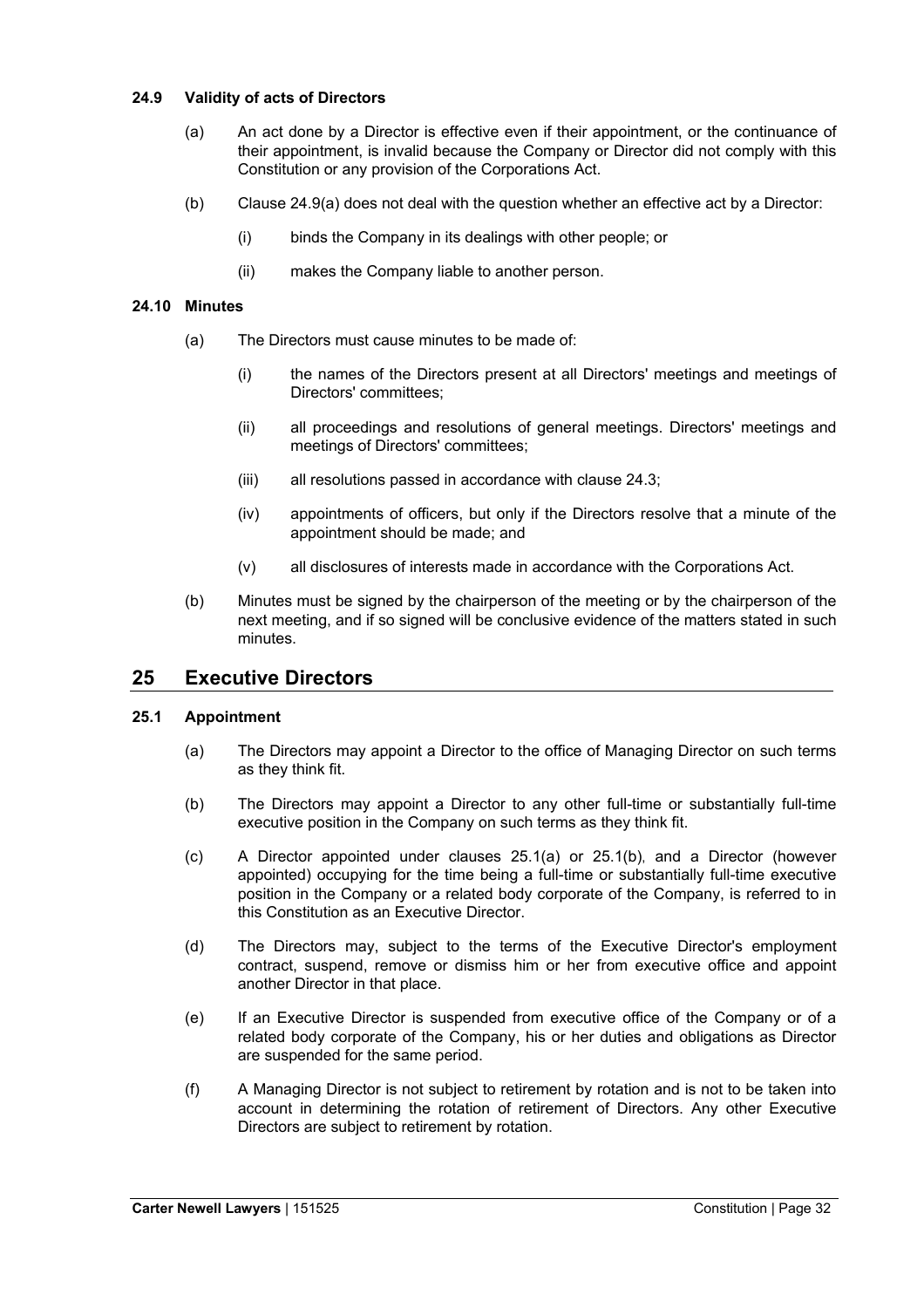#### **25.2 Powers of Executive Directors**

- (a) The Directors may confer on an Executive Director any powers exercisable by the Directors, subject to any terms and restrictions determined by the Directors.
- (b) The Directors may authorise an Executive Director to sub-delegate all or any of the powers vested in him or her.
- (c) Any power conferred under this clause 25.2 may be concurrent with but not to the exclusion of the Directors' powers.
- (d) The Directors may at any time withdraw or vary any of the powers conferred on an Executive Director.

## **26 Indemnity**

- (a) To the extent permitted by law, the Company indemnifies every person who is or has been an officer of the Company against any liability (other than for legal costs) incurred by that person as an officer of the Company (including liabilities incurred by the officer as an officer of a subsidiary of the Company where the Company requested the officer to accept that appointment).
- (b) To the extent permitted by law, the Company indemnifies every person who is or has been an officer of the Company against reasonable legal costs incurred in defending an action for a liability incurred or allegedly incurred by that person as an officer of the Company (including such legal costs incurred by the officer as an officer of a subsidiary of the Company where the Company requested the officer to accept that appointment).
- (c) The amount of any indemnity payable under this clause 26 will include an additional amount (**GST Amount**) equal to any GST payable by the officer being indemnified (**Indemnified Officer**) in connection with the indemnity (less the amount of any input tax credit claimable by the Indemnified Officer in connection with the indemnity). Payment of any indemnity that includes a GST Amount is conditional upon the Indemnified Officer providing the Company with a GST tax invoice for the GST Amount.
- (d) The Directors may agree to advance to an officer an amount that it might otherwise be liable to pay to the officer on such terms as the Directors think fit but which are consistent with this clause, pending the outcome of any findings of a relevant court or tribunal that would have a bearing on whether the Company is in fact liable to indemnify the officer. If after the Company makes the advance, the Directors form the view that the Company is not liable to indemnify the officer, the Company may recover any advance from the officer as a debt due by the officer to the Company.
- (e) For the purposes of this clause 26, **officer** means:
	- (i) a Director and an Alternate Director; or
	- (ii) a Secretary.

## **27 Secretary**

- (a) There must be at least one Secretary of the Company appointed by the Directors on conditions determined by them.
- (b) The Secretary is entitled to attend all Directors' and general meetings.
- (c) The Directors may, subject to the terms of the Secretary's employment contract, suspend, remove or dismiss the Secretary.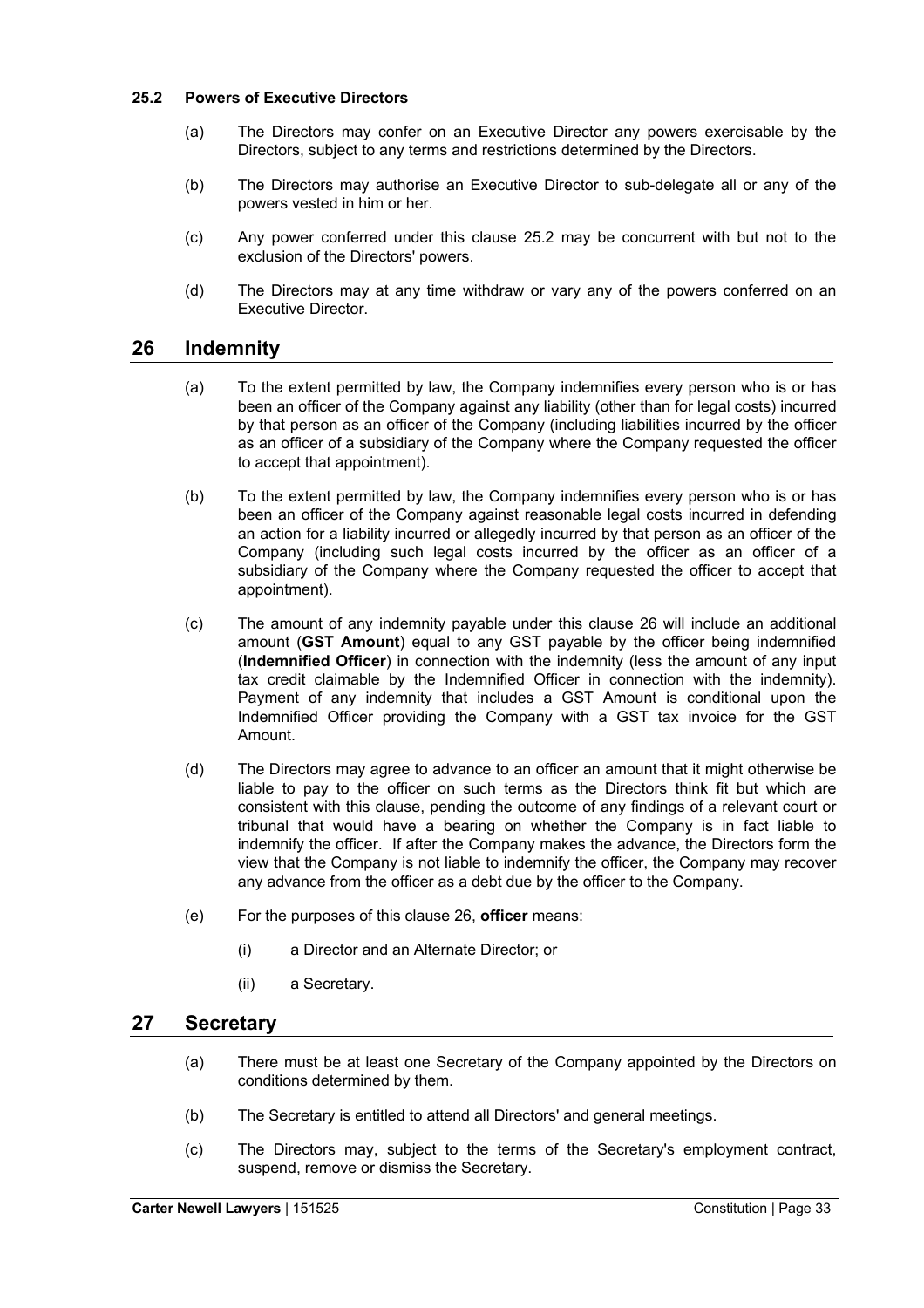## **28 Seals**

#### **28.1 Common Seal**

If the Company has a Seal:

- (a) the Directors must provide for the safe custody of the Seal;
- (b) it must not be used except with the authority of the Directors or a Directors' committee authorised to permit use of the Seal;
- (c) every document to which the Seal is affixed must be signed by a Director and be countersigned by another Director, the Secretary or another person appointed by the Directors to countersign the document; and
- (d) the Directors may determine by resolution either generally or in any particular case that the signature of any Director or the Secretary to a document to which the Seal or a duplicate seal or certificate seal is affixed may be a facsimile applied to the document by specified mechanical means.

#### **28.2 Duplicate Seal**

If the Company has a Seal, the Company may have one or more duplicate seals of the Seal each of which:

- (a) must be a facsimile of the Seal with the addition on its face of the words **Duplicate Seal;** and
- (b) must only be used with the authority of the Directors or a Directors' committee.

#### **28.3 Share Seal**

If the Company has a Seal, the Company may have a certificate seal that:

- (a) may be affixed to Share, option or other certificates;
- (b) must be a facsimile of the Seal with the addition on its face of the words **Share Seal;** and
- (c) must only be used with the general or specific authority of the Directors or a Directors' committee.

## **29 Audit and financial records**

- (a) The Directors must cause the Company to keep written financial records and to prepare financial documents and reports in accordance with the requirements of the Corporations Act and the Listing Rules.
- (b) The Directors must cause the financial records and financial documents of the Company to be audited in accordance with the requirements of the Corporations Act and the Listing Rules.

## **30 Inspection of records**

(a) Except as otherwise required by the Corporations Act, the Directors may determine whether and to what extent, and at what times and places and under what conditions, the financial records and other documents of the Company or any of them will be open for inspection by Members other than Directors.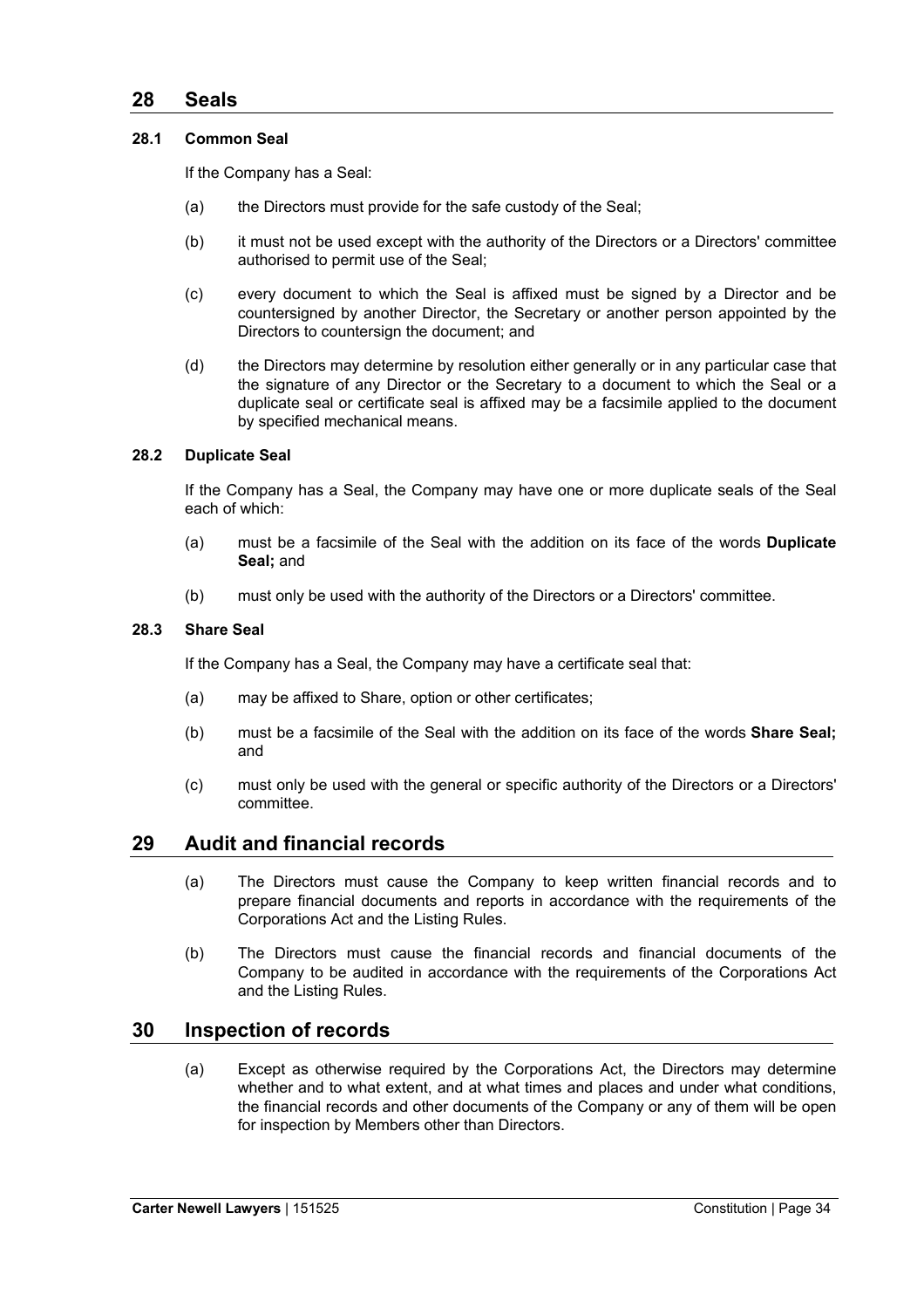- (b) A Member other than a Director does not have the right to inspect any financial records or other documents of the Company except as provided by law or unless the Member is authorised to do so by a court order or a resolution of the Directors.
- $(c)$  Notwithstanding clauses 30(a) and 30(b), the books of the Company containing the minutes of general meetings will be kept at the Company's registered office and will be open to inspection of Members at all times when the office is required to be open to the public.

## **31 Dividends and reserves**

#### **31.1 Dividends**

The Directors may by resolution either:

- (a) declare a dividend (interim or final) and may fix the amount, the time for and method of payment; or
- (b) determine a dividend (interim or final) is payable and fix the amount and the time for and method of payment.

#### **31.2 Amend resolution to pay dividend**

If the Directors determine that a dividend is payable under clause 31.1(b), they may, if permitted by the Listing Rules, amend or revoke the resolution to pay the dividend before the record date notified to ASX for determining entitlements to that dividend.

#### **31.3 No interest**

Interest is not payable by the Company on a dividend.

#### **31.4 Reserves**

- (a) The Directors may set aside out of profits such amounts by way of reserves as they think appropriate before declaring a dividend or determining to pay a dividend.
- (b) The Directors may apply the reserves for any purpose for which profits may be properly applied.
- (c) Pending any application of the reserves, the Directors may invest or use the reserves in the business of the Company or in other investments as they think fit.
- (d) The Directors may carry forward any undistributed profits without transferring them to a reserve.
- (e) When resolving to pay a dividend, the Directors may, unless prevented by the Listing Rules, direct payment of the dividend to particular Members wholly or partly out of any particular fund or reserve or out of profits derived from any particular source, and to the other Members wholly or partly out of any other particular fund or reserve or out of profits derived from any other particular source.

#### **31.5 Dividend entitlement**

- (a) Subject to the rights of persons (if any) entitled to Shares with special rights as to dividends:
	- (i) all fully paid Shares on which any dividend is declared or paid, are entitled to participate in that dividend equally; and
	- (ii) each partly paid Shares is entitled to a fraction of the dividend declared or paid on a fully paid Share of the same class, equivalent to the proportion that the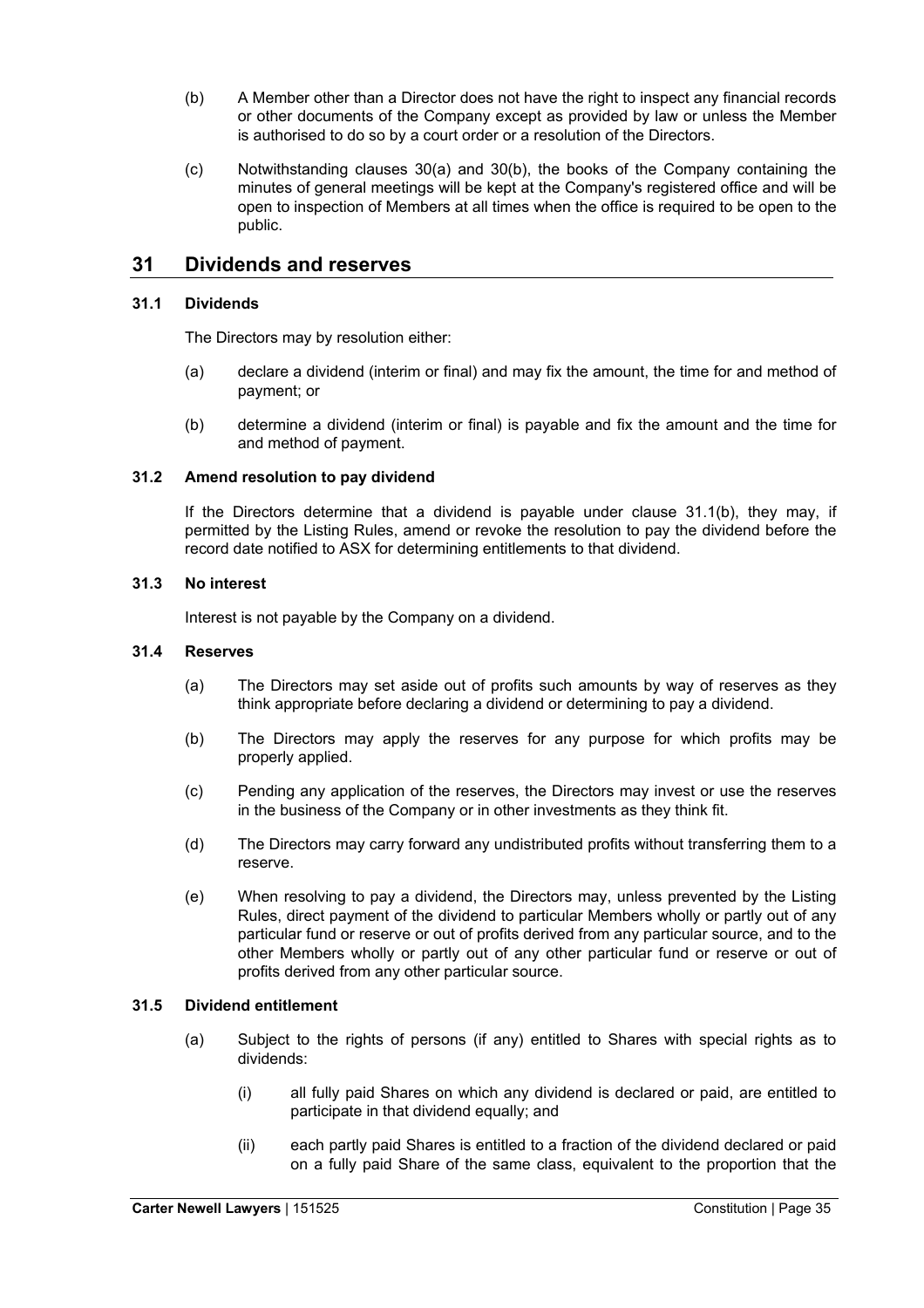amount paid (not credited) on the Share bears to the total amounts paid and payable, whether or not called (excluding amounts credited), on the Share.

- (b) An amount paid on a Share in advance of a call is not to be taken as paid for the purposes of clause 31.5(a).
- (c) Unless otherwise determined by the Directors. Shares rank for dividends from their date of allotment.
- (d) Subject to the Corporations Act and the CS Facility Rules, a transfer of Shares registered after the record date notified to ASX for determining entitlements to a dividend paid or payable in respect of the transferred Shares, does not pass the right to that dividend.

#### **31.6 Restricted securities**

During a breach of the Listing Rules relating to Shares that are Restricted Securities, or a breach of a restriction agreement, the holder of the relevant Restricted Securities is not entitled to any dividend in respect of those Restricted Securities.

#### **31.7 Deductions from dividends**

The Directors may deduct from a dividend payable to a Member all sums then payable by the Member to the Company on account of calls or otherwise in relation to Shares in the Company.

#### **31.8 Distribution of assets**

- (a) The Directors may resolve that a dividend (interim or final) will be paid wholly or partly by the transfer or distribution of specific assets, including fully paid shares in, or debentures of, any other corporation.
- (b) If a difficulty arises in making a transfer or distribution of specific assets, the Directors may:
	- (i) deal with the difficulty as they consider expedient;
	- (ii) fix the value of all or any part of the specific assets for the purposes of the distribution;
	- (iii) determine that cash will be paid to any Members on the basis of the fixed value in order to adjust the rights of all the Members; and
	- (iv) vest any such specific assets in trustees as the Directors consider expedient.
- (c) If a transfer or distribution of specific assets to a particular Member or Members is illegal or, in the Directors' opinion, impracticable, the Directors may make a cash payment to the Member or Members on the basis of the cash amount of the dividend instead of the transfer or distribution of specific assets.

#### **31.9 Payment**

- (a) Any dividend or other money payable in respect of Shares may be paid:
	- (i) by cheque sent through the mail directed to:
		- (A) the address of the Member shown in the Register or to the address of the joint holder of Shares shown first in the Register; or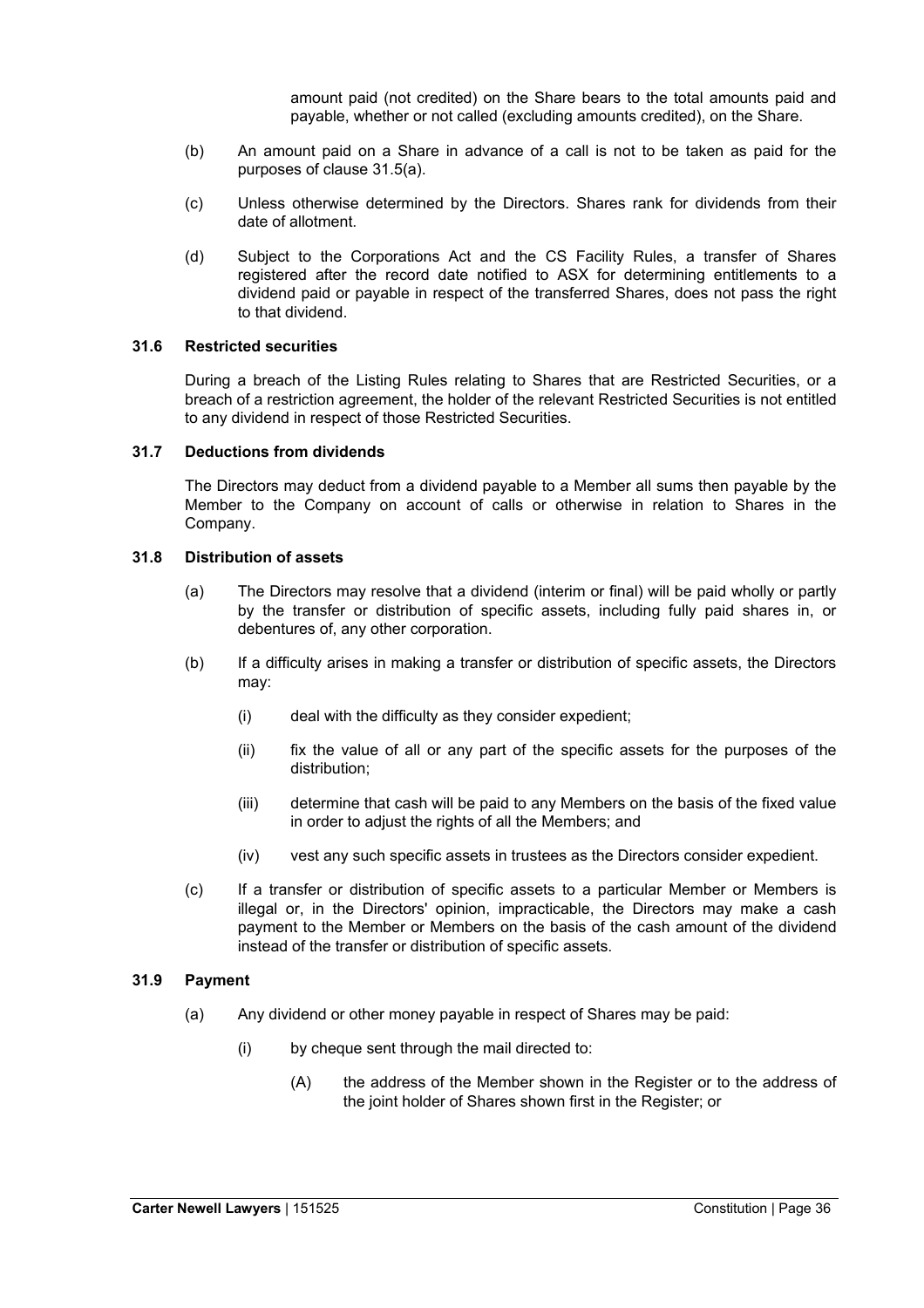- (B) an address that the Member has, or joint holders have, in writing notified the Company as the address to which dividends should be sent;
- (ii) by electronic funds transfer to an account with a bank or other financial institution nominated by the Member and acceptable to the Company; or
- (iii) by any other means determined by the Directors.
- (b) Any joint holder may give an effectual receipt for any dividend or other money paid in respect of Shares held by holders jointly.

#### **31.10 Election to reinvest dividend**

The Directors may:

- (a) establish a plan under which Members or any class of Members may elect to reinvest cash dividends paid by the Company by subscribing for Shares; and
- (b) vary, suspend or terminate the arrangements established under clause 31.10(a).

#### **31.11 Election to accept Shares in lieu of dividend**

- (a) If and to the extent authorised by resolution of the Company in general meeting, the Directors may resolve, in respect of any dividend that it is proposed to pay on any Shares, that holders of those Shares may elect to:
	- (i) forego their right to share in the proposed dividend or part of the proposed dividend; and
	- (ii) instead receive an issue of Shares credited as fully paid.
- (b) If the Directors resolve to allow the election provided for in clause 31.11, each holder of Shares conferring a right to share in the proposed dividend may, by notice in writing to the Company given in such form and within such period as the Directors may decide, elect to:
	- (i) forego the dividend that otherwise would have been paid to the holder on such of the holder's Shares conferring a right to share in the proposed dividend as the holder specifies in the notice of election; and
	- (ii) receive instead Shares to be issued to the holder credited as fully paid, on and subject to such terms and conditions as the Directors may determine.
- $(c)$  Following the receipt of duly completed notices of election under clause 31.11(a)(ii), the Directors must:
	- (i) appropriate from the Company's profits or any reserve available for distribution to Members an amount equal to the aggregate issue price (if any) of the Shares to be issued credited as fully paid to those holders of Shares who have given such notices of election; and
	- (ii) apply the amount (if any) in paying up in full the number of Shares required to be so issued.
- (d) The Directors may rescind, vary or suspend a resolution of the Directors made under clause 31.11(a) and the arrangements implemented under the resolution.
- (e) The powers given to the Directors by this clause 31.11 are additional to the provisions for capitalisation of profits provided for by this Constitution. If the Directors exercise their power to capitalise profits under clause 31.13 then any Member who has elected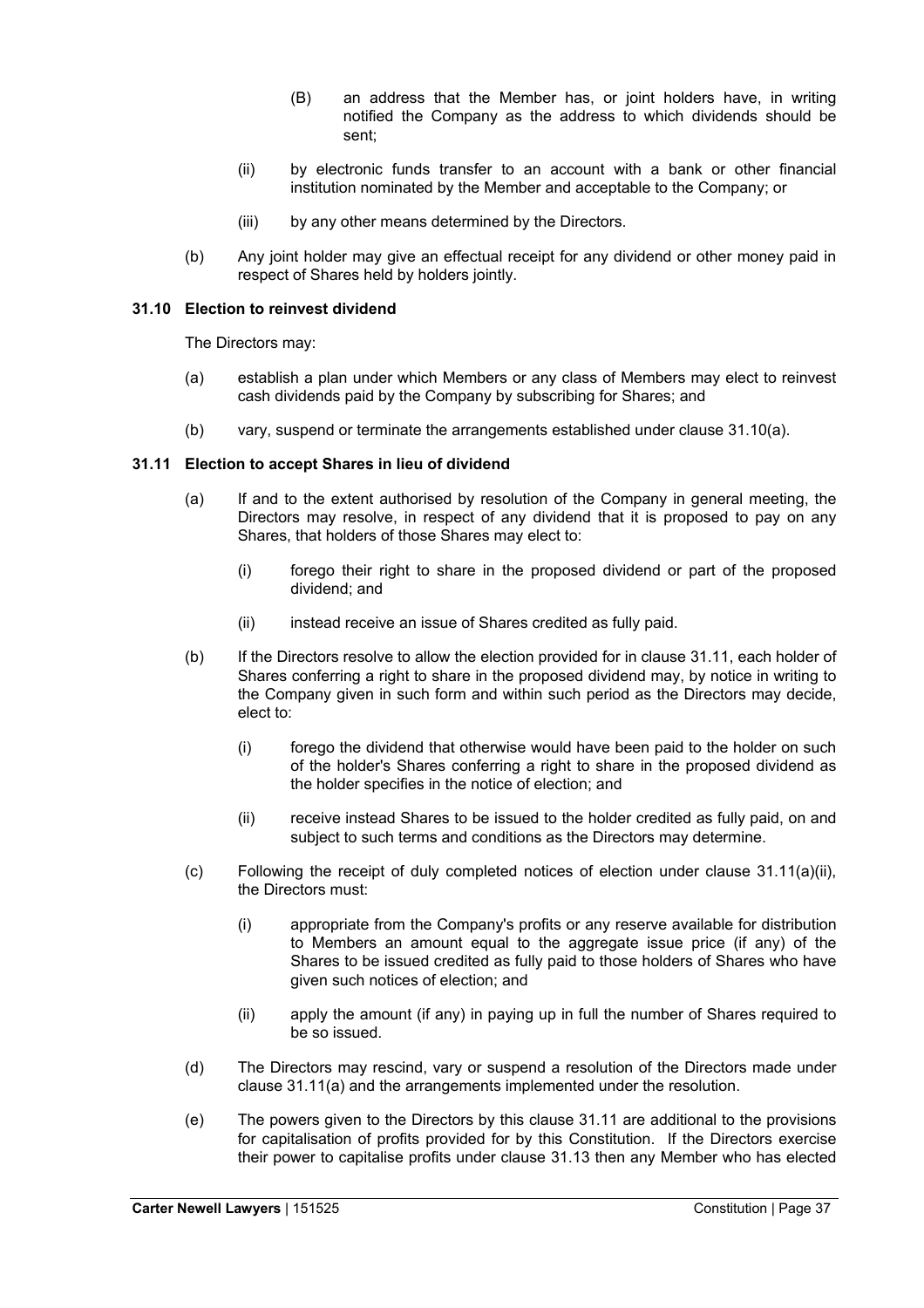to participate in arrangements established under this clause 31.11 is deemed, for the purpose of determining the Member's entitlement to share in the capitalised sum, not to have so elected.

#### **31.12 Unclaimed dividends**

All dividends unclaimed for one year after the time for payment has passed may be invested by the Directors as they think fit for the benefit of the Company until claimed or until required to be dealt with in accordance with any law relating to unclaimed money.

#### **31.13 Capitalisation of profits**

- (a) The Directors may resolve:
	- (i) to capitalise any sum being the Company's profits or any reserve available for distribution to Members; and
	- (ii) that:
		- (A) no Shares be issued and no amounts unpaid on Shares be paid up on capitalisation of the sum; or
		- (B) the sum be applied in any of the ways mentioned in clause 31.13(b) for the benefit of Members in the proportions in which the members would have been entitled if the sum had been distributed by way of Dividend.
- (b) The ways in which a sum may be applied for the benefit of Members under clause 31.13(a)(ii)(B) are:
	- (i) in paying up any amounts unpaid on Shares held or to be held by Members;
	- (ii) in paying up in full unissued Shares or debentures to be issued to Members as fully paid; or
	- (iii) partly as mentioned in clause 31.13(b)(i) and partly as mentioned in clause 31.13(b)(ii).
- (c) To the extent necessary to adjust the rights of the Members among themselves, the Directors may:
	- (i) make cash payments in cases where Shares or debentures would otherwise be issued in fractions; and
	- (ii) authorise any person to make, on behalf of all the Members entitled to a benefit on the capitalisation, an agreement with the Company providing for:
		- (A) the issue to them, credited as fully paid up, of any such further Shares or debentures; or
		- (B) the payment by the Company on their behalf of the amount or any part of the amount remaining unpaid on their existing Shares by the application of their respective proportions of the sum resolved to be capitalised,

and any agreement made under the authority of clause 31.13(c)(ii) is effective and binding on all the Members concerned.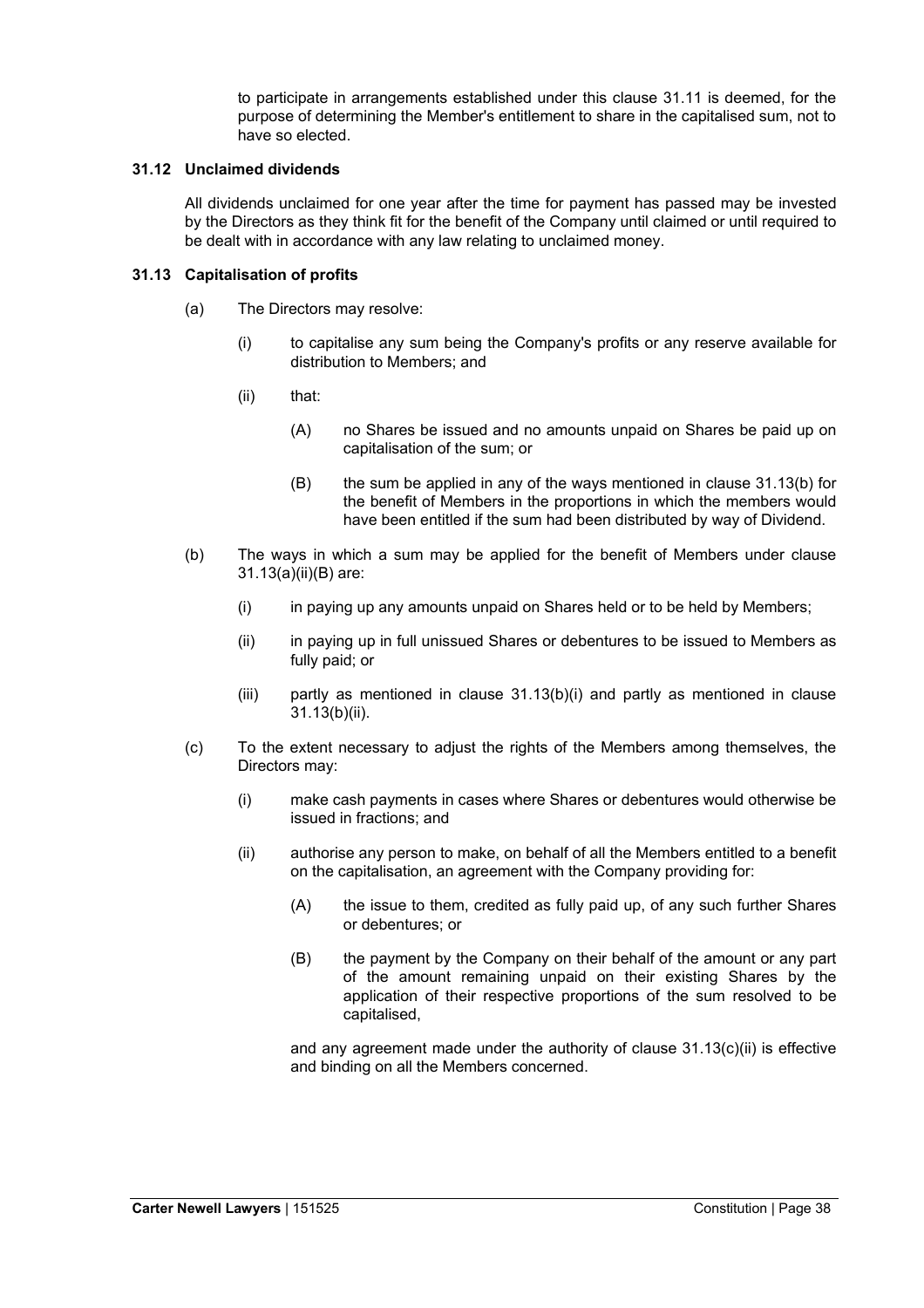## **32 Winding up**

#### **32.1 Distributing surplus**

Subject to this Constitution and the rights or restrictions attached to any Shares or class of Shares:

- (a) if the Company is wound up and the property of the Company available for distribution among the Members is more than sufficient to pay:
	- (i) all the debts and liabilities of the Company; and
	- (ii) the costs, charges and expenses of the winding up,

the excess must be divided among the Members in proportion to the number of Shares held by them, irrespective of the amounts paid or credited as paid on the Shares;

- (b) for the purpose of calculating the excess referred to in clause 32.1(a), any amount unpaid on a Share is to be treated as property of the Company;
- (c) the amount of the excess that would otherwise be distributed to the holder of a partly paid Share under clause 32.1(a) must be reduced by the amount unpaid on that Share at the date of the distribution; and
- $(d)$  if the effect of the reduction under clause  $32.1(c)$  would be to reduce the distribution to the holder of a partly paid Share to a negative amount, the holder must contribute that amount to the Company.

#### **32.2 Dividing property**

- (a) Nothing in this clause 32.2 prejudices the rights of the holders of Shares issued on special terms and conditions.
- (b) If the Company is wound up, the liquidator may, with the sanction of a special resolution of the Company:
	- (i) divide among the Members in kind all or any of the Company's assets; and
	- (ii) for that purpose, determine how he or she will carry out the division between the different classes of Members,

but may not require a Member to accept any Shares or other securities in respect of which there is any liability.

(c) The liquidator may, with the sanction of a special resolution of the Company, vest all or any of the Company's assets in a trustee on trusts determined by the liquidator for the benefit of the contributories.

## **33 Notices**

#### **33.1 Service of notices**

- (a) Notice may be given by the Company to any person who is entitled to notice under this Constitution by:
	- (i) serving it on the person;
	- (ii) sending it by post, courier, facsimile transmission or electronic notification to the person at the person's address shown in the Register or the address supplied by the person to the Company for sending notices to the person; or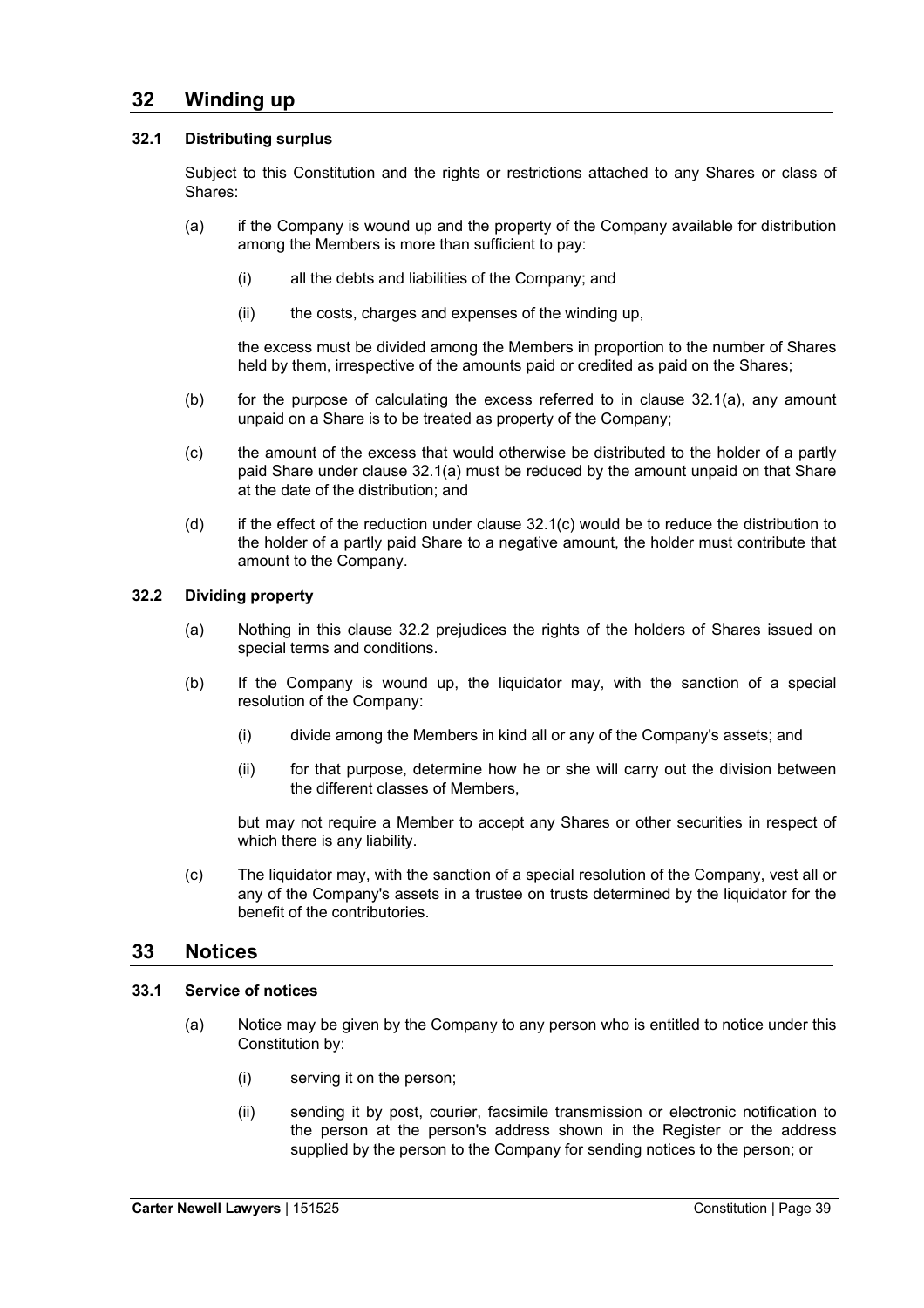- (iii) (except in the case of a notice of meeting of Members that is required to be given individually to each Member entitled to vote at the meeting and to each Director), advertising in one or more newspapers published daily (except on weekends) throughout Australia as determined by the Directors.
- (b) A notice sent by post or courier is taken to be served:
	- (i) by properly addressing, prepaying and posting or directing the delivery of the notice; and
	- (ii) on the day after the day on which it was posted or given to the courier for delivery.
- (c) A notice sent by facsimile transmission or electronic notification is taken to be served:
	- (i) by properly addressing the facsimile transmission or electronic notification and transmitting it; and
	- (ii) on the day of its transmission except if transmitted after 5.00pm in which case is taken to be served on the next day.
- (d) A notice given by advertisement is taken to be served on the date on which the advertisement first appears in a newspaper.
- (e) A notice may be served by the Company on joint holders by giving the notice to the joint holder whose name appears first in the Register.
- (f) Every person who is entitled to a Share by operation of law, transfer or other means and who is not registered as the holder of the Share is taken to receive any notice served in accordance with this clause to the person from whom the first person derives title before registration of that person's title in the Register.
- (g) A Share certificate, cheque, warrant or other document may be delivered by the Company either personally or by sending it:
	- (i) in the case of a Member whose address recorded in the Register is not in Australia, by airmail post, facsimile transmission, electronic notification or in another way that ensures that it will be received quickly, as appropriate; and
	- (ii) in any other case by ordinary post,

and is at the risk of the addressee as soon as it is given or posted.

A Member whose address recorded in the Register is not in Australia may specify in writing an address in Australia.

- (h) A certificate in writing signed by a Director, Secretary or other officer of the Company, or by any person that the Company has engaged to maintain the Register, that a document or its envelope or wrapper was addressed and stamped and was posted or given to a courier is conclusive evidence of posting or delivery by courier.
- (i) Subject to the Corporations Act the signature to a written notice given by the Company may be written or printed.
- (j) All notices sent by post outside Australia must be sent by prepaid airmail post.
- (k) A notice sent by post, courier, facsimile transmission or electronic notification to a Member's address shown in the Register or the address supplied by the Member to the Company for the purpose of sending notices to the Member is deemed to have been served notwithstanding that the Member has died, whether or not the Company has notice of his or her death.